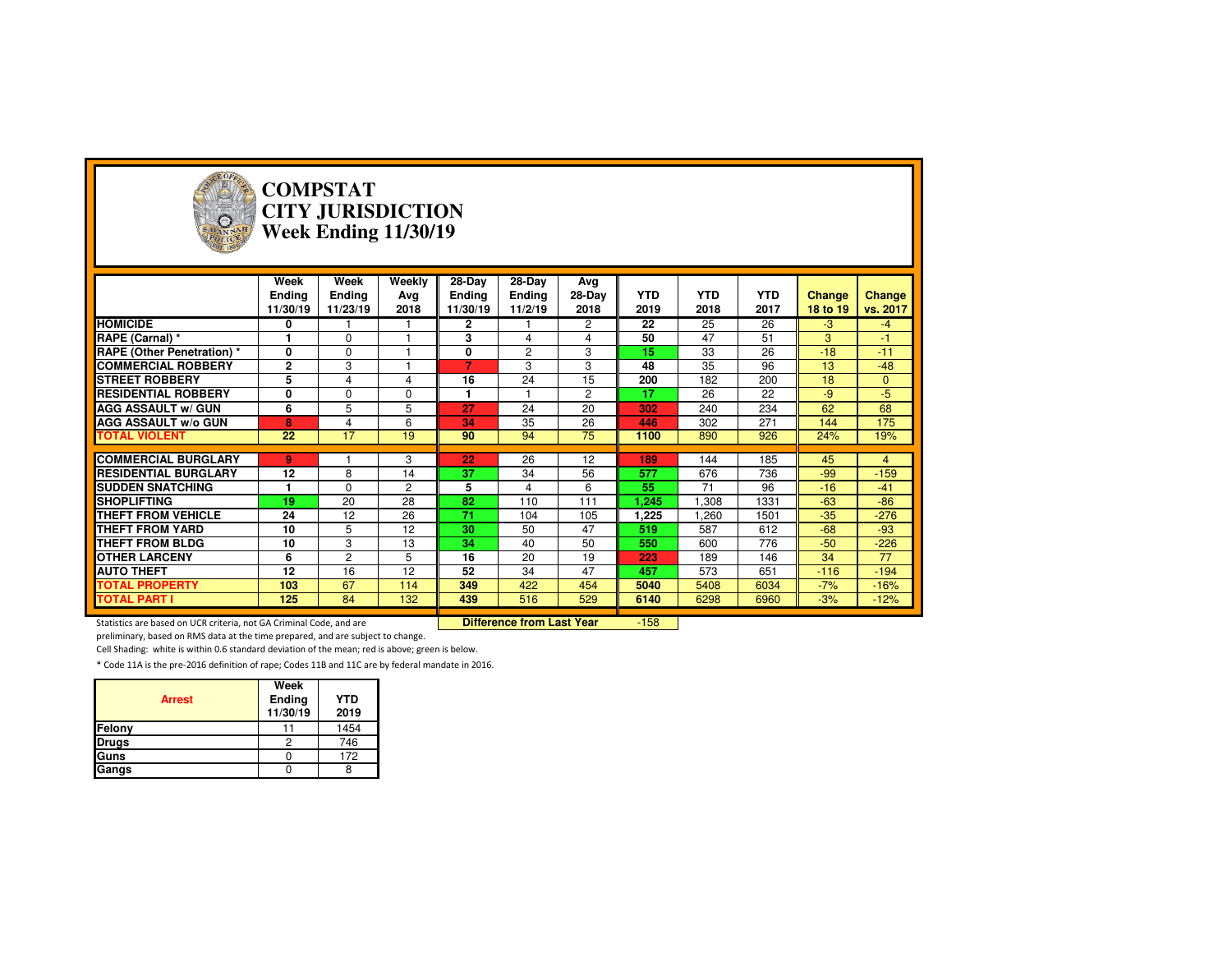

#### **COMPSTAT PRECINCT COMMANDER: NORTH PRECINCTWeek Ending 11/30/19**

**CAPT. CARY HILL**



|                                   | Week<br><b>Endina</b><br>11/30/19 | Week<br>Ending<br>11/23/19 | Weekly<br>Avg<br>2018 | 28-Day<br>Endina<br>11/30/19 | $28-Dav$<br><b>Ending</b><br>11/2/19 | Avg<br>$28-Day$<br>2018 | <b>YTD</b><br>2019 | <b>YTD</b><br>2018 | <b>YTD</b><br>2017 | <b>Change</b><br>18 to 19 | Change<br>vs. 2017 |
|-----------------------------------|-----------------------------------|----------------------------|-----------------------|------------------------------|--------------------------------------|-------------------------|--------------------|--------------------|--------------------|---------------------------|--------------------|
| <b>HOMICIDE</b>                   | 0                                 | 0                          | 0                     | 0                            | 0                                    | $\Omega$                | 5                  | 6                  | 3                  | -1                        | $\overline{2}$     |
| RAPE (Carnal) *                   | 0                                 | 0                          | $\Omega$              | $\bf{0}$                     |                                      |                         | 12                 | 13                 | 17                 | -1                        | -5                 |
| <b>RAPE (Other Penetration) *</b> | $\bf{0}$                          | 0                          | $\Omega$              | $\bf{0}$                     | $\Omega$                             | $\Omega$                | 6                  | 6                  | 4                  | $\Omega$                  | $\overline{2}$     |
| <b>COMMERCIAL ROBBERY</b>         |                                   |                            | $\Omega$              | $\overline{2}$               | $\overline{2}$                       | $\Omega$                | 8                  | 6                  | 14                 | 2                         | -6                 |
| <b>STREET ROBBERY</b>             | $\mathbf{2}$                      | 2                          |                       | 8                            | 10                                   | 5                       | 63                 | 62                 | 69                 |                           | -6                 |
| <b>RESIDENTIAL ROBBERY</b>        | 0                                 | 0                          | 0                     | 0                            | $\Omega$                             | $\Omega$                | 3                  | 5                  |                    | $-2$                      | $\overline{2}$     |
| <b>AGG ASSAULT w/ GUN</b>         | 1                                 |                            |                       | 3                            | 6                                    | 5                       | 64                 | 56                 | 50                 | 8                         | 14                 |
| <b>AGG ASSAULT w/o GUN</b>        |                                   |                            | $\overline{2}$        | 6.                           | 12                                   | 8                       | 130                | 89                 | 88                 | 41                        | 42                 |
| <b>TOTAL VIOLENT</b>              | 5                                 | 5                          | 5                     | 19                           | 31                                   | 20                      | 291                | 243                | 246                | 20%                       | 18%                |
| <b>COMMERCIAL BURGLARY</b>        |                                   |                            |                       | $\mathbf{2}$                 |                                      | 3                       | 48                 | 33                 | 55                 |                           | $-7$               |
|                                   |                                   | 0                          |                       |                              | 12                                   |                         |                    |                    |                    | 15                        |                    |
| <b>RESIDENTIAL BURGLARY</b>       | 3                                 |                            |                       | 8                            | 5                                    | 6                       | 78                 | 69                 | 89                 | 9                         | $-11$              |
| <b>SUDDEN SNATCHING</b>           | $\Omega$                          | 0                          |                       |                              | $\overline{2}$                       | 2                       | 16                 | 29                 | 46                 | $-13$                     | $-30$              |
| <b>SHOPLIFTING</b>                |                                   | 3                          | 4                     | 9                            | 17                                   | 18                      | 151                | 215                | 172                | $-64$                     | $-21$              |
| <b>THEFT FROM VEHICLE</b>         | 4                                 | 5                          | 6                     | 17                           | 26                                   | 23                      | 290                | 262                | 365                | 28                        | $-75$              |
| <b>THEFT FROM YARD</b>            | 4                                 | $\mathfrak{p}$             | 3                     | 12                           | 15                                   | 13                      | 143                | 156                | 183                | $-13$                     | $-40$              |
| <b>THEFT FROM BLDG</b>            | 5                                 |                            | 3                     | 12                           | 7                                    | 14                      | 129                | 167                | 216                | $-38$                     | $-87$              |
| <b>OTHER LARCENY</b>              | $\mathbf{2}$                      | 0                          |                       | 3                            | 6                                    | 6                       | 42                 | 58                 | 38                 | $-16$                     | 4                  |
| <b>AUTO THEFT</b>                 | $\overline{2}$                    | 9                          | 3                     | 13                           | $\overline{ }$                       | 10                      | 94                 | 122                | 160                | $-28$                     | $-66$              |
| <b>TOTAL PROPERTY</b>             | 22                                | 21                         | 23                    | 77                           | 97                                   | 94                      | 991                | 1111               | 1324               | $-11%$                    | $-25%$             |
| <b>TOTAL PART I</b>               | 27                                | 26                         | 28                    | 96                           | 128                                  | 114                     | 1282               | 1354               | 1570               | $-5%$                     | $-18%$             |

Statistics are based on UCR criteria, not GA Criminal Code, and are **Difference from Last Year** 

-72

preliminary, based on RMS data at the time prepared, and are subject to change.

Cell Shading: white is within 0.6 standard deviation of the mean; red is above; green is below.

| <b>Arrests</b> | Week<br>Ending<br>11/30/19 | YTD<br>2019 |
|----------------|----------------------------|-------------|
| Felony         |                            | 369         |
| <b>Drugs</b>   |                            | 198         |
| Guns           |                            | 64          |
| Gangs          |                            |             |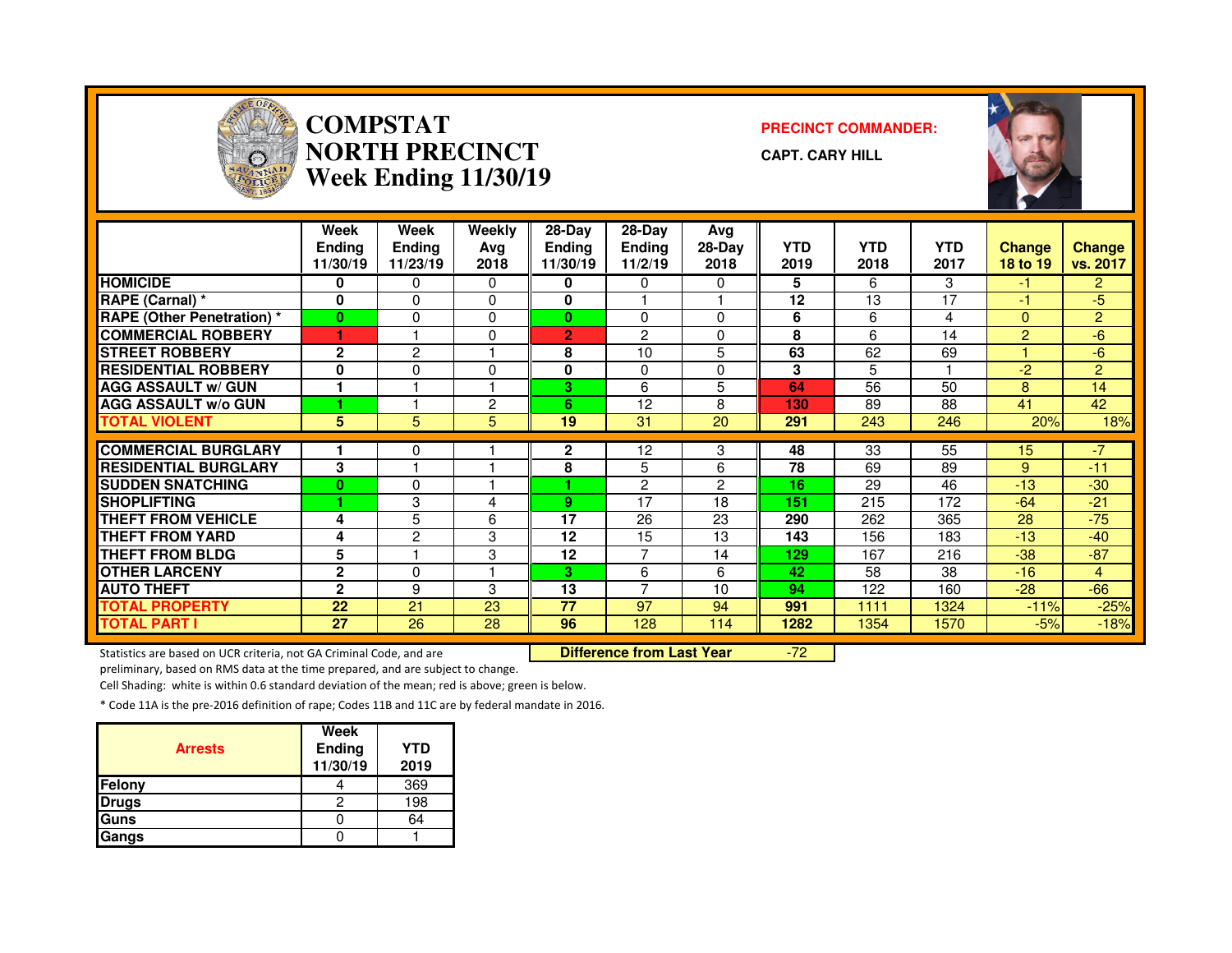

#### **COMPSTAT PRECINCT COMMANDER: CENTRAL PRECINCTWeek Ending 11/30/19**

**CAPT. TONYA REID**



|                                   | Week<br><b>Endina</b><br>11/30/19 | Week<br>Ending<br>11/23/19 | Weekly<br>Ava<br>2018 | 28-Day<br><b>Ending</b><br>11/30/19 | 28-Day<br><b>Ending</b><br>11/2/19 | Avg<br>$28-Day$<br>2018 | <b>YTD</b><br>2019 | <b>YTD</b><br>2018 | <b>YTD</b><br>2017 | <b>Change</b><br>18 to 19 | <b>Change</b><br>vs. 2017 |
|-----------------------------------|-----------------------------------|----------------------------|-----------------------|-------------------------------------|------------------------------------|-------------------------|--------------------|--------------------|--------------------|---------------------------|---------------------------|
| <b>HOMICIDE</b>                   | 0                                 | 0                          | $\mathbf{0}$          | 0                                   | 0                                  |                         | 5                  | 4                  | $\overline{7}$     |                           | $-2$                      |
| RAPE (Carnal) *                   | 0                                 | 0                          | $\Omega$              | $\bf{0}$                            | 3                                  |                         | 12                 | 12                 | 17                 | $\Omega$                  | $-5$                      |
| <b>RAPE (Other Penetration) *</b> | $\bf{0}$                          | 0                          | $\Omega$              | 0                                   |                                    |                         | 5                  | 8                  | $\overline{ }$     | -3                        | $-2$                      |
| <b>COMMERCIAL ROBBERY</b>         | $\bf{0}$                          |                            | $\Omega$              |                                     |                                    |                         | 17                 | 8                  | 21                 | 9                         | $-4$                      |
| <b>STREET ROBBERY</b>             | $\bf{0}$                          |                            |                       | $\overline{2}$                      | 5                                  | 5                       | 57                 | 53                 | 54                 | $\overline{4}$            | 3                         |
| <b>RESIDENTIAL ROBBERY</b>        | $\bf{0}$                          | 0                          | $\Omega$              | $\bf{0}$                            | 0                                  |                         | 3                  | 8                  | 9                  | -5                        | -6                        |
| <b>AGG ASSAULT w/ GUN</b>         | 4                                 |                            | 2                     | 10                                  | 8                                  | ⇁                       | 99                 | 82                 | 88                 | 17                        | 11                        |
| <b>AGG ASSAULT w/o GUN</b>        | 5                                 |                            | 2                     | 11                                  | 9                                  | ⇁                       | 110                | 78                 | 76                 | 32                        | 34                        |
| <b>TOTAL VIOLENT</b>              | 9                                 | 4                          | 5                     | 24                                  | 27                                 | 22                      | 308                | 253                | 279                | 22%                       | 10%                       |
|                                   |                                   |                            |                       |                                     |                                    |                         |                    |                    |                    |                           |                           |
| <b>COMMERCIAL BURGLARY</b>        | 4                                 |                            |                       | 13                                  | 6                                  | 3                       | 62                 | 32                 | 43                 | 30                        | 19                        |
| <b>RESIDENTIAL BURGLARY</b>       |                                   | 3                          | 4                     | 9.                                  | 13                                 | 15                      | 186                | 186                | 203                | $\mathbf{0}$              | $-17$                     |
| <b>ISUDDEN SNATCHING</b>          |                                   | 0                          | 0                     | 4                                   | 0                                  |                         | 13                 | 14                 | 22                 | $-1$                      | $-9$                      |
| <b>SHOPLIFTING</b>                | 4                                 | 2                          | 4                     | 18                                  | 20                                 | 17                      | 232                | 198                | 227                | 34                        | 5                         |
| <b>THEFT FROM VEHICLE</b>         | 2                                 | 3                          | $\overline{ }$        | 15                                  | 18                                 | 26                      | 303                | 319                | 370                | $-16$                     | $-67$                     |
| <b>THEFT FROM YARD</b>            | 4                                 |                            | 4                     | 9                                   | 17                                 | 16                      | 183                | 196                | 191                | $-13$                     | -8                        |
| <b>THEFT FROM BLDG</b>            | $\mathbf{2}$                      | 0                          | 3                     | 8                                   | 5                                  | 13                      | 124                | 153                | 191                | $-29$                     | $-67$                     |
| <b>OTHER LARCENY</b>              | в                                 |                            |                       | 5                                   | 4                                  | 5                       | 74                 | 41                 | 41                 | 33                        | 33                        |
| <b>AUTO THEFT</b>                 | 3                                 | $\overline{c}$             | 4                     | 14                                  | 8                                  | 14                      | 115                | 171                | 189                | $-56$                     | $-74$                     |
| <b>TOTAL PROPERTY</b>             | 24                                | 13                         | 27                    | 95                                  | 91                                 | 109                     | 1292               | 1310               | 1477               | $-1%$                     | $-13%$                    |
| <b>TOTAL PART I</b>               | 33                                | 17                         | 33                    | 119                                 | 118                                | 131                     | 1600               | 1563               | 1756               | 2%                        | $-9%$                     |

Statistics are based on UCR criteria, not GA Criminal Code, and are **Difference from Last Year** 

<sup>37</sup>

preliminary, based on RMS data at the time prepared, and are subject to change.

Cell Shading: white is within 0.6 standard deviation of the mean; red is above; green is below.

| <b>Arrests</b> | Week<br>Ending<br>11/30/19 | <b>YTD</b><br>2019 |
|----------------|----------------------------|--------------------|
| Felony         |                            | 408                |
| <b>Drugs</b>   |                            | 186                |
| Guns           |                            | 18                 |
| Gangs          |                            |                    |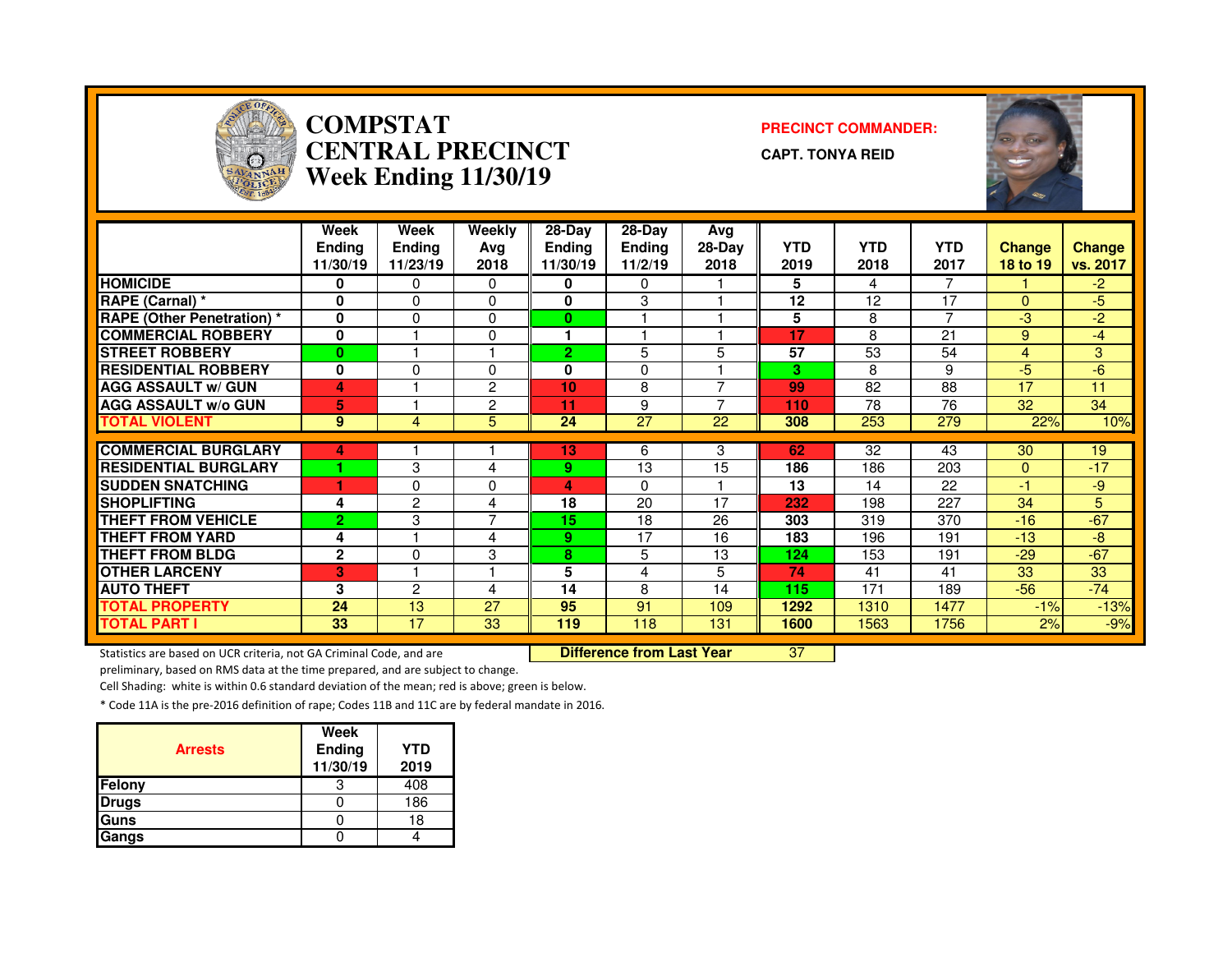

# **COMPSTAT PRECINCT COMMANDER: SOUTH PRECINCTWeek Ending 11/30/19**

**CAPT. MICHELLE HALFORD**



|                                   | Week<br><b>Endina</b><br>11/30/19 | Week<br><b>Ending</b><br>11/23/19 | Weekly<br>Avg<br>2018 | $28-Dav$<br><b>Endina</b><br>11/30/19 | 28-Dav<br><b>Endina</b><br>11/2/19 | Avg<br>$28-Day$<br>2018 | <b>YTD</b><br>2019 | <b>YTD</b><br>2018 | <b>YTD</b><br>2017 | <b>Change</b><br>18 to 19 | <b>Change</b><br>vs. 2017 |
|-----------------------------------|-----------------------------------|-----------------------------------|-----------------------|---------------------------------------|------------------------------------|-------------------------|--------------------|--------------------|--------------------|---------------------------|---------------------------|
| <b>HOMICIDE</b>                   | 0                                 |                                   | $\mathbf{0}$          | 2.                                    | $\Omega$                           | 0                       | 7                  | 4                  | 3                  | 3                         | 4                         |
| RAPE (Carnal) *                   |                                   | $\Omega$                          | $\Omega$              | 3                                     | 0                                  |                         | 13                 | 13                 | 9                  | $\Omega$                  | 4                         |
| <b>RAPE (Other Penetration) *</b> | $\bf{0}$                          | $\Omega$                          | $\Omega$              | 0                                     | $\Omega$                           |                         | $\overline{2}$     | 13                 | 4                  | $-11$                     | $-2$                      |
| <b>COMMERCIAL ROBBERY</b>         | $\bf{0}$                          | 0                                 | $\Omega$              | 0                                     | $\Omega$                           |                         | 16                 | 14                 | 33                 | 2                         | $-17$                     |
| <b>STREET ROBBERY</b>             | $\bf{0}$                          |                                   |                       | $\overline{2}$                        | 5                                  | 3                       | 32                 | 33                 | 33                 | -1                        | $-1$                      |
| <b>RESIDENTIAL ROBBERY</b>        | $\bf{0}$                          | 0                                 | $\Omega$              | 0                                     | 0                                  |                         | 4                  | 10                 | 4                  | $-6$                      | 0                         |
| <b>AGG ASSAULT w/ GUN</b>         | $\mathbf{0}$                      | $\overline{c}$                    |                       | 4                                     | 2                                  | $\overline{c}$          | 49                 | 26                 | 35                 | 23                        | 14                        |
| <b>AGG ASSAULT w/o GUN</b>        | $\overline{2}$                    |                                   |                       | 8                                     | 8                                  | 4                       | 82                 | 52                 | 40                 | 30                        | 42                        |
| <b>TOTAL VIOLENT</b>              | 3                                 | 5                                 | 3                     | 19                                    | 15                                 | 14                      | 205                | 165                | 161                | 24%                       | 27%                       |
|                                   |                                   |                                   |                       |                                       |                                    |                         |                    |                    |                    |                           |                           |
| <b>COMMERCIAL BURGLARY</b>        | 4                                 | 0                                 |                       |                                       | 5                                  | 5                       | 61                 | 59                 | 61                 | $\overline{2}$            | 0                         |
| <b>RESIDENTIAL BURGLARY</b>       | $\bf{0}$                          | 3                                 | 4                     | 8                                     | 3                                  | 15                      | 104                | 192                | 180                | $-88-$                    | $-76$                     |
| <b>SUDDEN SNATCHING</b>           | $\mathbf{0}$                      | $\Omega$                          | $\Omega$              | $\mathbf{0}$                          |                                    |                         | 14                 | 12                 | 11                 | 2                         | 3                         |
| <b>SHOPLIFTING</b>                | 10                                | 12                                | 13                    | 35                                    | 41                                 | 53                      | 582                | 617                | 642                | $-35$                     | $-60$                     |
| THEFT FROM VEHICLE                | 9                                 | 2                                 | 7                     | 24                                    | 28                                 | 28                      | 327                | 343                | 396                | $-16$                     | $-69$                     |
| <b>THEFT FROM YARD</b>            |                                   |                                   | $\overline{c}$        | 3.                                    | 6                                  | 8                       | 71                 | 100                | 96                 | $-29$                     | $-25$                     |
| <b>THEFT FROM BLDG</b>            | $\mathbf{2}$                      |                                   | 3                     | 7                                     | 10                                 | 12                      | 151                | 141                | 193                | 10                        | $-42$                     |
| <b>OTHER LARCENY</b>              | 0                                 |                                   |                       | 5                                     | 5                                  | $\overline{2}$          | 52                 | 25                 | 33                 | 27                        | 19                        |
| <b>AUTO THEFT</b>                 | 5                                 | $\mathfrak{p}$                    | 3                     | 16                                    | 15                                 | 11                      | 134                | 132                | 148                | $\overline{2}$            | $-14$                     |
| <b>TOTAL PROPERTY</b>             | 31                                | 22                                | 34                    | 105                                   | 114                                | 136                     | 1496               | 1621               | 1760               | $-8%$                     | $-15%$                    |
| <b>TOTAL PART I</b>               | 34                                | 27                                | 37                    | 124                                   | 129                                | 150                     | 1701               | 1786               | 1921               | $-5%$                     | $-11%$                    |

Statistics are based on UCR criteria, not GA Criminal Code, and are **Difference from Last Year** 

-85

preliminary, based on RMS data at the time prepared, and are subject to change.

Cell Shading: white is within 0.6 standard deviation of the mean; red is above; green is below.

| <b>Arrests</b> | Week<br>Ending<br>11/30/19 | YTD<br>2019 |
|----------------|----------------------------|-------------|
| Felony         |                            | 332         |
| Drugs          |                            | 125         |
| Guns           |                            | 28          |
| Gangs          |                            |             |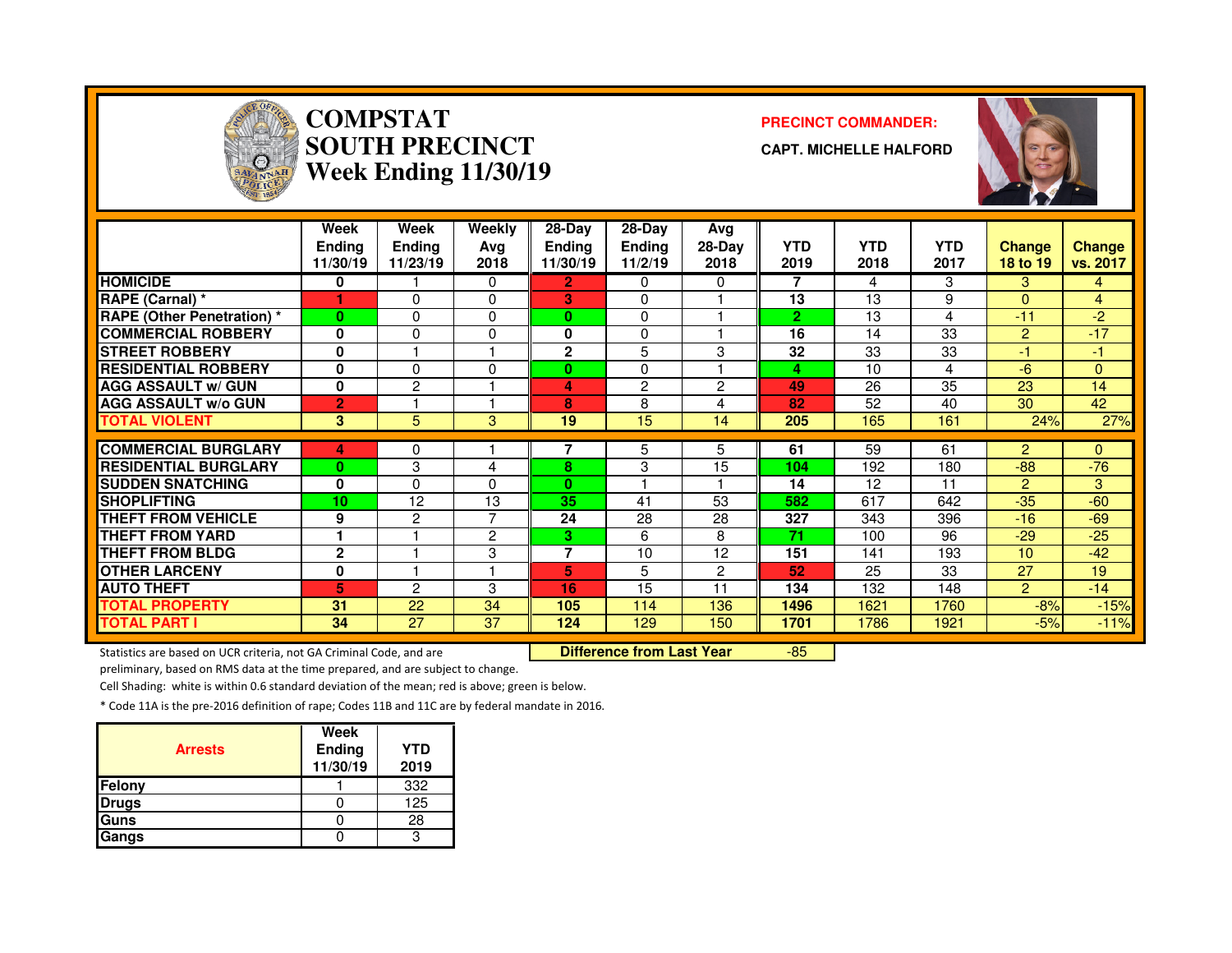

## **COMPSTAT PRECINCT COMMANDER: EAST PRECINCTWeek Ending 11/30/19**

**CAPT. GEORGE GUNDICH**



|                                   | Week<br><b>Ending</b><br>11/30/19 | Week<br><b>Endina</b><br>11/23/19 | <b>Weekly</b><br>Ava<br>2018 | 28-Day<br><b>Ending</b><br>11/30/19 | $28-Day$<br>Ending<br>11/2/19 | Avg<br>28-Day<br>2018    | <b>YTD</b><br>2019 | <b>YTD</b><br>2018 | <b>YTD</b><br>2017 | <b>Change</b><br>18 to 19 | <b>Change</b><br>vs. 2017 |
|-----------------------------------|-----------------------------------|-----------------------------------|------------------------------|-------------------------------------|-------------------------------|--------------------------|--------------------|--------------------|--------------------|---------------------------|---------------------------|
| <b>HOMICIDE</b>                   | 0                                 | 0                                 | 0                            | 0                                   |                               |                          | 5.                 | 11                 | 13                 | $-6$                      | -8                        |
| RAPE (Carnal) *                   | $\bf{0}$                          | $\Omega$                          | 0                            | $\bf{0}$                            | $\Omega$                      |                          | 13                 | 9                  | 8                  | 4                         | 5                         |
| <b>RAPE (Other Penetration) *</b> | $\bf{0}$                          | $\Omega$                          | 0                            | $\bf{0}$                            |                               | 0                        | $\overline{2}$     | 6                  | 11                 | $-4$                      | -9                        |
| <b>COMMERCIAL ROBBERY</b>         |                                   |                                   | 0                            | 4                                   | 0                             |                          | $\overline{7}$     | ⇁                  | 28                 | $\Omega$                  | $-21$                     |
| <b>STREET ROBBERY</b>             | 3                                 | 0                                 |                              | 4                                   | 4                             | 3                        | 48                 | 34                 | 44                 | 14                        | 4                         |
| <b>RESIDENTIAL ROBBERY</b>        | $\bf{0}$                          | 0                                 | 0                            |                                     |                               | 0                        |                    | 3                  | 8                  | 4                         | -1                        |
| <b>AGG ASSAULT w/ GUN</b>         |                                   |                                   | 2                            | 10                                  | 8                             | $\overline{\phantom{a}}$ | 90                 | 76                 | 61                 | 14                        | 29                        |
| AGG ASSAULT w/o GUN               | 0                                 |                                   | 2                            | 9                                   | 6                             |                          | 124                | 83                 | 67                 | 41                        | 57                        |
| <b>TOTAL VIOLENT</b>              | 5                                 | 3                                 | 5                            | 28                                  | 21                            | 19                       | 296                | 229                | 240                | 29%                       | 23%                       |
|                                   |                                   |                                   |                              |                                     |                               |                          |                    |                    |                    |                           |                           |
| <b>COMMERCIAL BURGLARY</b>        | $\bf{0}$                          | 0                                 | 0                            | 0                                   | 3                             | $\overline{2}$           | 18                 | 20                 | 26                 | $-2$                      | $-8$                      |
| <b>RESIDENTIAL BURGLARY</b>       | 8                                 |                                   | 5                            | 12                                  | 13                            | 20                       | 209                | 229                | 264                | $-20$                     | $-55$                     |
| <b>SUDDEN SNATCHING</b>           | $\bf{0}$                          | 0                                 | 0                            | $\bf{0}$                            |                               |                          | 12                 | 16                 | 17                 | $-4$                      | $-5$                      |
| <b>SHOPLIFTING</b>                | 4                                 | 3                                 | 6                            | 20                                  | 32                            | 23                       | 280                | 278                | 290                | $\mathbf{P}$              | $-10$                     |
| <b>THEFT FROM VEHICLE</b>         | 9                                 | $\overline{c}$                    | 7                            | 15                                  | 32                            | 29                       | 305                | 336                | 370                | -31                       | $-65$                     |
| <b>THEFT FROM YARD</b>            |                                   |                                   | 3                            | 6                                   | 12                            | 11                       | 122                | 135                | 142                | $-13$                     | $-20$                     |
| <b>THEFT FROM BLDG</b>            |                                   |                                   | 3                            | 7                                   | 18                            | 12                       | 146                | 139                | 176                |                           | $-30$                     |
| <b>IOTHER LARCENY</b>             |                                   | 0                                 | 1                            | 3                                   | 5                             | 6                        | 55                 | 65                 | 34                 | $-10$                     | 21                        |
| <b>AUTO THEFT</b>                 | $\mathbf{2}$                      | 3                                 | 3                            | 9                                   | 4                             | 12                       | 114                | 148                | 154                | $-34$                     | $-40$                     |
| <b>TOTAL PROPERTY</b>             | 26                                | 11                                | 29                           | 72                                  | 120                           | 115                      | 1261               | 1366               | 1473               | $-8%$                     | $-14%$                    |
| <b>TOTAL PART I</b>               | 31                                | 14                                | 34                           | 100                                 | 141                           | 134                      | 1557               | 1595               | 1713               | $-2%$                     | $-9%$                     |

Statistics are based on UCR criteria, not GA Criminal Code, and are **Difference from Last Year** 

-38

preliminary, based on RMS data at the time prepared, and are subject to change.

Cell Shading: white is within 0.6 standard deviation of the mean; red is above; green is below.

| <b>Arrests</b> | Week<br>Ending<br>11/30/19 | <b>YTD</b><br>2019 |
|----------------|----------------------------|--------------------|
| <b>Felony</b>  |                            | 345                |
| <b>Drugs</b>   |                            | 237                |
| <b>Guns</b>    |                            | 62                 |
| Gangs          |                            |                    |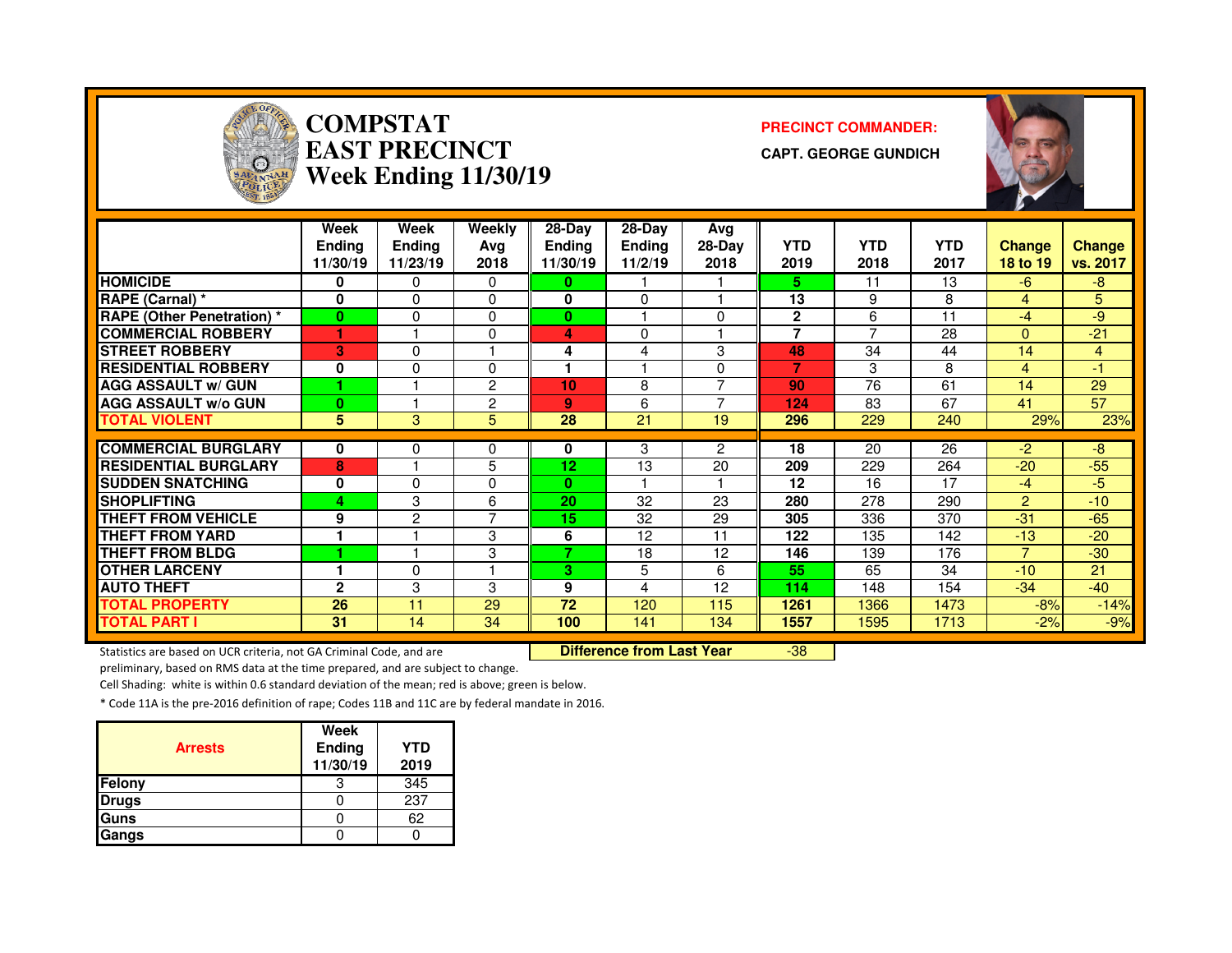## **BEAT 21 North PrecinctWeek Ending 11/30/19**

|                                   |              |              | <b>Last 4 Weeks</b> |                   | 28 Days        | 28 Day  |                |                |                |                |                 |
|-----------------------------------|--------------|--------------|---------------------|-------------------|----------------|---------|----------------|----------------|----------------|----------------|-----------------|
|                                   | Ending       | Ending       | <b>Ending</b>       | <b>Ending</b>     | Ending         | Average | <b>YTD</b>     | <b>YTD</b>     | <b>YTD</b>     | <b>Change</b>  | <b>Change</b>   |
|                                   | 11/09/19     | 11/16/19     |                     | 11/23/19 11/30/19 | 11/30/19       | 2018    | 2019           | 2018           | 2017           | 18 to 19       | vs. 2017        |
| <b>HOMICIDE</b>                   | $\mathbf{0}$ | $\Omega$     | 0                   | $\mathbf{0}$      | 0              | 0.0     | 0              | $\Omega$       | $\Omega$       | $\mathbf{0}$   | $\Omega$        |
| RAPE (Carnal) *                   | 0            | $\Omega$     | $\Omega$            | $\Omega$          | $\Omega$       | 0.0     | $\mathbf{1}$   | $\Omega$       | $\mathbf{1}$   | 1              | $\Omega$        |
| <b>RAPE (Other Penetration) *</b> | 0            | $\Omega$     | $\Omega$            | $\Omega$          | $\Omega$       | 0.1     | $\Omega$       | $\mathbf{1}$   | $\Omega$       | $-1$           | $\Omega$        |
| <b>COMMERCIAL ROBBERY</b>         | $\Omega$     | 0            | $\mathbf{0}$        | $\mathbf{0}$      | 0              | 0.0     | $\Omega$       | $\Omega$       | $\mathbf{1}$   | $\mathbf{0}$   | -1              |
| <b>STREET ROBBERY</b>             | $\Omega$     | $\Omega$     | $\Omega$            | $\Omega$          | $\Omega$       | 0.0     | $\Omega$       | $\Omega$       | $\overline{2}$ | $\Omega$       | $-2$            |
| <b>RESIDENTIAL ROBBERY</b>        | 0            | $\Omega$     | $\Omega$            | $\Omega$          | $\Omega$       | 0.0     | $\Omega$       | $\Omega$       | $\Omega$       | $\Omega$       | $\Omega$        |
| <b>AGG ASSAULT w/ GUN</b>         | 0            | $\Omega$     | $\Omega$            | $\Omega$          | $\Omega$       | 0.2     | 3              | $\overline{2}$ | $\mathbf{1}$   | 1              | $\overline{2}$  |
| <b>AGG ASSAULT w/o GUN</b>        | $\mathbf{1}$ | 0            | 0                   | 0                 | $\mathbf{1}$   | 0.2     | $\overline{7}$ | 3              | 3              | $\overline{4}$ | $\overline{4}$  |
| <b>TOTAL VIOLENT</b>              | $\mathbf{1}$ | $\mathbf{0}$ | $\mathbf{0}$        | $\mathbf{0}$      | $\mathbf{1}$   | 0.5     | 11             | 6              | 8              | 83%            | 38%             |
|                                   |              |              |                     |                   |                |         |                |                |                |                |                 |
| <b>COMMERCIAL BURGLARY</b>        | 0            | 0            | 0                   | 0                 | $\Omega$       | 0.5     | $\mathbf{1}$   | 5              | $\overline{2}$ | $-4$           | -1              |
| <b>RESIDENTIAL BURGLARY</b>       | 0            | 0            | 0                   | 1                 | 1              | 0.9     | 15             | 12             | 13             | 3              | $\overline{c}$  |
| <b>SUDDEN SNATCHING</b>           | 0            | 0            | 0                   | 0                 | 0              | 0.0     | $\Omega$       | $\mathbf{0}$   | $\mathbf{1}$   | $\overline{0}$ | $-1$            |
| <b>SHOPLIFTING</b>                | 0            | 0            | $\Omega$            | $\Omega$          | 0              | 0.2     | 6              | $\overline{2}$ | $\overline{2}$ | $\overline{4}$ | $\overline{4}$  |
| <b>THEFT FROM VEHICLE</b>         | 0            | 0            | $\Omega$            | 0                 | $\Omega$       | 3.5     | 47             | 39             | 35             | 8              | 12 <sub>2</sub> |
| <b>THEFT FROM YARD</b>            | 0            | 0            | 0                   | $\mathbf{1}$      | $\mathbf{1}$   | 1.2     | 6              | 14             | 14             | $-8$           | $-8$            |
| <b>THEFT FROM BLDG</b>            | 0            | $\Omega$     | $\Omega$            | $\Omega$          | $\Omega$       | 1.5     | 6              | 15             | 38             | $-9$           | $-32$           |
| <b>OTHER LARCENY</b>              | 0            | 0            | $\Omega$            | 1                 | $\mathbf{1}$   | 1.4     | 5              | 13             | 3              | $-8$           | $\overline{c}$  |
| <b>AUTO THEFT</b>                 | 0            | $\Omega$     | $\Omega$            | $\mathbf{1}$      | $\mathbf{1}$   | 1.6     | 17             | 19             | 13             | $-2$           | $\overline{4}$  |
| <b>TOTAL PROPERTY</b>             | $\mathbf{0}$ | $\mathbf{0}$ | $\mathbf{0}$        | $\overline{4}$    | $\overline{4}$ | 10.6    | 103            | 119            | 121            | $-13%$         | $-15%$          |
| <b>TOTAL PART I</b>               | $\mathbf{1}$ | $\Omega$     | $\mathbf{0}$        | $\overline{4}$    | 5              | 11.0    | 114            | 125            | 129            | $-9%$          | $-12%$          |
|                                   |              |              |                     |                   |                |         |                |                |                |                |                 |

 **Difference from Last Year**-11

Statistics are based on UCR criteria, not GA Criminal Code.

\* Rape Code 11A is the historical definition of rape (aka Legacy Rape); Rape Codes 11B and 11C are those moved from Part II to Part I in 2017.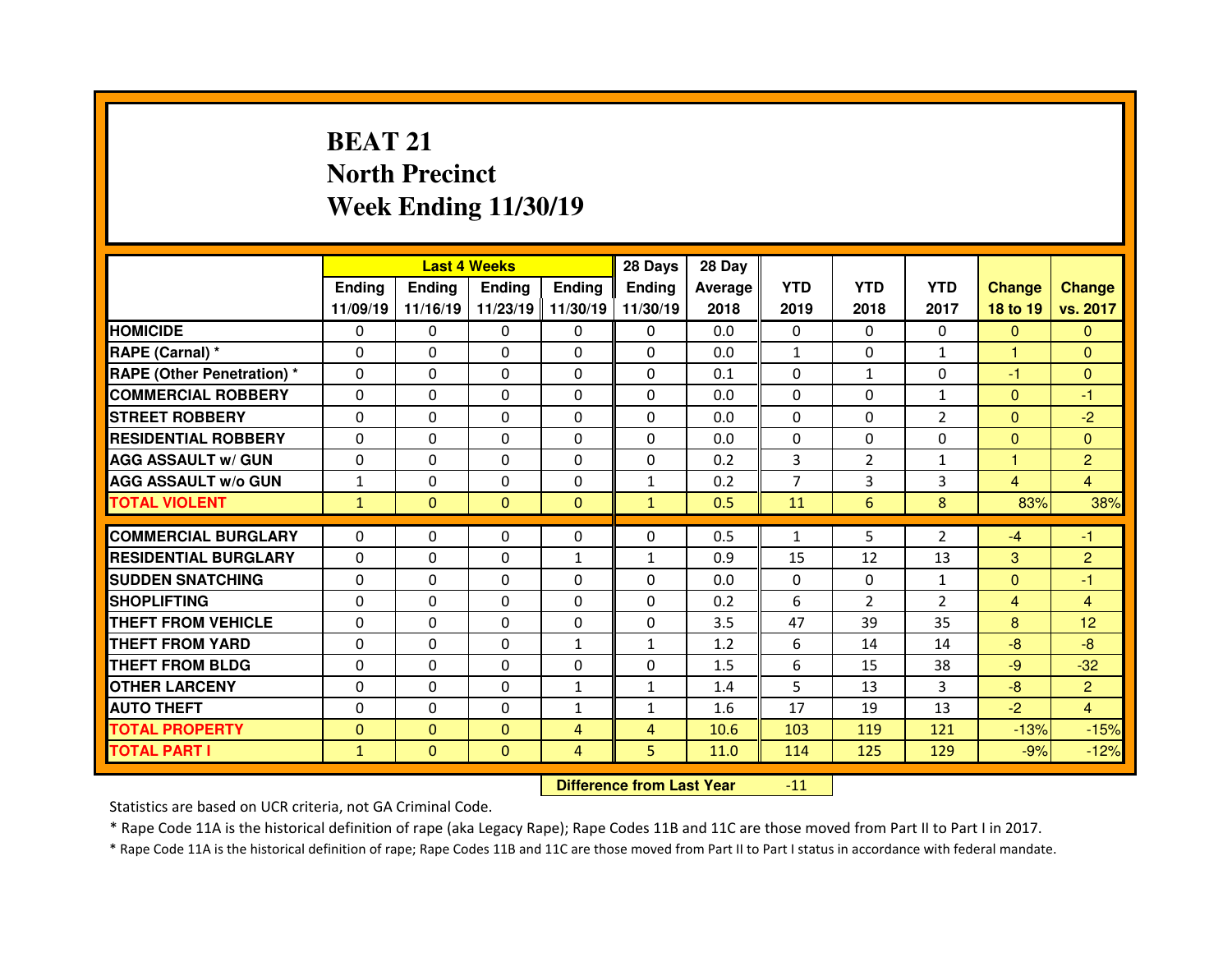### **BEAT 22 North PrecinctWeek Ending 11/30/19**

|                                  |                |                | <b>Last 4 Weeks</b> |                   | 28 Days        | 28 Day  |                |              |                |                |                |
|----------------------------------|----------------|----------------|---------------------|-------------------|----------------|---------|----------------|--------------|----------------|----------------|----------------|
|                                  | <b>Ending</b>  | <b>Ending</b>  | <b>Ending</b>       | <b>Ending</b>     | Ending         | Average | <b>YTD</b>     | <b>YTD</b>   | <b>YTD</b>     | <b>Change</b>  | <b>Change</b>  |
|                                  | 11/09/19       | 11/16/19       |                     | 11/23/19 11/30/19 | 11/30/19       | 2018    | 2019           | 2018         | 2017           | 18 to 19       | vs. 2017       |
| <b>HOMICIDE</b>                  | $\Omega$       | $\Omega$       | $\Omega$            | $\Omega$          | $\Omega$       | 0.4     | 1              | 5.           | $\Omega$       | $-4$           | 1              |
| RAPE (Carnal) *                  | $\Omega$       | $\Omega$       | $\Omega$            | $\Omega$          | $\Omega$       | 0.2     | $\overline{2}$ | 3            | $\overline{2}$ | $-1$           | $\Omega$       |
| <b>RAPE (Other Penetration)*</b> | $\Omega$       | $\Omega$       | $\mathbf{0}$        | $\Omega$          | $\Omega$       | 0.1     | $\mathbf{1}$   | $\mathbf{1}$ | $\mathbf{1}$   | $\Omega$       | $\Omega$       |
| <b>COMMERCIAL ROBBERY</b>        | $\Omega$       | $\Omega$       | $\mathbf{0}$        | $\mathbf{1}$      | $\mathbf{1}$   | 0.2     | $\overline{2}$ | 3            | 3              | -1             | $-1$           |
| <b>STREET ROBBERY</b>            | $\overline{2}$ | $\Omega$       | $\Omega$            | $\Omega$          | $\overline{2}$ | 1.0     | 9              | 13           | 9              | $-4$           | $\Omega$       |
| <b>RESIDENTIAL ROBBERY</b>       | $\Omega$       | $\Omega$       | $\Omega$            | $\Omega$          | $\Omega$       | 0.0     | $\mathbf{1}$   | $\Omega$     | $\Omega$       | 1              | $\overline{1}$ |
| <b>AGG ASSAULT w/ GUN</b>        | $\Omega$       | 0              | $\mathbf{1}$        | $\Omega$          | $\mathbf{1}$   | 1.4     | 22             | 17           | 25             | 5              | $-3$           |
| <b>AGG ASSAULT w/o GUN</b>       | $\Omega$       | $\Omega$       | $\mathbf{1}$        | $\mathbf{1}$      | $\overline{2}$ | 1.8     | 34             | 23           | 18             | 11             | 16             |
| <b>TOTAL VIOLENT</b>             | $\overline{2}$ | $\mathbf{0}$   | $\overline{2}$      | $\overline{2}$    | 6              | 5.1     | 72             | 65           | 58             | 11%            | 24%            |
|                                  |                |                |                     |                   |                |         |                | 6            |                |                |                |
| <b>COMMERCIAL BURGLARY</b>       | 0              | 0              | 0                   | $\Omega$          | 0              | 0.5     | 6              |              | 11             | $\mathbf{0}$   | $-5$           |
| <b>RESIDENTIAL BURGLARY</b>      | $\mathbf{1}$   | $\mathbf{1}$   | $\mathbf{1}$        | $\Omega$          | 3              | 1.8     | 13             | 20           | 27             | $-7$           | $-14$          |
| <b>SUDDEN SNATCHING</b>          | 0              | 0              | $\Omega$            | $\Omega$          | $\Omega$       | 0.3     | 2              | 4            | $\mathbf{1}$   | $-2$           | 1              |
| <b>SHOPLIFTING</b>               | $\mathbf{1}$   | $\mathbf{1}$   | 0                   | $\Omega$          | $\overline{2}$ | 3.1     | 12             | 36           | 35             | $-24$          | $-23$          |
| <b>THEFT FROM VEHICLE</b>        | $\mathbf{1}$   | $\overline{2}$ | $\overline{2}$      | $\mathbf{1}$      | 6              | 3.0     | 35             | 33           | 30             | $\overline{2}$ | 5              |
| <b>THEFT FROM YARD</b>           | 0              | $\mathbf{1}$   | $\mathbf{1}$        | $\Omega$          | $\overline{2}$ | 1.6     | 17             | 21           | 13             | $-4$           | 4              |
| <b>THEFT FROM BLDG</b>           | $\Omega$       | 0              | $\mathbf{0}$        | $\mathbf{1}$      | $\mathbf{1}$   | 1.3     | 17             | 16           | 26             | 1.             | $-9$           |
| <b>OTHER LARCENY</b>             | $\Omega$       | 0              | $\Omega$            | $\Omega$          | $\Omega$       | 0.5     | 3              | 4            | 4              | -1             | $-1$           |
| <b>AUTO THEFT</b>                | $\mathbf{1}$   | 0              | $\mathbf{1}$        | $\mathbf{1}$      | 3              | 2.0     | 21             | 24           | 28             | $-3$           | $-7$           |
| <b>TOTAL PROPERTY</b>            | 4              | 5              | 5                   | $\overline{3}$    | 17             | 14.0    | 126            | 164          | 175            | $-23%$         | $-28%$         |
| <b>TOTAL PART I</b>              | 6              | 5              | $\overline{7}$      | 5                 | 23             | 19.1    | 198            | 229          | 233            | $-14%$         | $-15%$         |
|                                  |                |                |                     |                   |                |         |                |              |                |                |                |

 **Difference from Last Year**-31

Statistics are based on UCR criteria, not GA Criminal Code.

\* Rape Code 11A is the historical definition of rape (aka Legacy Rape); Rape Codes 11B and 11C are those moved from Part II to Part I in 2017.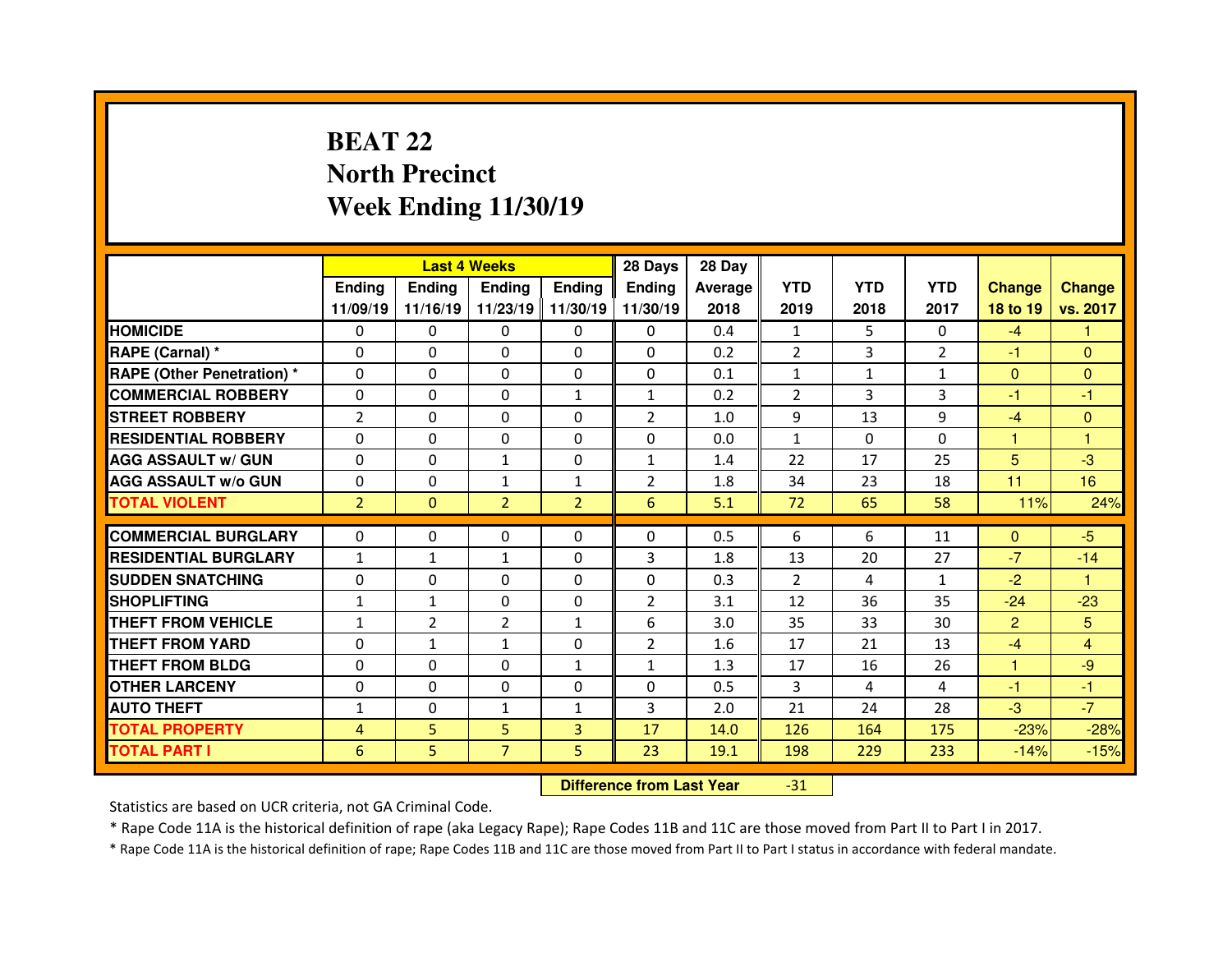## **BEAT 23 North PrecinctWeek Ending 11/30/19**

|                                  |                |               | <b>Last 4 Weeks</b> |                   | 28 Days        | 28 Day  |                |                |                |                |               |
|----------------------------------|----------------|---------------|---------------------|-------------------|----------------|---------|----------------|----------------|----------------|----------------|---------------|
|                                  | Ending         | <b>Ending</b> | Ending              | <b>Ending</b>     | Ending         | Average | <b>YTD</b>     | <b>YTD</b>     | <b>YTD</b>     | <b>Change</b>  | <b>Change</b> |
|                                  | 11/09/19       | 11/16/19      |                     | 11/23/19 11/30/19 | 11/30/19       | 2018    | 2019           | 2018           | 2017           | 18 to 19       | vs. 2017      |
| <b>HOMICIDE</b>                  | $\Omega$       | 0             | $\Omega$            | $\Omega$          | 0              | 0.1     | $\overline{2}$ | 1              | $\mathbf{1}$   | 1              | 1             |
| RAPE (Carnal) *                  | 0              | $\Omega$      | $\mathbf{0}$        | $\Omega$          | 0              | 0.2     | $\mathbf{1}$   | 3              | $\overline{2}$ | $-2$           | $-1$          |
| <b>RAPE (Other Penetration)*</b> | 0              | $\Omega$      | $\Omega$            | $\Omega$          | 0              | 0.0     | $\Omega$       | $\Omega$       | $\Omega$       | $\mathbf{0}$   | $\Omega$      |
| <b>COMMERCIAL ROBBERY</b>        | $\Omega$       | 0             | 0                   | $\Omega$          | 0              | 0.1     | $\Omega$       | $\mathbf{1}$   | $\overline{2}$ | $-1$           | $-2$          |
| <b>STREET ROBBERY</b>            | 0              | $\Omega$      | $\overline{2}$      | $\Omega$          | $\overline{2}$ | 0.2     | 9              | 6              | 6              | 3              | 3             |
| <b>RESIDENTIAL ROBBERY</b>       | $\Omega$       | $\Omega$      | $\Omega$            | $\Omega$          | $\Omega$       | 0.1     | $\Omega$       | 3              | $\mathbf{1}$   | $-3$           | -1            |
| <b>AGG ASSAULT w/ GUN</b>        | 0              | 0             | $\Omega$            | $\mathbf{1}$      | $\mathbf{1}$   | 1.4     | 14             | 18             | 9              | $-4$           | 5             |
| <b>AGG ASSAULT w/o GUN</b>       | $\mathbf{1}$   | $\mathbf{1}$  | $\mathbf{0}$        | $\Omega$          | $\overline{2}$ | 1.4     | 23             | 16             | 15             | $\overline{7}$ | 8             |
| <b>TOTAL VIOLENT</b>             | $\mathbf{1}$   | $\mathbf{1}$  | $\overline{2}$      | $\mathbf{1}$      | 5              | 3.4     | 49             | 48             | 36             | 2%             | 36%           |
| <b>COMMERCIAL BURGLARY</b>       | $\mathbf{1}$   | 0             |                     |                   |                |         |                |                |                |                | $-6$          |
|                                  |                |               |                     |                   |                |         |                |                |                |                |               |
|                                  |                |               | 0                   | 0                 | $\mathbf{1}$   | 1.0     | 16             | 11             | 22             | 5              |               |
| <b>RESIDENTIAL BURGLARY</b>      | $\Omega$       | 0             | 0                   | $\Omega$          | 0              | 1.2     | 11             | 14             | 22             | $-3$           | $-11$         |
| <b>SUDDEN SNATCHING</b>          | 0              | $\Omega$      | $\Omega$            | $\Omega$          | 0              | 0.2     | $\overline{2}$ | $\overline{2}$ | 4              | $\overline{0}$ | $-2$          |
| <b>SHOPLIFTING</b>               | 0              | $\Omega$      | 0                   | $\Omega$          | 0              | 2.8     | 19             | 31             | 13             | $-12$          | 6             |
| <b>THEFT FROM VEHICLE</b>        | 0              | 0             | 0                   | $\mathbf{1}$      | $\mathbf{1}$   | 2.8     | 29             | 33             | 38             | $-4$           | $-9$          |
| <b>THEFT FROM YARD</b>           | 0              | $\Omega$      | $\mathbf{1}$        | 1                 | $\overline{2}$ | 2.1     | 13             | 26             | 25             | $-13$          | $-12$         |
| <b>THEFT FROM BLDG</b>           | 0              | 0             | $\mathbf{0}$        | $\Omega$          | 0              | 1.8     | 13             | 22             | 23             | -9             | $-10$         |
| <b>OTHER LARCENY</b>             | 0              | 0             | $\Omega$            | $\Omega$          | $\Omega$       | 0.5     | 3              | $\overline{7}$ | 4              | $-4$           | $-1$          |
| <b>AUTO THEFT</b>                | 0              | 0             | $\overline{2}$      | $\Omega$          | $\overline{2}$ | 1.5     | 13             | 15             | 37             | $-2$           | $-24$         |
| <b>TOTAL PROPERTY</b>            | $\mathbf{1}$   | $\Omega$      | 3                   | $\overline{2}$    | 6              | 13.9    | 119            | 161            | 188            | $-26%$         | $-37%$        |
| <b>TOTAL PART I</b>              | $\overline{2}$ | $\mathbf{1}$  | 5                   | 3                 | 11             | 17.3    | 168            | 209            | 224            | $-20%$         | $-25%$        |

 **Difference from Last Year**-41

Statistics are based on UCR criteria, not GA Criminal Code.

\* Rape Code 11A is the historical definition of rape (aka Legacy Rape); Rape Codes 11B and 11C are those moved from Part II to Part I in 2017.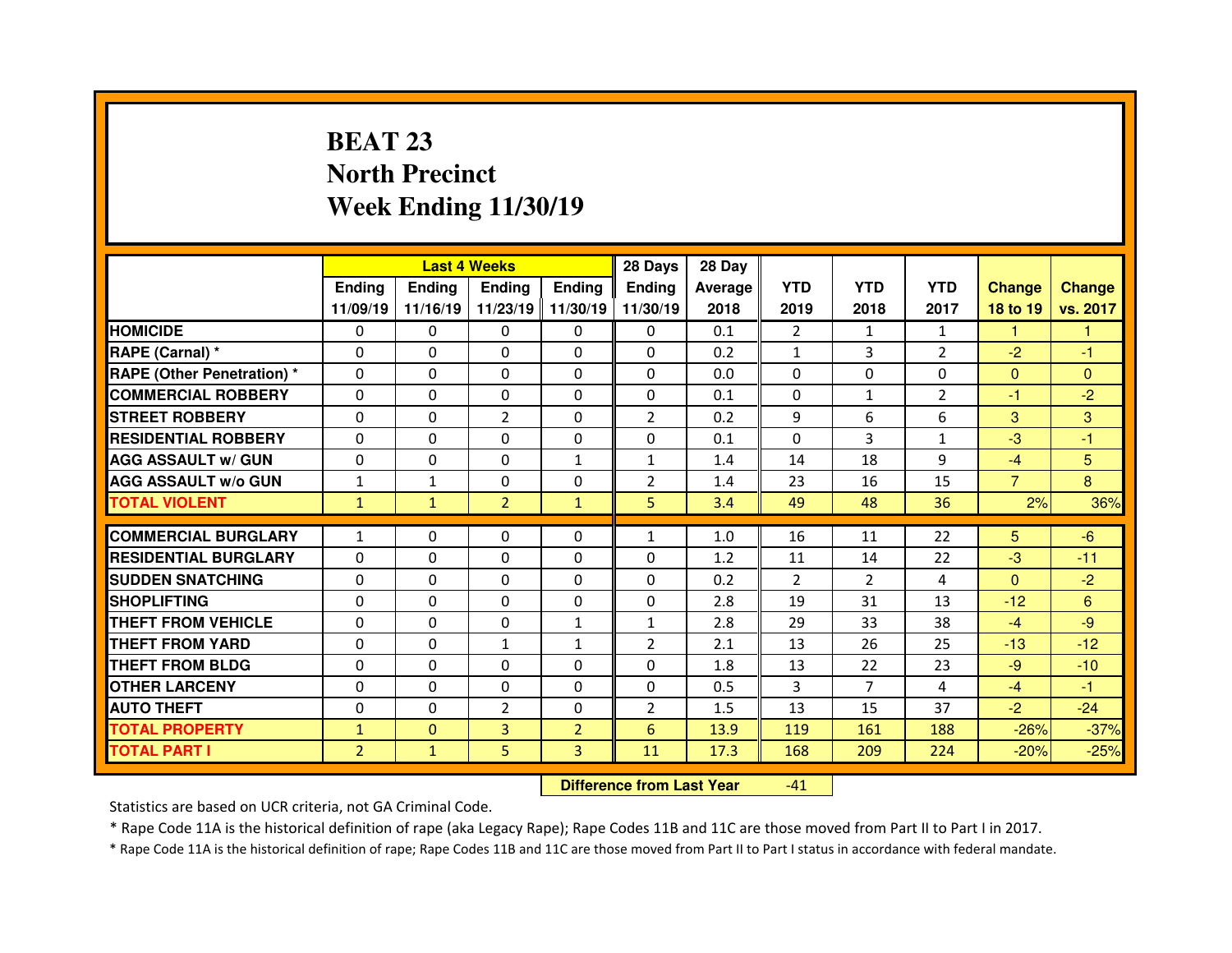## **BEAT 24 North PrecinctWeek Ending 11/30/19**

|                                              |                                  |                                | <b>Last 4 Weeks</b>      |                   | 28 Days              | 28 Day       |              |                      |              |                |                  |
|----------------------------------------------|----------------------------------|--------------------------------|--------------------------|-------------------|----------------------|--------------|--------------|----------------------|--------------|----------------|------------------|
|                                              | Ending                           | <b>Endina</b>                  | <b>Ending</b>            | <b>Ending</b>     | <b>Ending</b>        | Average      | <b>YTD</b>   | <b>YTD</b>           | <b>YTD</b>   | <b>Change</b>  | <b>Change</b>    |
|                                              | 11/09/19                         | 11/16/19                       |                          | 11/23/19 11/30/19 | 11/30/19             | 2018         | 2019         | 2018                 | 2017         | 18 to 19       | vs. 2017         |
| <b>HOMICIDE</b>                              | $\Omega$                         | 0                              | 0                        | $\Omega$          | $\mathbf{0}$         | 0.0          | $\Omega$     | $\Omega$             | $\Omega$     | $\mathbf{0}$   | $\mathbf{0}$     |
| RAPE (Carnal) *                              | $\Omega$                         | 0                              | 0                        | $\mathbf{0}$      | $\Omega$             | 0.0          | 2            | $\Omega$             | $\mathbf{1}$ | $\overline{2}$ | 1                |
| <b>RAPE (Other Penetration) *</b>            | $\Omega$                         | 0                              | $\Omega$                 | $\Omega$          | $\Omega$             | 0.0          | 2            | $\Omega$             | $\Omega$     | $\overline{2}$ | $\overline{2}$   |
| <b>COMMERCIAL ROBBERY</b>                    | $\Omega$                         | 0                              | $\mathbf{1}$             | $\Omega$          | $\mathbf{1}$         | 0.0          | 3            | $\Omega$             | 4            | 3              | -1               |
| <b>STREET ROBBERY</b>                        | $\Omega$                         | 0                              | $\Omega$                 | $\Omega$          | $\Omega$             | 0.6          | 10           | $\overline{7}$       | 13           | 3              | $-3$             |
| <b>RESIDENTIAL ROBBERY</b>                   | $\Omega$                         | 0                              | $\Omega$                 | $\Omega$          | $\Omega$             | 0.0          | $\mathbf{1}$ | $\Omega$             | $\Omega$     | 1              | 1                |
| <b>AGG ASSAULT w/ GUN</b>                    | $\Omega$                         | $\mathbf{1}$                   | 0                        | $\Omega$          | $\mathbf{1}$         | 0.3          | 4            | $\overline{2}$       | 4            | $\overline{2}$ | $\mathbf{0}$     |
| <b>AGG ASSAULT w/o GUN</b>                   | 0                                | 0                              | $\Omega$                 | $\mathbf{0}$      | $\Omega$             | 0.9          | 10           | 12                   | 5            | $-2$           | 5                |
| <b>TOTAL VIOLENT</b>                         | $\Omega$                         | $\mathbf{1}$                   | $\mathbf{1}$             | $\Omega$          | $\overline{2}$       | 1.8          | 32           | 21                   | 27           | 52%            | 19%              |
|                                              |                                  |                                |                          |                   |                      |              |              |                      |              |                |                  |
|                                              |                                  |                                |                          |                   |                      |              |              |                      |              |                |                  |
| <b>COMMERCIAL BURGLARY</b>                   | $\Omega$                         | 0                              | 0                        | $\mathbf{0}$      | $\Omega$             | 0.2          | 5            | $\overline{2}$       | 3            | 3              | 2                |
| <b>RESIDENTIAL BURGLARY</b>                  | $\mathbf{1}$                     | 0                              | $\Omega$                 | $\overline{2}$    | 3                    | 0.6          | 16           | 8                    | 15           | 8              | 1                |
| <b>SUDDEN SNATCHING</b>                      | $\Omega$                         | 0                              | 0                        | $\Omega$          | $\Omega$             | 0.5          | 2            | 3                    | 3            | -1             | -1               |
| <b>SHOPLIFTING</b>                           | $\Omega$                         | 0                              | $\Omega$                 | $\Omega$          | $\Omega$             | 4.7          | 25           | 59                   | 51           | $-34$<br>1.    | $-26$            |
| THEFT FROM VEHICLE                           | $\mathbf{1}$                     | 0                              | 0                        | $\mathbf{0}$      | $\mathbf{1}$         | 3.9          | 45           | 44                   | 97           |                | $-52$            |
| <b>THEFT FROM YARD</b>                       | $\mathbf{1}$                     | 0                              | $\Omega$                 | $\overline{2}$    | 3                    | 1.9          | 53           | 24                   | 33           | 29             | 20               |
| THEFT FROM BLDG                              | $\Omega$                         | 0                              | 0                        | $\mathbf{0}$      | $\Omega$             | 1.9          | 12           | 25<br>$\overline{7}$ | 14           | $-13$          | $-2$             |
| <b>OTHER LARCENY</b>                         | $\Omega$                         | $\mathbf{1}$                   | $\Omega$                 | $\mathbf{1}$      | $\overline{2}$       | 0.7          | 16           |                      | 10           | 9              | 6                |
| <b>AUTO THEFT</b>                            | 0                                | 0                              | 0                        | $\mathbf{0}$      | $\Omega$             | 1.0          | 9            | 12                   | 30           | $-3$           | $-21$            |
| <b>TOTAL PROPERTY</b><br><b>TOTAL PART I</b> | $\overline{3}$<br>$\overline{3}$ | $\mathbf{1}$<br>$\overline{2}$ | $\Omega$<br>$\mathbf{1}$ | 5<br>5            | $\overline{9}$<br>11 | 15.3<br>17.2 | 183<br>215   | 184<br>205           | 256<br>283   | $-1%$<br>5%    | $-29%$<br>$-24%$ |

 **Difference from Last Year**<sup>10</sup>

Statistics are based on UCR criteria, not GA Criminal Code.

\* Rape Code 11A is the historical definition of rape (aka Legacy Rape); Rape Codes 11B and 11C are those moved from Part II to Part I in 2017.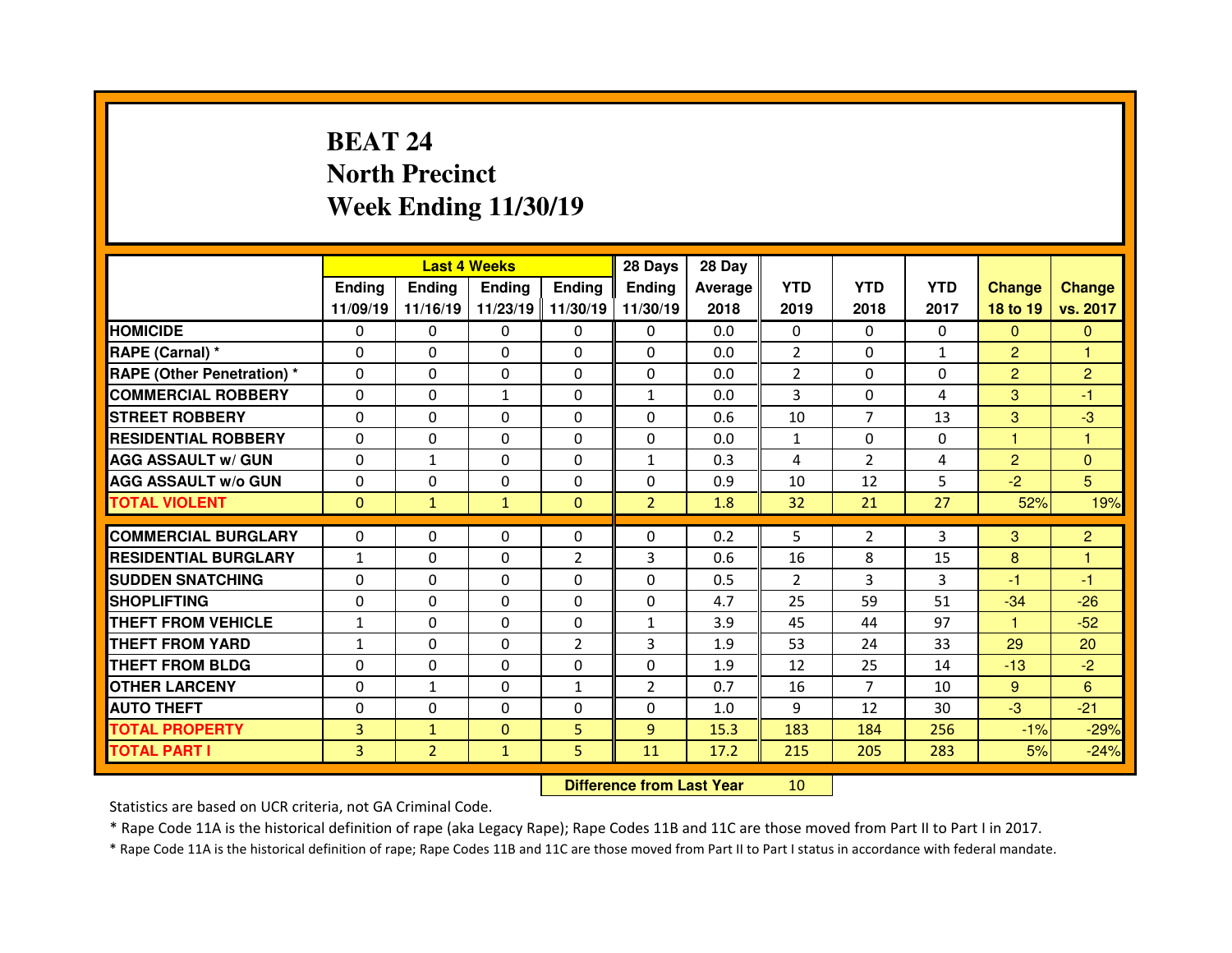### **BEAT 25 North PrecinctWeek Ending 11/30/19**

|                                  |               |                | <b>Last 4 Weeks</b> |               | 28 Days                          | 28 Day  |                |                |                |                |                |
|----------------------------------|---------------|----------------|---------------------|---------------|----------------------------------|---------|----------------|----------------|----------------|----------------|----------------|
|                                  | <b>Ending</b> | <b>Ending</b>  | <b>Ending</b>       | <b>Ending</b> | Ending                           | Average | <b>YTD</b>     | <b>YTD</b>     | <b>YTD</b>     | <b>Change</b>  | <b>Change</b>  |
|                                  | 11/09/19      | 11/16/19       | 11/23/19 11/30/19   |               | 11/30/19                         | 2018    | 2019           | 2018           | 2017           | 18 to 19       | vs. 2017       |
| <b>HOMICIDE</b>                  | $\Omega$      | 0              | 0                   | $\Omega$      | 0                                | 0.0     | $\Omega$       | $\mathbf{0}$   | $\Omega$       | $\mathbf{0}$   | $\Omega$       |
| RAPE (Carnal) *                  | 0             | 0              | 0                   | $\Omega$      | $\Omega$                         | 0.2     | $\mathbf{1}$   | $\overline{2}$ | $\overline{2}$ | $-1$           | $-1$           |
| <b>RAPE (Other Penetration)*</b> | 0             | 0              | 0                   | 0             | 0                                | 0.0     | $\Omega$       | $\mathbf 0$    | $\Omega$       | $\overline{0}$ | $\mathbf{0}$   |
| <b>COMMERCIAL ROBBERY</b>        | $\Omega$      | 0              | $\Omega$            | $\Omega$      | $\Omega$                         | 0.0     | $\mathbf{1}$   | $\Omega$       | $\mathbf{1}$   | 1              | $\Omega$       |
| <b>STREET ROBBERY</b>            | $\Omega$      | 0              | $\Omega$            | $\Omega$      | 0                                | 1.2     | 4              | 15             | 19             | $-11$          | $-15$          |
| <b>RESIDENTIAL ROBBERY</b>       | $\Omega$      | $\Omega$       | $\mathbf{0}$        | $\Omega$      | $\Omega$                         | 0.0     | $\Omega$       | $\mathbf{0}$   | $\Omega$       | $\mathbf{0}$   | $\Omega$       |
| <b>AGG ASSAULT w/ GUN</b>        | $\Omega$      | $\Omega$       | $\mathbf{0}$        | $\Omega$      | 0                                | 0.2     | $\overline{2}$ | $\overline{2}$ | $\overline{2}$ | $\overline{0}$ | $\Omega$       |
| <b>AGG ASSAULT w/o GUN</b>       | 0             | 0              | 0                   | $\Omega$      | 0                                | 0.3     | 5              | 4              | 3              | 1              | $\overline{2}$ |
| <b>TOTAL VIOLENT</b>             | $\mathbf{0}$  | $\mathbf{0}$   | $\mathbf{0}$        | $\mathbf{0}$  | $\mathbf{0}$                     | 1.9     | 13             | 23             | 27             | $-43%$         | $-52%$         |
| <b>COMMERCIAL BURGLARY</b>       | $\Omega$      | 0              | $\mathbf{0}$        | $\Omega$      | $\Omega$                         | 0.1     | 9              | $\mathbf{1}$   | 4              | 8              | 5              |
| <b>RESIDENTIAL BURGLARY</b>      | $\Omega$      | $\Omega$       | 0                   | $\Omega$      | 0                                | 0.2     | 16             | 3              | 4              | 13             | 12             |
| <b>SUDDEN SNATCHING</b>          | 0             | 0              | 0                   | $\Omega$      | 0                                | 0.1     | $\mathbf{1}$   | $\mathbf{1}$   | $\overline{2}$ | $\overline{0}$ | -1             |
| <b>SHOPLIFTING</b>               | $\mathbf{1}$  | $\overline{2}$ | 0                   | 0             | 3                                | 1.4     | 18             | 18             | 27             | $\overline{0}$ | $-9$           |
| <b>THEFT FROM VEHICLE</b>        | $\mathbf{1}$  | 3              | $\mathbf{1}$        | $\mathbf{1}$  | 6                                | 4.7     | 59             | 57             | 73             | $\overline{2}$ | $-14$          |
| <b>THEFT FROM YARD</b>           | $\mathbf{1}$  | 0              | $\Omega$            | $\Omega$      | $\mathbf{1}$                     | 2.1     | 22             | 26             | 51             | $-4$           | $-29$          |
| <b>THEFT FROM BLDG</b>           | 3             | $\overline{2}$ | $\mathbf{1}$        | 0             | 6                                | 1.5     | 24             | 19             | 31             | 5              | $-7$           |
| <b>OTHER LARCENY</b>             | 0             | 0              | 0                   | $\Omega$      | $\Omega$                         | 1.0     | $\overline{7}$ | 10             | 10             | $-3$           | $-3$           |
| <b>AUTO THEFT</b>                | $\Omega$      | 0              | 3                   | 0             | 3                                | 1.4     | 14             | 17             | 23             | $-3$           | $-9$           |
| <b>TOTAL PROPERTY</b>            | 6             | $\overline{7}$ | 5                   | $\mathbf{1}$  | 19                               | 12.4    | 170            | 152            | 225            | 12%            | $-24%$         |
| <b>TOTAL PART I</b>              | 6             | $\overline{7}$ | 5                   | $\mathbf{1}$  | 19                               | 14.3    | 183            | 175            | 252            | 5%             | $-27%$         |
|                                  |               |                |                     |               | <b>Difference from Last Year</b> |         | 8              |                |                |                |                |

Statistics are based on UCR criteria, not GA Criminal Code.

\* Rape Code 11A is the historical definition of rape (aka Legacy Rape); Rape Codes 11B and 11C are those moved from Part II to Part I in 2017.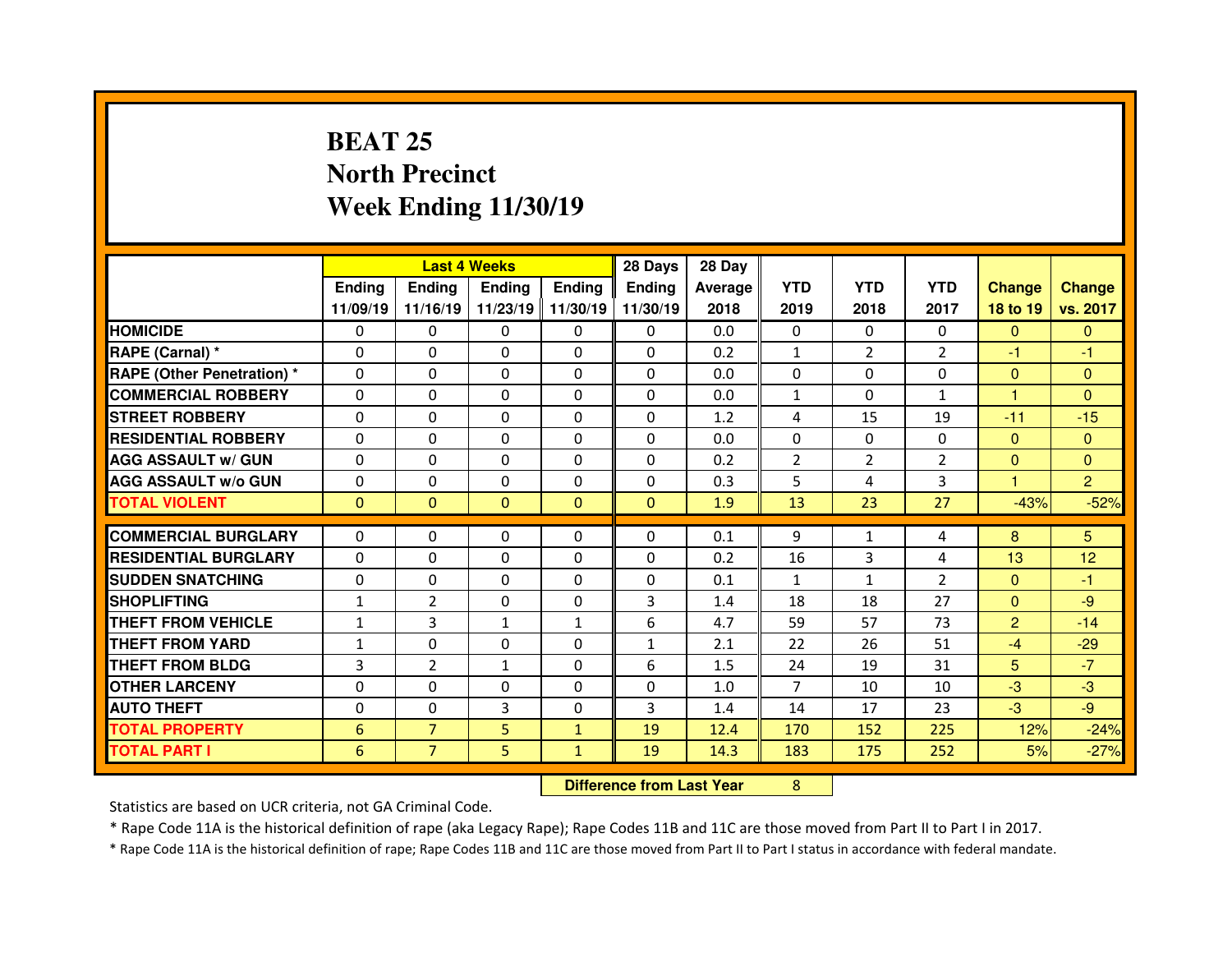## **BEAT 26 North PrecinctWeek Ending 11/30/19**

|                                  |                |               | <b>Last 4 Weeks</b> |                   | 28 Days        | 28 Day     |              |                |                   |                |                |
|----------------------------------|----------------|---------------|---------------------|-------------------|----------------|------------|--------------|----------------|-------------------|----------------|----------------|
|                                  | <b>Ending</b>  | <b>Ending</b> | <b>Ending</b>       | <b>Ending</b>     | Ending         | Average    | <b>YTD</b>   | <b>YTD</b>     | <b>YTD</b>        | <b>Change</b>  | <b>Change</b>  |
|                                  | 11/09/19       | 11/16/19      |                     | 11/23/19 11/30/19 | 11/30/19       | 2018       | 2019         | 2018           | 2017              | 18 to 19       | vs. 2017       |
| <b>HOMICIDE</b>                  | $\Omega$       | $\Omega$      | $\Omega$            | $\Omega$          | $\Omega$       | 0.0        | 1            | $\Omega$       | $\Omega$          | 1              | 1              |
| RAPE (Carnal) *                  | $\Omega$       | $\Omega$      | $\Omega$            | $\Omega$          | $\Omega$       | 0.2        | 2            | 3              | $\overline{2}$    | $-1$           | $\Omega$       |
| <b>RAPE (Other Penetration)*</b> | $\Omega$       | $\Omega$      | $\mathbf{0}$        | $\Omega$          | $\Omega$       | 0.1        | $\Omega$     | $\mathbf{1}$   | $\mathbf{1}$      | $-1$           | $-1$           |
| <b>COMMERCIAL ROBBERY</b>        | $\Omega$       | $\Omega$      | $\mathbf{0}$        | $\Omega$          | $\Omega$       | 0.0        | $\mathbf{1}$ | $\Omega$       | 3                 | 1              | $-2$           |
| <b>STREET ROBBERY</b>            | $\Omega$       | $\Omega$      | $\Omega$            | $\mathbf{1}$      | $\mathbf{1}$   | 1.2        | 14           | 14             | 9                 | $\Omega$       | 5              |
| <b>RESIDENTIAL ROBBERY</b>       | $\Omega$       | $\Omega$      | $\mathbf{0}$        | $\Omega$          | $\Omega$       | 0.0        | $\Omega$     | $\Omega$       | $\Omega$          | $\overline{0}$ | $\Omega$       |
| <b>AGG ASSAULT w/ GUN</b>        | $\Omega$       | 0             | $\Omega$            | $\Omega$          | $\Omega$       | 0.2        | 5            | $\overline{2}$ | 3                 | 3              | $\overline{2}$ |
| <b>AGG ASSAULT w/o GUN</b>       | $\Omega$       | $\Omega$      | $\mathbf{0}$        | $\Omega$          | $\Omega$       | 1.8        | 18           | 22             | 22                | $-4$           | $-4$           |
| <b>TOTAL VIOLENT</b>             | $\mathbf{0}$   | $\mathbf{0}$  | $\mathbf{0}$        | $\mathbf{1}$      | $\mathbf{1}$   | 3.5        | 41           | 42             | 40                | $-2%$          | 3%             |
| <b>COMMERCIAL BURGLARY</b>       | 0              | 0             | 0                   | $\Omega$          | 0              |            | 6            | 3              |                   |                | $-3$           |
| <b>RESIDENTIAL BURGLARY</b>      | $\mathbf{1}$   | $\Omega$      | $\Omega$            |                   |                | 0.2<br>0.2 |              | $\overline{2}$ | 9<br>$\mathbf{1}$ | 3<br>$\Omega$  | 1              |
|                                  |                |               |                     | $\Omega$          | $\mathbf{1}$   |            | 2            |                |                   |                |                |
|                                  |                |               |                     |                   |                |            |              |                |                   |                |                |
| <b>SUDDEN SNATCHING</b>          | 0              | 0             | 0                   | $\Omega$          | 0              | 0.8        | 5            | 11             | 16                | $-6$           | $-11$          |
| <b>SHOPLIFTING</b>               | 0              | 0             | $\overline{2}$      | $\Omega$          | $\overline{2}$ | 2.5        | 32           | 29             | 28                | 3              | 4              |
| <b>THEFT FROM VEHICLE</b>        | 0              | $\Omega$      | $\mathbf{1}$        | $\mathbf{1}$      | $\overline{2}$ | 2.8        | 37           | 30             | 41                | $\overline{7}$ | $-4$           |
| <b>THEFT FROM YARD</b>           | $\mathbf{1}$   | $\mathbf{1}$  | $\Omega$            | $\Omega$          | $\overline{2}$ | 2.2        | 21           | 26             | 28                | $-5$           | $-7$           |
| <b>THEFT FROM BLDG</b>           | $\mathbf{0}$   | 0             | $\mathbf{0}$        | 3                 | 3              | 2.8        | 28           | 34             | 47                | $-6$           | $-19$          |
| <b>OTHER LARCENY</b>             | 0              | 0             | $\Omega$            | $\Omega$          | $\Omega$       | 1.0        | 5            | 11             | 4                 | $-6$           | $\mathbf{1}$   |
| <b>AUTO THEFT</b>                | 0              | 0             | 3                   | $\Omega$          | 3              | 1.5        | 8            | 20             | 16                | $-12$          | $-8$           |
| <b>TOTAL PROPERTY</b>            | $\overline{2}$ | $\mathbf{1}$  | 6                   | $\overline{4}$    | 13             | 14.0       | 144          | 166            | 190               | $-13%$         | $-24%$         |
| <b>TOTAL PART I</b>              | $\overline{2}$ | $\mathbf{1}$  | 6                   | 5                 | 14             | 17.5       | 185          | 208            | 230               | $-11%$         | $-20%$         |

 **Difference from Last Year**-23

Statistics are based on UCR criteria, not GA Criminal Code.

\* Rape Code 11A is the historical definition of rape (aka Legacy Rape); Rape Codes 11B and 11C are those moved from Part II to Part I in 2017.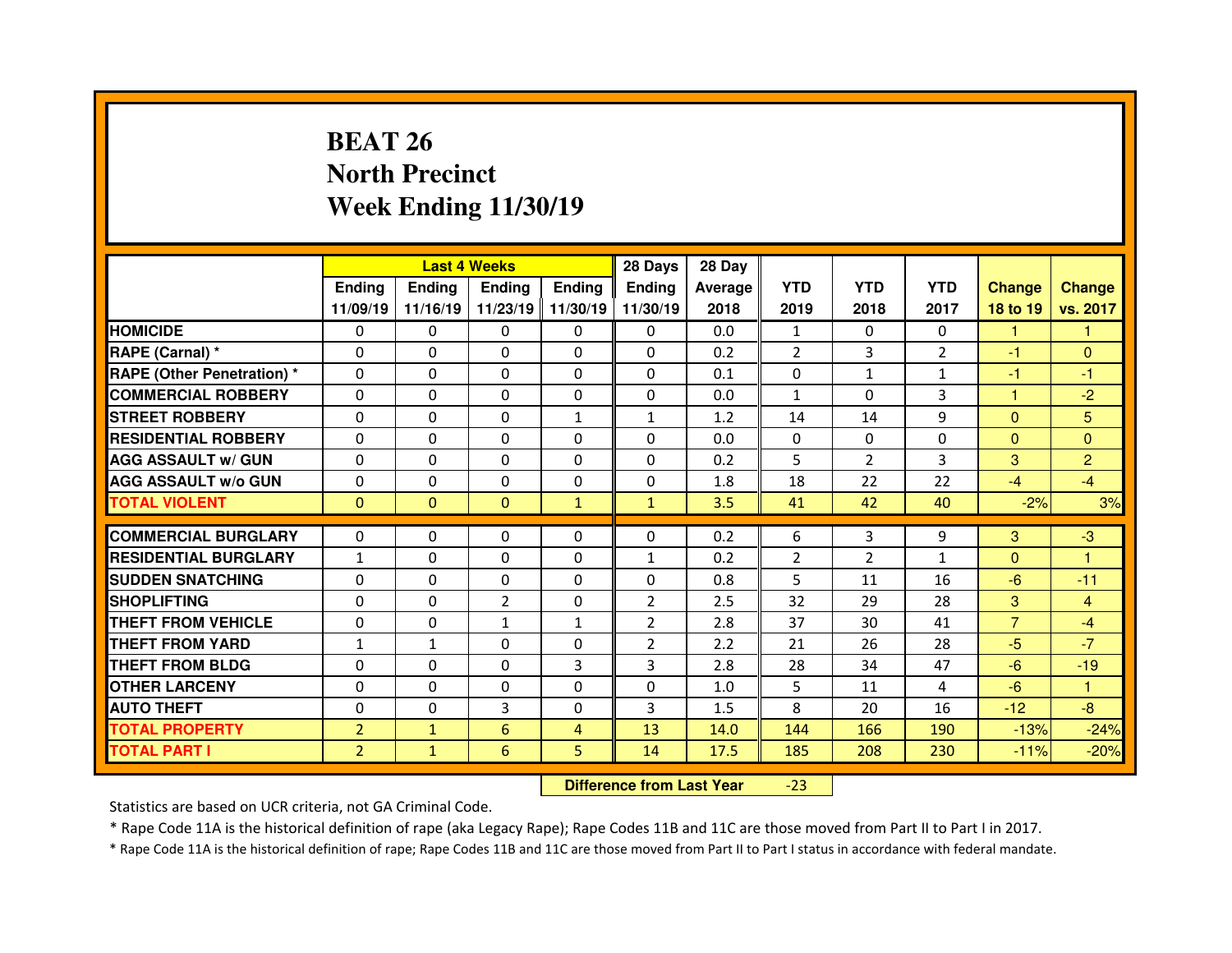## **BEAT 27 North PrecinctWeek Ending 11/30/19**

|                                  |                |                | <b>Last 4 Weeks</b> |                   | 28 Days        | 28 Day    |              |                |                |                 |                |
|----------------------------------|----------------|----------------|---------------------|-------------------|----------------|-----------|--------------|----------------|----------------|-----------------|----------------|
|                                  | <b>Ending</b>  | <b>Ending</b>  | <b>Ending</b>       | <b>Ending</b>     | Ending         | Average I | <b>YTD</b>   | <b>YTD</b>     | <b>YTD</b>     | <b>Change</b>   | <b>Change</b>  |
|                                  | 11/09/19       | 11/16/19       |                     | 11/23/19 11/30/19 | 11/30/19       | 2018      | 2019         | 2018           | 2017           | 18 to 19        | vs. 2017       |
| <b>HOMICIDE</b>                  | $\mathbf{0}$   | 0              | $\Omega$            | $\mathbf{0}$      | 0              | 0.0       | $\mathbf{1}$ | $\Omega$       | $\overline{2}$ | 1               | $-1$           |
| RAPE (Carnal) *                  | $\Omega$       | $\Omega$       | $\mathbf{0}$        | $\Omega$          | $\Omega$       | 0.2       | 3            | $\overline{2}$ | $\overline{7}$ | 1               | $-4$           |
| <b>RAPE (Other Penetration)*</b> | $\Omega$       | $\Omega$       | $\Omega$            | $\Omega$          | $\Omega$       | 0.2       | 3            | 3              | $\overline{2}$ | $\Omega$        | $\mathbf{1}$   |
| <b>COMMERCIAL ROBBERY</b>        | $\Omega$       | $\Omega$       | $\Omega$            | $\Omega$          | $\Omega$       | 0.2       | $\mathbf{1}$ | $\overline{2}$ | $\Omega$       | -1              | $\overline{1}$ |
| <b>STREET ROBBERY</b>            | $\overline{2}$ | 0              | $\mathbf 0$         | $\mathbf{1}$      | 3              | 0.8       | 17           | $\overline{7}$ | 11             | 10              | $6\phantom{a}$ |
| <b>RESIDENTIAL ROBBERY</b>       | $\Omega$       | 0              | 0                   | $\Omega$          | $\Omega$       | 0.2       | $\mathbf{1}$ | $\overline{2}$ | $\Omega$       | $-1$            | $\overline{1}$ |
| <b>AGG ASSAULT w/ GUN</b>        | 0              | $\Omega$       | $\Omega$            | $\Omega$          | $\Omega$       | 1.1       | 14           | 13             | 6              | 1               | 8              |
| <b>AGG ASSAULT w/o GUN</b>       | 0              | $\mathbf{1}$   | 0                   | 0                 | $\mathbf{1}$   | 1.1       | 33           | 9              | 22             | 24              | 11             |
| <b>TOTAL VIOLENT</b>             | $\overline{2}$ | $\mathbf{1}$   | $\mathbf{0}$        | $\mathbf{1}$      | $\overline{4}$ | 3.5       | 73           | 38             | 50             | 92%             | 46%            |
|                                  |                |                |                     |                   |                |           |              | 5.             |                |                 | 1              |
| <b>COMMERCIAL BURGLARY</b>       | $\Omega$       | 0              | $\mathbf{0}$        | $\mathbf{1}$      | $\mathbf{1}$   | 0.4       | 5            |                | 4              | $\mathbf{0}$    |                |
| <b>RESIDENTIAL BURGLARY</b>      | $\Omega$       | $\Omega$       | $\Omega$            | $\Omega$          | $\Omega$       | 0.8       | 5            | 10             | $\overline{7}$ | $-5$            | $-2$           |
| <b>SUDDEN SNATCHING</b>          | $\mathbf{1}$   | $\Omega$       | $\Omega$            | $\Omega$          | $\mathbf{1}$   | 0.5       | 4            | 8              | 19             | $-4$            | $-15$          |
| <b>SHOPLIFTING</b>               | $\Omega$       | $\Omega$       | $\mathbf{1}$        | $\mathbf{1}$      | $\overline{2}$ | 3.3       | 39           | 40             | 16             | -1              | 23             |
| <b>THEFT FROM VEHICLE</b>        | $\mathbf{0}$   | $\Omega$       | $\mathbf{1}$        | $\Omega$          | $\mathbf{1}$   | 2.5       | 38           | 26             | 51             | 12 <sup>2</sup> | $-13$          |
| <b>THEFT FROM YARD</b>           | $\Omega$       | $\mathbf{1}$   | $\Omega$            | $\Omega$          | $\mathbf{1}$   | 1.5       | 11           | 19             | 19             | $-8$            | $-8$           |
| <b>THEFT FROM BLDG</b>           | $\Omega$       | $\mathbf{1}$   | $\mathbf{0}$        | $\mathbf{1}$      | $\overline{2}$ | 2.9       | 29           | 36             | 37             | $-7$            | $-8$           |
| <b>OTHER LARCENY</b>             | $\Omega$       | 0              | $\Omega$            | $\Omega$          | $\Omega$       | 0.5       | 3            | 6              | 3              | $-3$            | $\mathbf{0}$   |
| <b>AUTO THEFT</b>                | $\mathbf{1}$   | $\Omega$       | $\Omega$            | $\Omega$          | $\mathbf{1}$   | 1.2       | 12           | 15             | 13             | $-3$            | $-1$           |
| <b>TOTAL PROPERTY</b>            | $\overline{2}$ | $\overline{2}$ | $\overline{2}$      | $\overline{3}$    | 9              | 13.6      | 146          | 165            | 169            | $-12%$          | $-14%$         |
| <b>TOTAL PART I</b>              | 4              | 3              | $\overline{2}$      | 4                 | 13             | 17.1      | 219          | 203            | 219            | 8%              | 0%             |

 **Difference from Last Year**<sup>16</sup>

Statistics are based on UCR criteria, not GA Criminal Code.

\* Rape Code 11A is the historical definition of rape (aka Legacy Rape); Rape Codes 11B and 11C are those moved from Part II to Part I in 2017.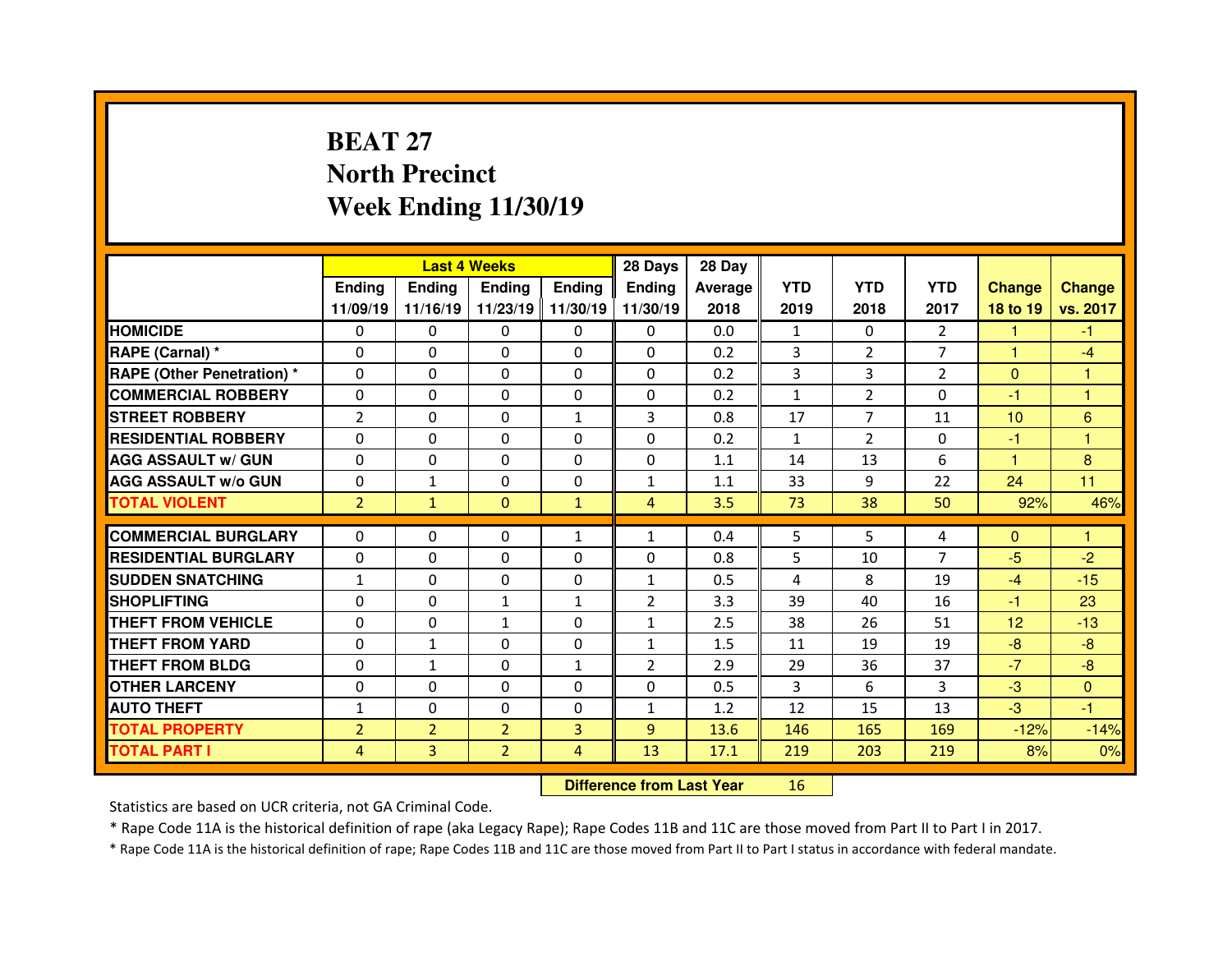## **BEAT 31 Central PrecinctWeek Ending 11/30/19**

|                                  |                | <b>Last 4 Weeks</b> |                |                | 28 Days                          | 28 Day  |                |                |                |                |                |
|----------------------------------|----------------|---------------------|----------------|----------------|----------------------------------|---------|----------------|----------------|----------------|----------------|----------------|
|                                  | <b>Ending</b>  | <b>Ending</b>       | <b>Ending</b>  | <b>Ending</b>  | <b>Ending</b>                    | Average | <b>YTD</b>     | <b>YTD</b>     | <b>YTD</b>     | <b>Change</b>  | <b>Change</b>  |
|                                  | 11/09/19       | 11/16/19            | 11/23/19       | 11/30/19       | 11/30/19                         | 2018    | 2019           | 2018           | 2017           | 18 to 19       | vs. 2017       |
| <b>HOMICIDE</b>                  | 0              | 0                   | 0              | $\Omega$       | 0                                | 0.2     | 1              | $\mathbf{1}$   | $\mathbf{1}$   | $\Omega$       | $\Omega$       |
| RAPE (Carnal) *                  | 0              | 0                   | $\Omega$       | $\Omega$       | $\Omega$                         | 0.0     | 4              | $\Omega$       | $\overline{2}$ | $\overline{4}$ | $\overline{2}$ |
| <b>RAPE (Other Penetration)*</b> | $\Omega$       | 0                   | 0              | 0              | $\Omega$                         | 0.2     | $\overline{2}$ | $\mathbf{1}$   | 4              | н              | $-2$           |
| <b>COMMERCIAL ROBBERY</b>        | $\Omega$       | 0                   | $\Omega$       | $\mathbf{0}$   | $\Omega$                         | 0.1     | $\Omega$       | $\mathbf{1}$   | 0              | $-1$           | $\Omega$       |
| <b>STREET ROBBERY</b>            | $\mathbf{1}$   | 0                   | $\Omega$       | $\mathbf{0}$   | 1                                | 0.7     | 8              | 9              | 14             | $-1$           | $-6$           |
| <b>RESIDENTIAL ROBBERY</b>       | 0              | 0                   | 0              | $\mathbf{0}$   | $\Omega$                         | 0.0     | $\Omega$       | $\Omega$       | $\overline{2}$ | $\mathbf{0}$   | $-2$           |
| <b>AGG ASSAULT w/ GUN</b>        | $\mathbf{1}$   | 0                   | $\Omega$       | $\Omega$       | 1                                | 0.8     | 15             | 10             | 13             | 5              | $\overline{2}$ |
| <b>AGG ASSAULT w/o GUN</b>       | 0              | 0                   | 0              | $\mathbf{0}$   | 0                                | 0.7     | 21             | 8              | 13             | 13             | 8              |
| <b>TOTAL VIOLENT</b>             | $\overline{2}$ | $\overline{0}$      | $\mathbf{0}$   | $\mathbf{0}$   | $\overline{2}$                   | 2.6     | 51             | 30             | 49             | 70%            | 4%             |
| <b>COMMERCIAL BURGLARY</b>       | $\Omega$       | 0                   | 0              | $\mathbf{0}$   | $\Omega$                         | 0.6     | 13             | 8              | 5              | 5              | 8              |
| <b>RESIDENTIAL BURGLARY</b>      | $\mathbf{1}$   | 0                   | $\mathbf{1}$   | $\mathbf{0}$   | $\overline{2}$                   | 1.9     | 38             | 24             | 30             | 14             | 8              |
| <b>SUDDEN SNATCHING</b>          | $\mathbf{1}$   | 0                   | $\Omega$       | 0              | $\mathbf{1}$                     | 0.1     | 4              | 1              | 5              | 3              | $-1$           |
| <b>SHOPLIFTING</b>               | $\Omega$       | $\mathbf{1}$        | 0              | $\mathbf{0}$   | $\mathbf{1}$                     | 0.2     | 5              | $\overline{2}$ | 17             | 3              | $-12$          |
| <b>THEFT FROM VEHICLE</b>        | $\overline{2}$ | 0                   | 0              | 0              | $\overline{2}$                   | 5.2     | 54             | 63             | 83             | $-9$           | $-29$          |
| <b>THEFT FROM YARD</b>           | $\mathbf{1}$   | 0                   | 0              | $\mathbf{1}$   | $\overline{2}$                   | 3.8     | 51             | 46             | 56             | 5              | $-5$           |
| <b>THEFT FROM BLDG</b>           | $\Omega$       | $\overline{2}$      | 0              | 0              | $\overline{2}$                   | 2.0     | 19             | 24             | 32             | $-5$           | $-13$          |
| <b>OTHER LARCENY</b>             | $\mathbf{1}$   | 0                   | $\mathbf{1}$   | $\overline{2}$ | 4                                | 1.5     | 22             | 9              | 8              | 13             | 14             |
| <b>AUTO THEFT</b>                | $\mathbf{1}$   | $\mathbf{1}$        | $\Omega$       | $\mathbf{1}$   | 3                                | 1.8     | 14             | 22             | 37             | $-8$           | $-23$          |
| <b>TOTAL PROPERTY</b>            | $\overline{7}$ | $\overline{4}$      | $\overline{2}$ | $\overline{4}$ | 17                               | 17.0    | 220            | 199            | 273            | 11%            | $-19%$         |
| <b>TOTAL PART I</b>              | 9              | 4                   | $\overline{2}$ | 4              | 19                               | 19.6    | 271            | 229            | 322            | 18%            | $-16%$         |
|                                  |                |                     |                |                | <b>Difference from Last Year</b> |         | 42             |                |                |                |                |

Statistics are based on UCR criteria, not GA Criminal Code.

\* Rape Code 11A is the historical definition of rape (aka Legacy Rape); Rape Codes 11B and 11C are those moved from Part II to Part I in 2017.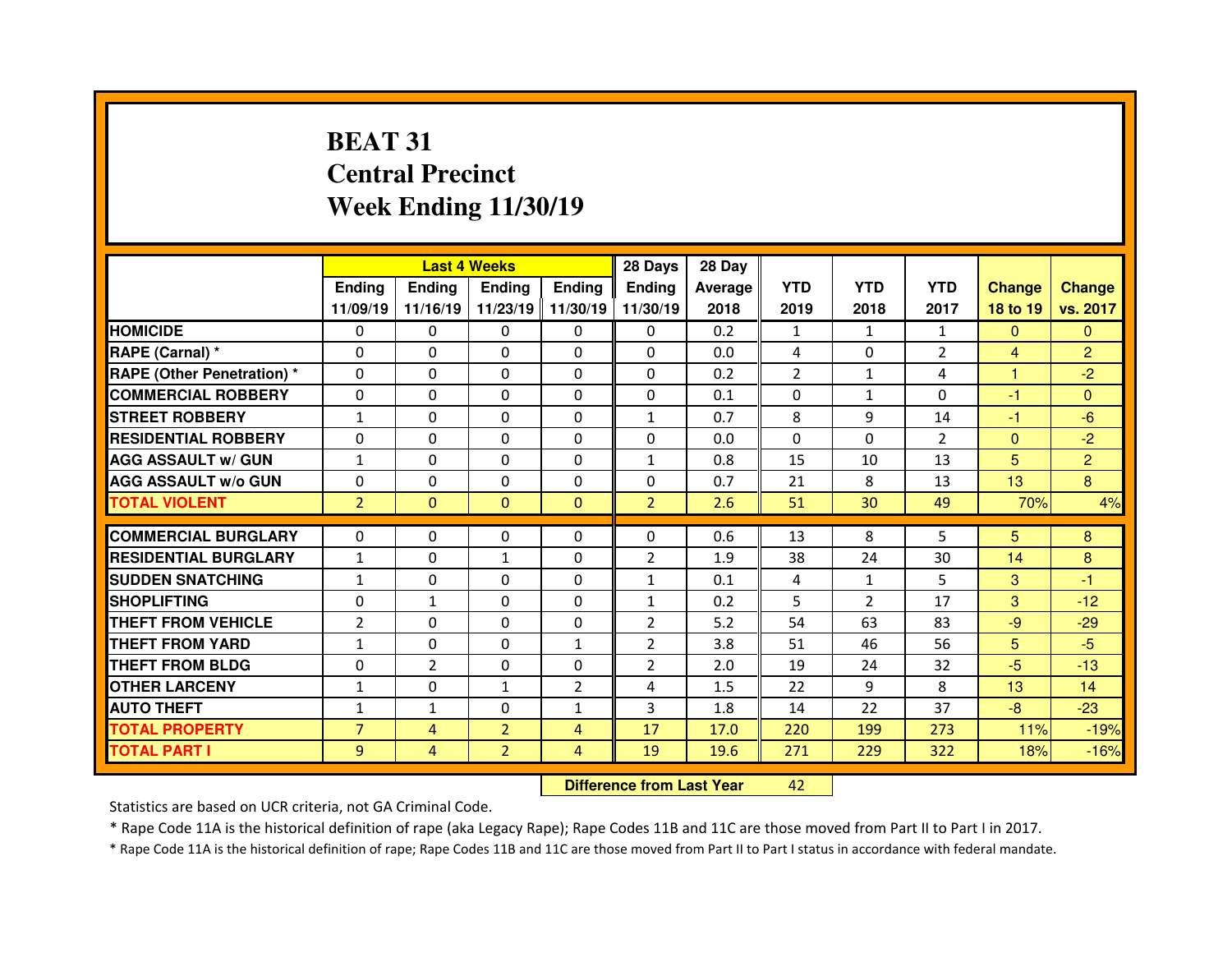## **BEAT 32 Central PrecinctWeek Ending 11/30/19**

|                                   |               |                | <b>Last 4 Weeks</b> |                   | 28 Days        | 28 Day  |                |                |                |                |                |
|-----------------------------------|---------------|----------------|---------------------|-------------------|----------------|---------|----------------|----------------|----------------|----------------|----------------|
|                                   | <b>Ending</b> | <b>Endina</b>  | <b>Ending</b>       | <b>Ending</b>     | <b>Endina</b>  | Average | <b>YTD</b>     | <b>YTD</b>     | <b>YTD</b>     | <b>Change</b>  | <b>Change</b>  |
|                                   | 11/09/19      | 11/16/19       |                     | 11/23/19 11/30/19 | 11/30/19       | 2018    | 2019           | 2018           | 2017           | 18 to 19       | vs. 2017       |
| <b>HOMICIDE</b>                   | 0             | 0              | 0                   | 0                 | 0              | 0.0     | 1              | $\Omega$       | 0              | 1.             | 1              |
| RAPE (Carnal) *                   | 0             | 0              | 0                   | $\Omega$          | 0              | 0.1     | 3              | $\mathbf{1}$   | 5              | $\overline{2}$ | $-2$           |
| <b>RAPE (Other Penetration) *</b> | 0             | 0              | $\Omega$            | $\Omega$          | 0              | 0.1     | $\mathbf{1}$   | $\mathbf{1}$   | $\mathbf{1}$   | $\Omega$       | $\Omega$       |
| <b>COMMERCIAL ROBBERY</b>         | 0             | 0              | $\mathbf{1}$        | $\Omega$          | $\mathbf{1}$   | 0.3     | 9              | 4              | $\overline{7}$ | 5              | $\overline{2}$ |
| <b>STREET ROBBERY</b>             | 0             | 0              | $\Omega$            | $\Omega$          | 0              | 0.3     | 3              | 4              | 5              | -1             | $-2$           |
| <b>RESIDENTIAL ROBBERY</b>        | $\Omega$      | 0              | 0                   | $\Omega$          | 0              | 0.1     | 0              | $\mathbf{1}$   | $\Omega$       | -1             | $\Omega$       |
| <b>AGG ASSAULT w/ GUN</b>         | 0             | 0              | $\Omega$            | $\Omega$          | $\Omega$       | 0.5     | 3              | $\overline{7}$ | 5              | $-4$           | $-2$           |
| <b>AGG ASSAULT w/o GUN</b>        | $\Omega$      | 0              | 0                   | $\mathbf{0}$      | 0              | 0.8     | 8              | 8              | 5              | $\mathbf{0}$   | 3              |
| <b>TOTAL VIOLENT</b>              | $\mathbf{0}$  | $\mathbf{0}$   | $\mathbf{1}$        | $\mathbf{0}$      | $\mathbf{1}$   | 2.2     | 28             | 26             | 28             | 8%             | 0%             |
|                                   |               |                |                     |                   |                |         |                |                |                |                |                |
| <b>COMMERCIAL BURGLARY</b>        | 0             | 0              | 0                   | 0                 | $\Omega$       | 0.2     | 4              | $\overline{2}$ | 4              | $\overline{2}$ | $\mathbf{0}$   |
| <b>RESIDENTIAL BURGLARY</b>       | 0             | 0              | 0                   | 0                 | 0              | 2.1     | 23             | 25             | 23             | $-2$           | $\mathbf{0}$   |
| <b>SUDDEN SNATCHING</b>           | 0             | $\mathbf{1}$   | 0                   | $\Omega$          | $\mathbf{1}$   | 0.0     | 3              | $\Omega$       | $\overline{2}$ | 3              | 1              |
| <b>SHOPLIFTING</b>                | 0             | 0              | 0                   | $\mathbf{1}$      | $\mathbf{1}$   | 5.2     | 39             | 65             | 49             | $-26$          | $-10$          |
| <b>THEFT FROM VEHICLE</b>         | 0             | 0              | $\mathbf{1}$        | 1                 | $\overline{2}$ | 6.4     | 54             | 77             | 98             | $-23$          | $-44$          |
| <b>THEFT FROM YARD</b>            | 0             | $\mathbf{1}$   | $\Omega$            | $\mathbf{1}$      | $\overline{2}$ | 3.6     | 32             | 47             | 34             | $-15$          | $-2$           |
| <b>THEFT FROM BLDG</b>            | $\mathbf{1}$  | 0              | $\Omega$            | $\Omega$          | $\mathbf{1}$   | 2.4     | 31             | 31             | 49             | $\Omega$       | $-18$          |
| <b>OTHER LARCENY</b>              | 0             | 0              | 0                   | 1                 | $\mathbf{1}$   | 1.7     | $\overline{7}$ | 17             | 10             | $-10$          | $-3$           |
| <b>AUTO THEFT</b>                 | 0             | 0              | 0                   | $\Omega$          | 0              | 1.7     | 14             | 19             | 28             | $-5$           | $-14$          |
| <b>TOTAL PROPERTY</b>             | $\mathbf{1}$  | $\overline{2}$ | $\mathbf{1}$        | $\overline{4}$    | 8              | 23.2    | 207            | 283            | 297            | $-27%$         | $-30%$         |
| <b>TOTAL PART I</b>               | $\mathbf{1}$  | $\overline{2}$ | $\overline{2}$      | $\overline{4}$    | 9              | 25.5    | 235            | 309            | 325            | $-24%$         | $-28%$         |
|                                   |               |                |                     |                   |                |         |                |                |                |                |                |

 **Difference from Last Year**-74

Statistics are based on UCR criteria, not GA Criminal Code.

\* Rape Code 11A is the historical definition of rape (aka Legacy Rape); Rape Codes 11B and 11C are those moved from Part II to Part I in 2017.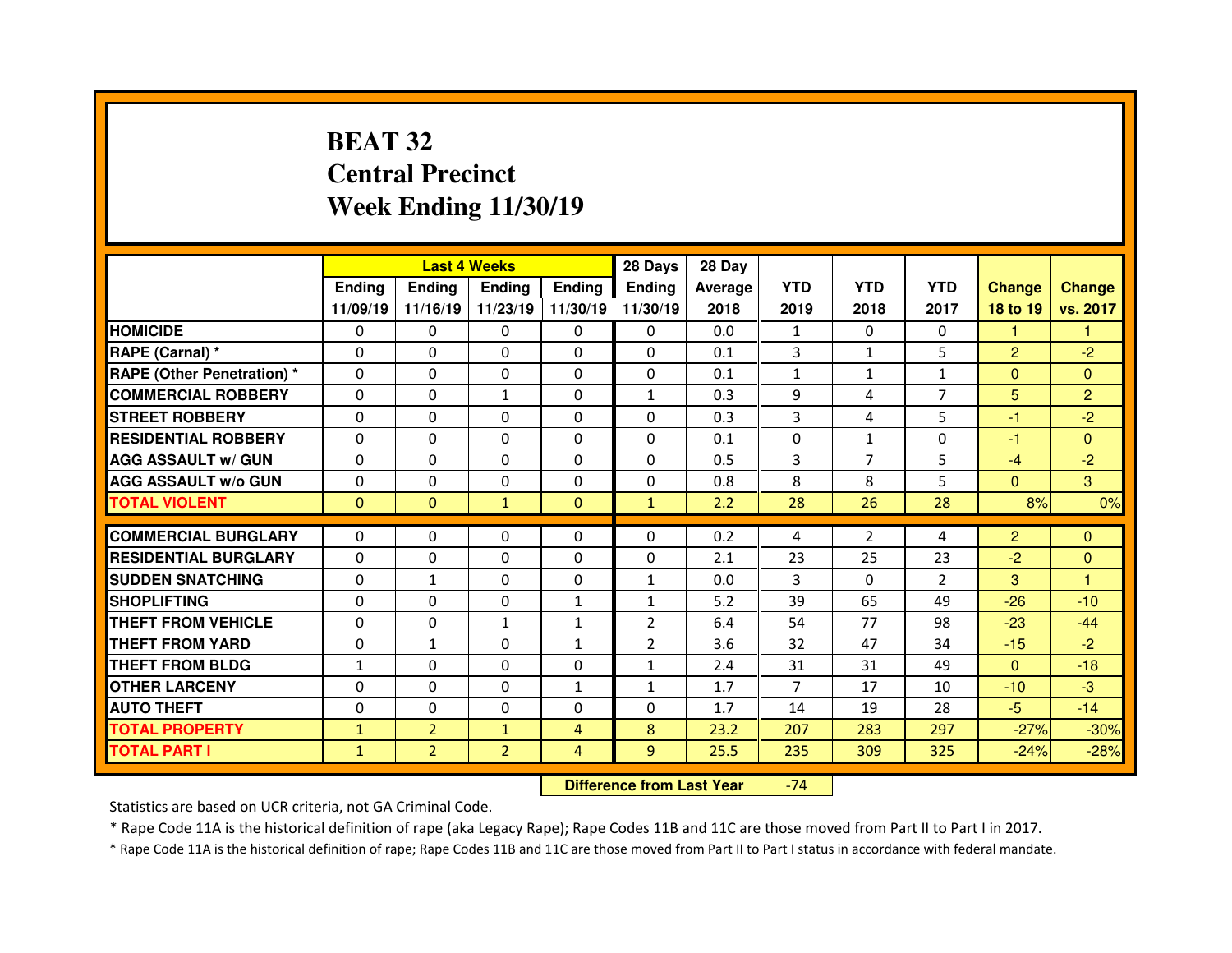## **BEAT 33 Central PrecinctWeek Ending 11/30/19**

|                                  |                | <b>Last 4 Weeks</b> |               |                | 28 Days                          | 28 Day  |              |                |                |                |                |
|----------------------------------|----------------|---------------------|---------------|----------------|----------------------------------|---------|--------------|----------------|----------------|----------------|----------------|
|                                  | Ending         | <b>Ending</b>       | <b>Ending</b> | <b>Ending</b>  | <b>Ending</b>                    | Average | <b>YTD</b>   | <b>YTD</b>     | <b>YTD</b>     | <b>Change</b>  | <b>Change</b>  |
|                                  | 11/09/19       | 11/16/19            | 11/23/19      | 11/30/19       | 11/30/19                         | 2018    | 2019         | 2018           | 2017           | 18 to 19       | vs. 2017       |
| <b>HOMICIDE</b>                  | 0              | $\Omega$            | 0             | $\mathbf{0}$   | $\Omega$                         | 0.0     | 2            | $\mathbf{0}$   | $\mathbf{1}$   | $\overline{2}$ |                |
| RAPE (Carnal) *                  | 0              | 0                   | 0             | $\mathbf{0}$   | $\Omega$                         | 0.2     | 0            | 3              | $\overline{2}$ | $-3$           | $-2$           |
| <b>RAPE (Other Penetration)*</b> | 0              | 0                   | 0             | $\mathbf{0}$   | 0                                | 0.2     | $\mathbf{1}$ | $\overline{2}$ | $\overline{2}$ | $-1$           | $-1$           |
| <b>COMMERCIAL ROBBERY</b>        | $\Omega$       | 0                   | $\Omega$      | $\mathbf{0}$   | $\Omega$                         | 0.2     | 3            | $\overline{2}$ | 6              | 1              | $-3$           |
| <b>STREET ROBBERY</b>            | $\Omega$       | 0                   | $\Omega$      | $\mathbf{0}$   | $\Omega$                         | 1.7     | 16           | 19             | 18             | $-3$           | $-2$           |
| <b>RESIDENTIAL ROBBERY</b>       | $\Omega$       | 0                   | $\Omega$      | $\mathbf{0}$   | $\Omega$                         | 0.0     | $\Omega$     | $\Omega$       | 1              | $\mathbf{0}$   | $-1$           |
| <b>AGG ASSAULT w/ GUN</b>        | 0              | $\mathbf{1}$        | 0             | $\mathbf{0}$   | $\mathbf{1}$                     | 0.8     | 13           | 10             | 18             | 3              | $-5$           |
| <b>AGG ASSAULT w/o GUN</b>       | $\Omega$       | 0                   | 0             | $\overline{2}$ | $\overline{2}$                   | 1.0     | 20           | 9              | 13             | 11             | $\overline{7}$ |
| <b>TOTAL VIOLENT</b>             | $\Omega$       | $\mathbf{1}$        | $\mathbf{0}$  | $\overline{2}$ | $\overline{3}$                   | 4.1     | 55           | 45             | 61             | 22%            | $-10%$         |
| <b>COMMERCIAL BURGLARY</b>       | $\mathbf{1}$   | $\mathbf{1}$        | 0             | $\mathbf{1}$   | 3                                | 0.8     | 13           | 10             | $\overline{7}$ | 3              | 6              |
| <b>RESIDENTIAL BURGLARY</b>      | 0              | 0                   | 0             | $\mathbf{0}$   | $\Omega$                         | 1.8     | 23           | 19             | 19             | $\overline{4}$ | 4              |
| <b>SUDDEN SNATCHING</b>          | $\Omega$       | 0                   | 0             | $\Omega$       | $\Omega$                         | 0.4     | $\mathbf{1}$ | 5.             | 4              | $-4$           | $-3$           |
| <b>SHOPLIFTING</b>               | $\Omega$       | 4                   | $\mathbf{1}$  | $\mathbf{1}$   | 6                                | 4.8     | 98           | 57             | 70             | 41             | 28             |
| <b>THEFT FROM VEHICLE</b>        | 0              | 0                   | 0             | 0              | 0                                | 4.5     | 43           | 56             | 72             | $-13$          | $-29$          |
| <b>THEFT FROM YARD</b>           | 0              | 0                   | 0             | 0              | 0                                | 3.6     | 46           | 44             | 38             | $\overline{2}$ | 8              |
| <b>THEFT FROM BLDG</b>           | 0              | $\overline{2}$      | 0             | $\mathbf{1}$   | 3                                | 2.7     | 19           | 32             | 30             | $-13$          | $-11$          |
| <b>OTHER LARCENY</b>             | 0              | 0                   | 0             | 0              | $\Omega$                         | 1.0     | 25           | $\overline{7}$ | 11             | 18             | 14             |
| <b>AUTO THEFT</b>                | 1              | 0                   | $\Omega$      | $\mathbf{1}$   | 2                                | 3.1     | 17           | 38             | 37             | $-21$          | $-20$          |
| <b>TOTAL PROPERTY</b>            | $\overline{2}$ | $\overline{7}$      | $\mathbf{1}$  | $\overline{4}$ | 14                               | 22.7    | 285          | 268            | 288            | 6%             | $-1%$          |
| <b>TOTAL PART I</b>              | $\overline{2}$ | 8                   | $\mathbf{1}$  | 6              | 17                               | 26.8    | 340          | 313            | 349            | 9%             | $-3%$          |
|                                  |                |                     |               |                | <b>Difference from Last Year</b> |         | 27           |                |                |                |                |

Statistics are based on UCR criteria, not GA Criminal Code.

\* Rape Code 11A is the historical definition of rape (aka Legacy Rape); Rape Codes 11B and 11C are those moved from Part II to Part I in 2017.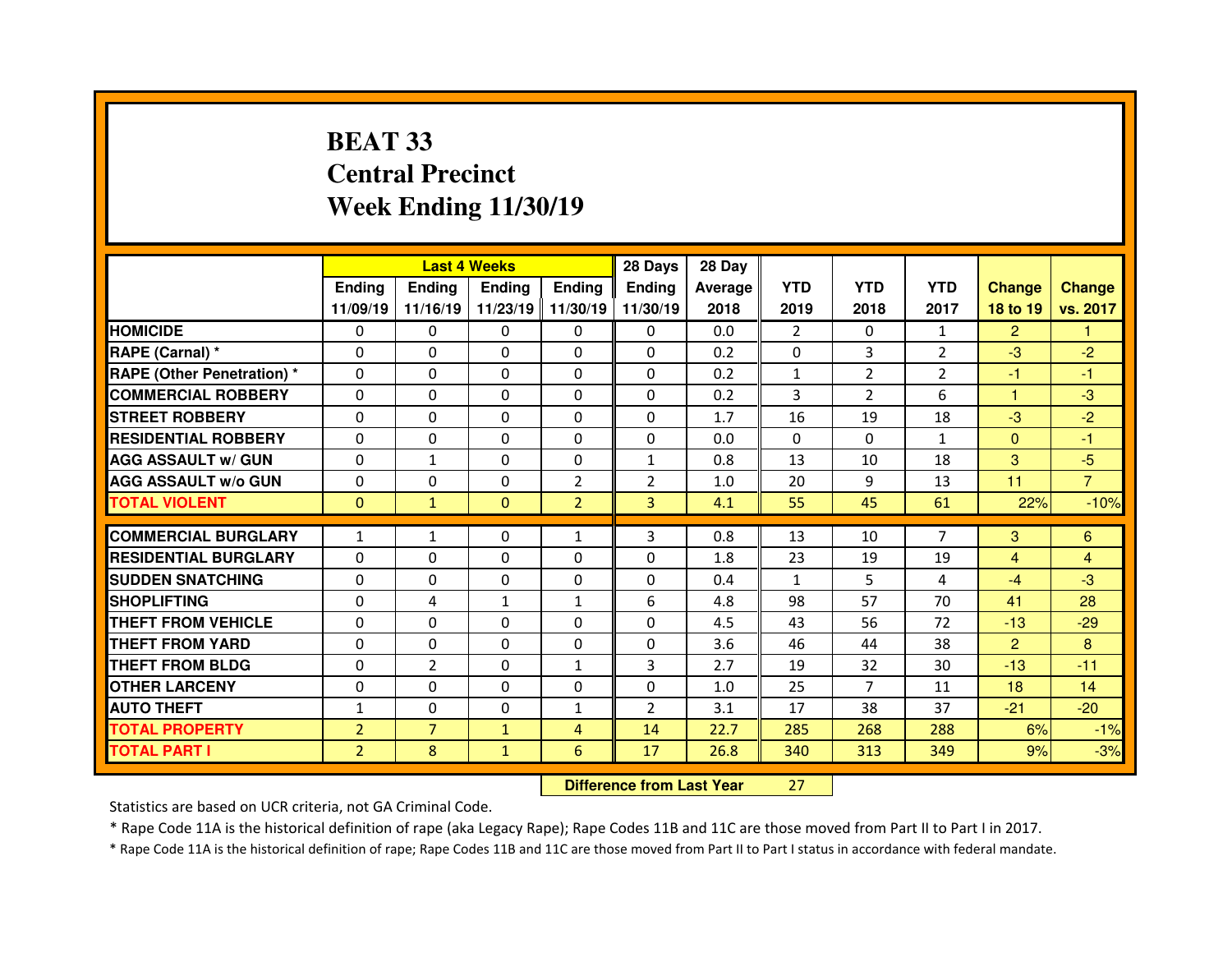## **BEAT 34 Central PrecinctWeek Ending 11/30/19**

|                                  |                |                | <b>Last 4 Weeks</b> |                | 28 Days                          | 28 Day         |              |                |                |                 |                 |
|----------------------------------|----------------|----------------|---------------------|----------------|----------------------------------|----------------|--------------|----------------|----------------|-----------------|-----------------|
|                                  | <b>Ending</b>  | <b>Ending</b>  | <b>Ending</b>       | Ending         | <b>Ending</b>                    | <b>Average</b> | <b>YTD</b>   | <b>YTD</b>     | <b>YTD</b>     | <b>Change</b>   | <b>Change</b>   |
|                                  | 11/09/19       | 11/16/19       | 11/23/19            | 11/30/19       | 11/30/19                         | 2018           | 2019         | 2018           | 2017           | 18 to 19        | vs. 2017        |
| <b>HOMICIDE</b>                  | 0              | $\Omega$       | 0                   | $\mathbf{0}$   | $\Omega$                         | 0.2            | 1            | $\overline{2}$ | 4              | $-1$            | $-3$            |
| RAPE (Carnal) *                  | $\Omega$       | 0              | 0                   | $\Omega$       | $\Omega$                         | 0.1            | 3            | $\mathbf{1}$   | 6              | $\overline{2}$  | $-3$            |
| <b>RAPE (Other Penetration)*</b> | 0              | 0              | 0                   | $\mathbf{0}$   | $\Omega$                         | 0.0            | $\mathbf{1}$ | $\Omega$       | $\Omega$       | 1               | 1               |
| <b>COMMERCIAL ROBBERY</b>        | $\Omega$       | 0              | 0                   | $\mathbf{0}$   | $\Omega$                         | 0.0            | $\Omega$     | $\Omega$       | $\mathbf{1}$   | $\mathbf{0}$    | $-1$            |
| <b>STREET ROBBERY</b>            | $\Omega$       | 0              | $\Omega$            | $\mathbf{0}$   | $\Omega$                         | 0.8            | 12           | 10             | 8              | $\overline{2}$  | $\overline{4}$  |
| <b>RESIDENTIAL ROBBERY</b>       | 0              | 0              | 0                   | $\mathbf{0}$   | $\Omega$                         | 0.2            | 2            | $\overline{2}$ | 4              | $\mathbf{0}$    | $-2$            |
| <b>AGG ASSAULT w/ GUN</b>        | $\mathbf{1}$   | 0              | $\Omega$            | 3              | 4                                | 1.8            | 26           | 21             | 29             | 5 <sup>5</sup>  | $-3$            |
| <b>AGG ASSAULT w/o GUN</b>       | $\mathbf{1}$   | 0              | $\Omega$            | $\overline{2}$ | 3                                | 2.3            | 33           | 28             | 23             | 5               | 10 <sup>°</sup> |
| <b>TOTAL VIOLENT</b>             | $\overline{2}$ | $\mathbf{0}$   | $\mathbf{0}$        | 5              | $\overline{7}$                   | 5.4            | 78           | 64             | 75             | 22%             | 4%              |
| <b>COMMERCIAL BURGLARY</b>       | $\mathbf{1}$   | 0              | 0                   | $\mathbf{1}$   | $\overline{2}$                   | 0.1            | 6            | $\mathbf{1}$   | 5              | 5               | н               |
| <b>RESIDENTIAL BURGLARY</b>      | 3              | 0              | $\mathbf{1}$        | $\Omega$       | 4                                | 4.4            | 41           | 55             | 64             | $-14$           | $-23$           |
| <b>SUDDEN SNATCHING</b>          | $\Omega$       | 0              | 0                   | $\mathbf{1}$   | $\mathbf{1}$                     | 0.3            | 2            | 4              | 6              | $-2$            | $-4$            |
| <b>SHOPLIFTING</b>               | 0              | 3              | 0                   | $\mathbf{1}$   | 4                                | 0.5            | 16           | 6              | 35             | 10 <sup>1</sup> | $-19$           |
| THEFT FROM VEHICLE               | 0              | $\mathbf{1}$   | $\mathbf{1}$        | 0              | $\overline{2}$                   | 2.8            | 28           | 36             | 39             | $-8$            | $-11$           |
| <b>THEFT FROM YARD</b>           | 0              | 0              | 0                   | $\overline{2}$ | $\overline{2}$                   | 1.5            | 29           | 18             | 20             | 11              | 9               |
| <b>THEFT FROM BLDG</b>           | 1              | 0              | 0                   | $\mathbf{1}$   | $\overline{2}$                   | 2.1            | 15           | 26             | 29             | $-11$           | $-14$           |
| <b>OTHER LARCENY</b>             | $\Omega$       | 0              | 0                   | $\Omega$       | $\Omega$                         | 0.2            | 4            | 1              | $\overline{2}$ | 3               | $\overline{2}$  |
| <b>AUTO THEFT</b>                | $\mathbf{1}$   | 0              | 0                   | $\mathbf{0}$   | $\mathbf{1}$                     | 2.3            | 24           | 28             | 35             | $-4$            | $-11$           |
| <b>TOTAL PROPERTY</b>            | 6              | $\overline{4}$ | $\overline{2}$      | 6              | 18                               | 14.0           | 165          | 175            | 235            | $-6%$           | $-30%$          |
| <b>TOTAL PART I</b>              | 8              | 4              | $\overline{2}$      | 11             | 25                               | 19.4           | 243          | 239            | 310            | 2%              | $-22%$          |
|                                  |                |                |                     |                | <b>Difference from Last Year</b> |                | 4            |                |                |                 |                 |

 **Difference from Last Year**

Statistics are based on UCR criteria, not GA Criminal Code.

\* Rape Code 11A is the historical definition of rape (aka Legacy Rape); Rape Codes 11B and 11C are those moved from Part II to Part I in 2017.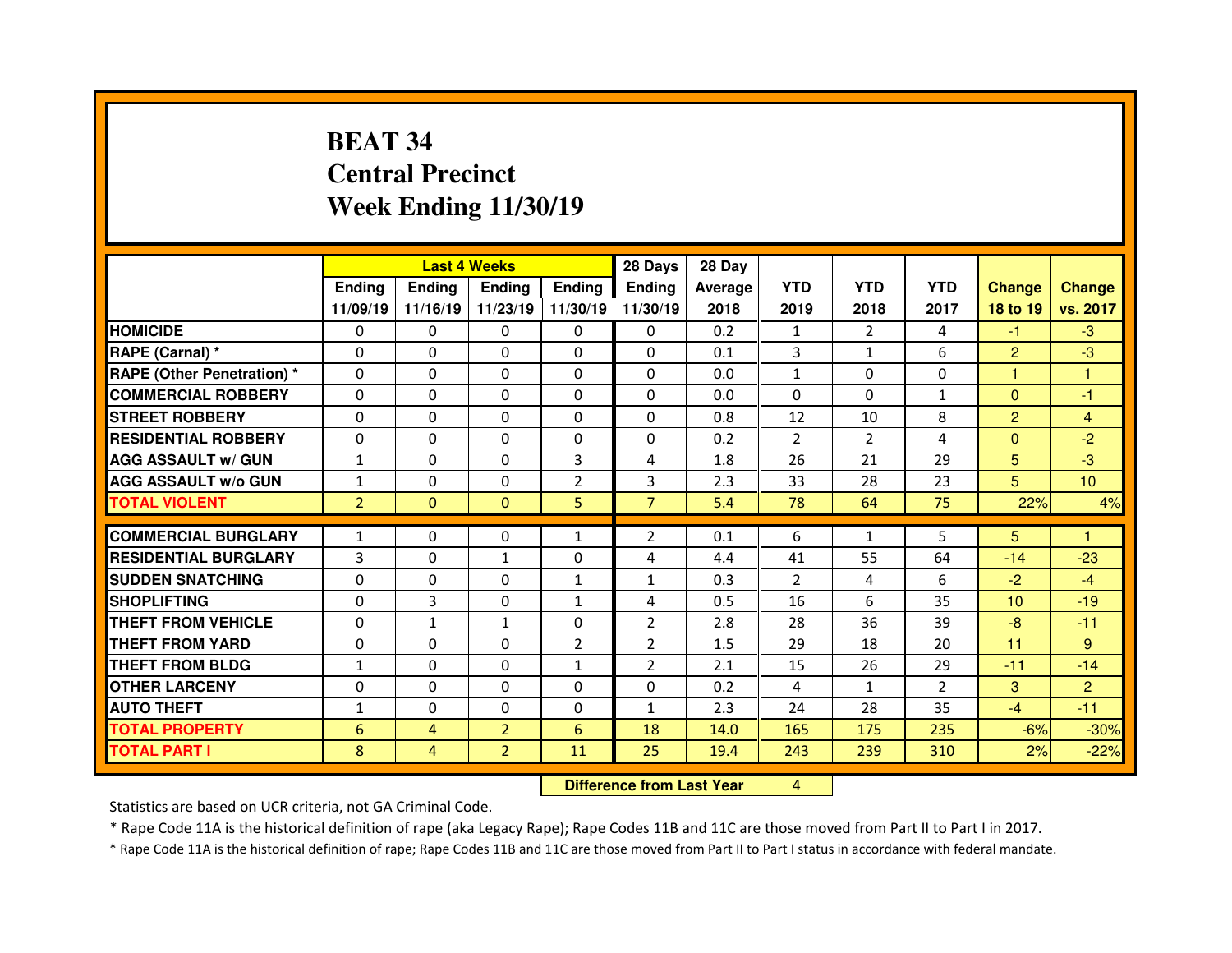## **BEAT 35 Central PrecinctWeek Ending 11/30/19**

|                                  |                | <b>Last 4 Weeks</b> |               |               | 28 Days                          | 28 Day         |                |                |              |                |                |
|----------------------------------|----------------|---------------------|---------------|---------------|----------------------------------|----------------|----------------|----------------|--------------|----------------|----------------|
|                                  | <b>Ending</b>  | <b>Ending</b>       | <b>Ending</b> | <b>Ending</b> | <b>Ending</b>                    | <b>Average</b> | <b>YTD</b>     | <b>YTD</b>     | <b>YTD</b>   | <b>Change</b>  | <b>Change</b>  |
|                                  | 11/09/19       | 11/16/19            | 11/23/19      | 11/30/19      | 11/30/19                         | 2018           | 2019           | 2018           | 2017         | 18 to 19       | vs. 2017       |
| <b>HOMICIDE</b>                  | 0              | 0                   | 0             | $\Omega$      | 0                                | 0.1            | 0              | $\mathbf{1}$   | $\mathbf{1}$ | $-1$           | $-1$           |
| RAPE (Carnal) *                  | 0              | 0                   | $\Omega$      | $\Omega$      | $\Omega$                         | 0.3            | $\mathbf{0}$   | 4              | 0            | $-4$           | $\Omega$       |
| <b>RAPE (Other Penetration)*</b> | $\Omega$       | 0                   | 0             | 0             | $\Omega$                         | 0.3            | $\Omega$       | 3              | 0            | $-3$           | $\Omega$       |
| <b>COMMERCIAL ROBBERY</b>        | $\Omega$       | 0                   | $\Omega$      | $\Omega$      | $\Omega$                         | 0.2            | $\overline{2}$ | $\mathbf{1}$   | 4            | 1              | $-2$           |
| <b>STREET ROBBERY</b>            | $\Omega$       | 0                   | $\mathbf{1}$  | $\Omega$      | $\mathbf{1}$                     | 0.6            | 12             | $\overline{7}$ | 5            | 5              | $\overline{7}$ |
| <b>RESIDENTIAL ROBBERY</b>       | $\Omega$       | 0                   | $\Omega$      | $\Omega$      | $\Omega$                         | 0.0            | $\mathbf{0}$   | $\Omega$       | $\mathbf{1}$ | $\mathbf{0}$   | -1             |
| <b>AGG ASSAULT w/ GUN</b>        | $\mathbf{1}$   | 0                   | $\mathbf{1}$  | $\mathbf{1}$  | 3                                | 1.9            | 30             | 25             | 15           | 5              | 15             |
| <b>AGG ASSAULT w/o GUN</b>       | $\overline{2}$ | 0                   | $\mathbf{1}$  | 0             | 3                                | 1.6            | 19             | 17             | 14           | $\overline{2}$ | 5              |
| <b>TOTAL VIOLENT</b>             | 3              | $\overline{0}$      | 3             | $\mathbf{1}$  | $\overline{7}$                   | 5.0            | 63             | 58             | 40           | 9%             | 58%            |
| <b>COMMERCIAL BURGLARY</b>       | $\Omega$       | 5                   | $\mathbf{1}$  | $\mathbf{1}$  | $\overline{7}$                   | 0.4            | 15             | 5              | 11           | 10             | 4              |
| <b>RESIDENTIAL BURGLARY</b>      | $\mathbf{1}$   | 0                   | $\mathbf{1}$  | $\mathbf{1}$  | 3                                | 3.6            | 35             | 43             | 46           | -8             | $-11$          |
| <b>SUDDEN SNATCHING</b>          | $\Omega$       | $\mathbf{1}$        | $\Omega$      | 0             | $\mathbf{1}$                     | 0.2            | $\overline{2}$ | $\overline{2}$ | 3            | $\overline{0}$ | $-1$           |
| <b>SHOPLIFTING</b>               | $\overline{2}$ | 0                   | 0             | $\mathbf{1}$  | 3                                | 2.5            | 29             | 27             | 26           | $\overline{2}$ | 3              |
| <b>THEFT FROM VEHICLE</b>        | 1              | 5                   | $\mathbf{1}$  | $\mathbf{1}$  | 8                                | 3.9            | 82             | 47             | 44           | 35             | 38             |
| <b>THEFT FROM YARD</b>           | 0              | $\mathbf{1}$        | 0             | 0             | $\mathbf{1}$                     | 2.1            | 16             | 27             | 26           | $-11$          | $-10$          |
| <b>THEFT FROM BLDG</b>           | $\Omega$       | 0                   | 0             | 0             | $\Omega$                         | 1.3            | 21             | 16             | 33           | 5              | $-12$          |
| <b>OTHER LARCENY</b>             | 0              | 0                   | 0             | 0             | 0                                | 0.8            | 13             | 6              | 6            | $\overline{7}$ | $\overline{7}$ |
| <b>AUTO THEFT</b>                | $\overline{2}$ | $\mathbf{1}$        | $\Omega$      | $\mathbf{1}$  | 4                                | 3.5            | 24             | 44             | 29           | $-20$          | $-5$           |
| <b>TOTAL PROPERTY</b>            | 6              | 13                  | 3             | 5             | 27                               | 18.3           | 237            | 217            | 224          | 9%             | 6%             |
| <b>TOTAL PART I</b>              | 9              | 13                  | 6             | 6             | 34                               | 23.2           | 300            | 275            | 264          | 9%             | 14%            |
|                                  |                |                     |               |               | <b>Difference from Last Year</b> |                | 25             |                |              |                |                |

Statistics are based on UCR criteria, not GA Criminal Code.

\* Rape Code 11A is the historical definition of rape (aka Legacy Rape); Rape Codes 11B and 11C are those moved from Part II to Part I in 2017.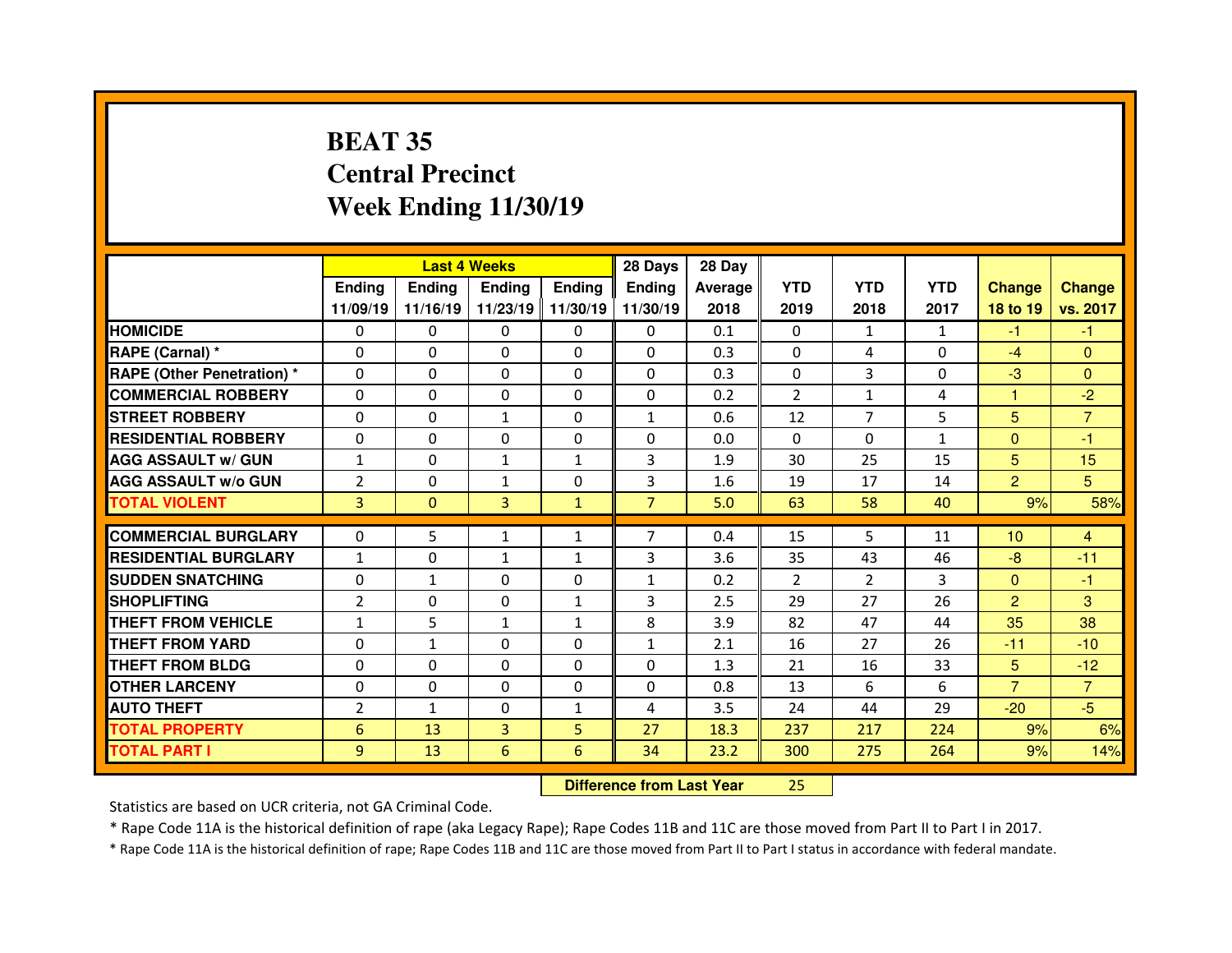## **BEAT 36 Central PrecinctWeek Ending 11/30/19**

|                                  |                |                | <b>Last 4 Weeks</b> |                | 28 Days                          | 28 Day  |                |                |                |                         |                |
|----------------------------------|----------------|----------------|---------------------|----------------|----------------------------------|---------|----------------|----------------|----------------|-------------------------|----------------|
|                                  | <b>Ending</b>  | Ending         | <b>Ending</b>       | <b>Ending</b>  | Ending                           | Average | <b>YTD</b>     | <b>YTD</b>     | <b>YTD</b>     | <b>Change</b>           | <b>Change</b>  |
|                                  | 11/09/19       | 11/16/19       | 11/23/19            | 11/30/19       | 11/30/19                         | 2018    | 2019           | 2018           | 2017           | 18 to 19                | vs. 2017       |
| <b>HOMICIDE</b>                  | 0              | 0              | 0                   | $\mathbf{0}$   | 0                                | 0.1     | 0              | $\mathbf{0}$   | $\Omega$       | $\mathbf{0}$            | $\mathbf{0}$   |
| <b>RAPE (Carnal) *</b>           | 0              | 0              | $\Omega$            | $\Omega$       | $\Omega$                         | 0.2     | $\overline{2}$ | 3              | $\overline{2}$ | -1                      | $\Omega$       |
| <b>RAPE (Other Penetration)*</b> | 0              | 0              | $\Omega$            | $\Omega$       | 0                                | 0.1     | $\Omega$       | $\mathbf{1}$   | $\Omega$       | $-1$                    | $\Omega$       |
| <b>COMMERCIAL ROBBERY</b>        | 0              | 0              | 0                   | $\mathbf 0$    | $\Omega$                         | 0.0     | 3              | $\Omega$       | 3              | 3                       | $\mathbf{0}$   |
| <b>STREET ROBBERY</b>            | $\mathbf{0}$   | $\Omega$       | $\Omega$            | $\Omega$       | $\Omega$                         | 0.4     | 6              | 4              | 4              | $\overline{2}$          | $\overline{2}$ |
| <b>RESIDENTIAL ROBBERY</b>       | $\Omega$       | 0              | 0                   | $\Omega$       | $\Omega$                         | 0.4     | $\mathbf{1}$   | 5              | 1              | $-4$                    | $\mathbf{0}$   |
| <b>AGG ASSAULT w/ GUN</b>        | $\mathbf{1}$   | 0              | 0                   | $\mathbf 0$    | 1                                | 0.7     | 12             | 9              | 8              | 3                       | $\overline{4}$ |
| <b>AGG ASSAULT w/o GUN</b>       | $\mathbf{1}$   | $\mathbf{1}$   | $\Omega$            | $\mathbf{1}$   | 3                                | 0.7     | 9              | 8              | 8              | $\overline{\mathbf{1}}$ | $\mathbf{1}$   |
| <b>TOTAL VIOLENT</b>             | $\overline{2}$ | $\mathbf{1}$   | $\mathbf{0}$        | $\mathbf{1}$   | $\overline{4}$                   | 2.5     | 33             | 30             | 26             | 10%                     | 27%            |
| <b>COMMERCIAL BURGLARY</b>       | 0              | 0              | 0                   | $\mathbf{1}$   | $\mathbf{1}$                     | 0.5     | 11             | 6              | 11             | 5 <sup>5</sup>          | $\mathbf{0}$   |
| <b>RESIDENTIAL BURGLARY</b>      | $\Omega$       | 0              | $\mathbf{0}$        | $\Omega$       | 0                                | 1.6     | 26             | 20             | 21             | 6                       | 5              |
| <b>SUDDEN SNATCHING</b>          | 0              | 0              | 0                   | $\Omega$       | 0                                | 0.2     | $\mathbf{1}$   | $\overline{2}$ | $\overline{2}$ | $-1$                    | $-1$           |
| <b>SHOPLIFTING</b>               | 0              | $\overline{2}$ | $\mathbf{1}$        | $\Omega$       | 3                                | 3.5     | 45             | 41             | 30             | $\overline{4}$          | 15             |
| <b>THEFT FROM VEHICLE</b>        | 0              | $\mathbf{1}$   | 0                   | $\Omega$       | $\mathbf{1}$                     | 3.2     | 42             | 40             | 34             | $\overline{2}$          | 8              |
| <b>THEFT FROM YARD</b>           | $\mathbf{1}$   | 0              | $\mathbf{1}$        | $\Omega$       | $\overline{2}$                   | 1.1     | 9              | 14             | 17             | $-5$                    | $-8$           |
| <b>THEFT FROM BLDG</b>           | 0              | 0              | $\Omega$            | $\Omega$       | 0                                | 2.1     | 19             | 24             | 18             | $-5$                    | 1              |
| <b>OTHER LARCENY</b>             | 0              | 0              | $\mathbf{0}$        | $\Omega$       | $\Omega$                         | 0.2     | 3              | $\mathbf{1}$   | 4              | $\overline{2}$          | $-1$           |
| <b>AUTO THEFT</b>                | $\mathbf{0}$   | $\overline{2}$ | $\overline{2}$      | $\mathbf{0}$   | 4                                | 1.8     | 22             | 20             | 23             | $\overline{2}$          | -1             |
| <b>TOTAL PROPERTY</b>            | $\mathbf{1}$   | 5              | 4                   | $\mathbf{1}$   | 11                               | 14.2    | 178            | 168            | 160            | 6%                      | 11%            |
| <b>TOTAL PART I</b>              | 3              | 6              | 4                   | $\overline{2}$ | 15                               | 16.7    | 211            | 198            | 186            | 7%                      | 13%            |
|                                  |                |                |                     |                | <b>Difference from Last Year</b> |         | 13             |                |                |                         |                |

Statistics are based on UCR criteria, not GA Criminal Code.

\* Rape Code 11A is the historical definition of rape (aka Legacy Rape); Rape Codes 11B and 11C are those moved from Part II to Part I in 2017.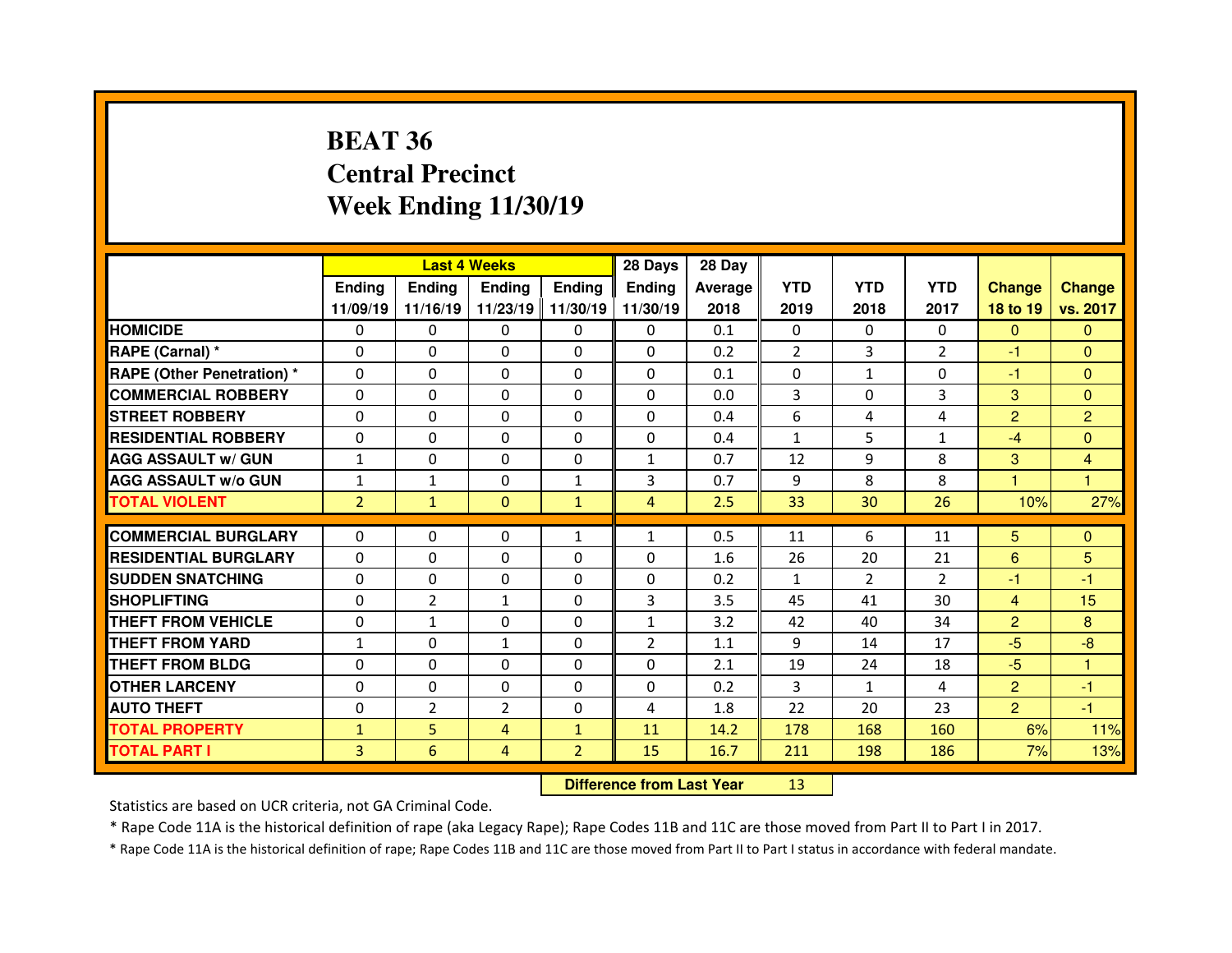## **BEAT 41 South PrecinctWeek Ending 11/30/19**

|                                  |               |                | <b>Last 4 Weeks</b> |                   | 28 Days        | 28 Day  |                |                |                |                |                |
|----------------------------------|---------------|----------------|---------------------|-------------------|----------------|---------|----------------|----------------|----------------|----------------|----------------|
|                                  | <b>Ending</b> | Ending         | Ending              | <b>Ending</b>     | Ending         | Average | <b>YTD</b>     | <b>YTD</b>     | <b>YTD</b>     | <b>Change</b>  | <b>Change</b>  |
|                                  | 11/09/19      | 11/16/19       |                     | 11/23/19 11/30/19 | 11/30/19       | 2018    | 2019           | 2018           | 2017           | 18 to 19       | vs. 2017       |
| <b>HOMICIDE</b>                  | $\Omega$      | 0              | 0                   | $\Omega$          | $\Omega$       | 0.0     | $\mathbf{1}$   | $\Omega$       | $\Omega$       | 1              | 1              |
| RAPE (Carnal) *                  | $\mathbf{0}$  | 0              | $\mathbf{0}$        | $\mathbf{0}$      | $\Omega$       | 0.2     | $\overline{2}$ | $\overline{2}$ | $\mathbf{1}$   | $\mathbf{0}$   | 1              |
| <b>RAPE (Other Penetration)*</b> | $\Omega$      | $\Omega$       | $\Omega$            | $\Omega$          | $\Omega$       | 0.1     | $\Omega$       | $\mathbf{1}$   | $\Omega$       | $-1$           | $\Omega$       |
| <b>COMMERCIAL ROBBERY</b>        | $\Omega$      | $\Omega$       | $\mathbf{0}$        | $\Omega$          | $\Omega$       | 0.2     | 6              | $\overline{2}$ | 14             | $\overline{4}$ | $-8$           |
| <b>STREET ROBBERY</b>            | $\Omega$      | 0              | $\Omega$            | $\Omega$          | $\Omega$       | 0.3     | 10             | 4              | 3              | 6              | $\overline{7}$ |
| <b>RESIDENTIAL ROBBERY</b>       | $\Omega$      | 0              | $\mathbf{0}$        | $\Omega$          | $\Omega$       | 0.1     | $\mathbf{1}$   | $\mathbf{1}$   | $\Omega$       | $\overline{0}$ | $\overline{1}$ |
| <b>AGG ASSAULT w/ GUN</b>        | $\Omega$      | $\Omega$       | $\Omega$            | $\Omega$          | $\Omega$       | 0.1     | 3              | $\Omega$       | $\overline{2}$ | 3              | $\mathbf{1}$   |
| <b>AGG ASSAULT w/o GUN</b>       | 0             | $\mathbf{1}$   | 0                   | $\Omega$          | $\mathbf{1}$   | 0.2     | 10             | 3              | 4              | $\overline{7}$ | $6\phantom{a}$ |
| <b>TOTAL VIOLENT</b>             | $\mathbf{0}$  | $\mathbf{1}$   | $\mathbf{0}$        | $\Omega$          | $\mathbf{1}$   | 1.1     | 33             | 13             | 24             | 154%           | 38%            |
| <b>COMMERCIAL BURGLARY</b>       | $\mathbf{1}$  | 0              | 0                   | $\mathbf{1}$      | $\overline{2}$ | 0.8     | 14             | 10             | 16             | $\overline{4}$ | $-2$           |
|                                  |               |                |                     |                   |                |         |                |                |                |                |                |
| <b>RESIDENTIAL BURGLARY</b>      | $\mathbf{1}$  | $\mathbf{1}$   | 0                   | $\Omega$          | 2              | 1.2     | 10             | 15             | 27             | $-5$           | $-17$          |
| <b>SUDDEN SNATCHING</b>          | $\mathbf{0}$  | $\Omega$       | $\mathbf{0}$        | $\Omega$          | $\Omega$       | 0.4     | 2              | 4              | 3              | $-2$           | $-1$           |
| <b>SHOPLIFTING</b>               | 0             | $\Omega$       | $\Omega$            | $\Omega$          | 0              | 1.7     | 23             | 19             | 54             | $\overline{4}$ | $-31$          |
|                                  |               |                |                     |                   |                |         |                |                |                |                |                |
| THEFT FROM VEHICLE               | $\mathbf{1}$  | $\mathbf{1}$   | $\Omega$            | $\Omega$          | $\overline{2}$ | 3.5     | 66             | 42             | 40             | 24             | 26             |
| <b>THEFT FROM YARD</b>           | 0             | $\Omega$       | $\mathbf{1}$        | $\Omega$          | $\mathbf{1}$   | 1.2     | 10             | 16             | 24             | $-6$           | $-14$          |
| <b>THEFT FROM BLDG</b>           | $\mathbf{1}$  | $\mathbf{1}$   | $\mathbf{0}$        | $\Omega$          | $\overline{2}$ | 2.0     | 39             | 22             | 38             | 17             | -1             |
| <b>OTHER LARCENY</b>             | $\Omega$      | $\Omega$       | $\Omega$            | $\Omega$          | $\Omega$       | 0.4     | 4              | 3              | 3              | 1              | 1              |
| <b>AUTO THEFT</b>                | $\mathbf{1}$  | 0              | $\mathbf{0}$        | $\overline{2}$    | 3              | 0.8     | 20             | 11             | 18             | $9^{\circ}$    | $\overline{2}$ |
| <b>TOTAL PROPERTY</b>            | 5             | 3              | $\mathbf{1}$        | $\overline{3}$    | 12             | 11.9    | 188            | 142            | 223            | 32%            | $-16%$         |
| <b>TOTAL PART I</b>              | 5             | $\overline{4}$ | $\mathbf{1}$        | 3                 | 13             | 13.0    | 221            | 155            | 247            | 43%            | $-11%$         |

 **Difference from Last Year**<sup>66</sup>

Statistics are based on UCR criteria, not GA Criminal Code.

\* Rape Code 11A is the historical definition of rape (aka Legacy Rape); Rape Codes 11B and 11C are those moved from Part II to Part I in 2017.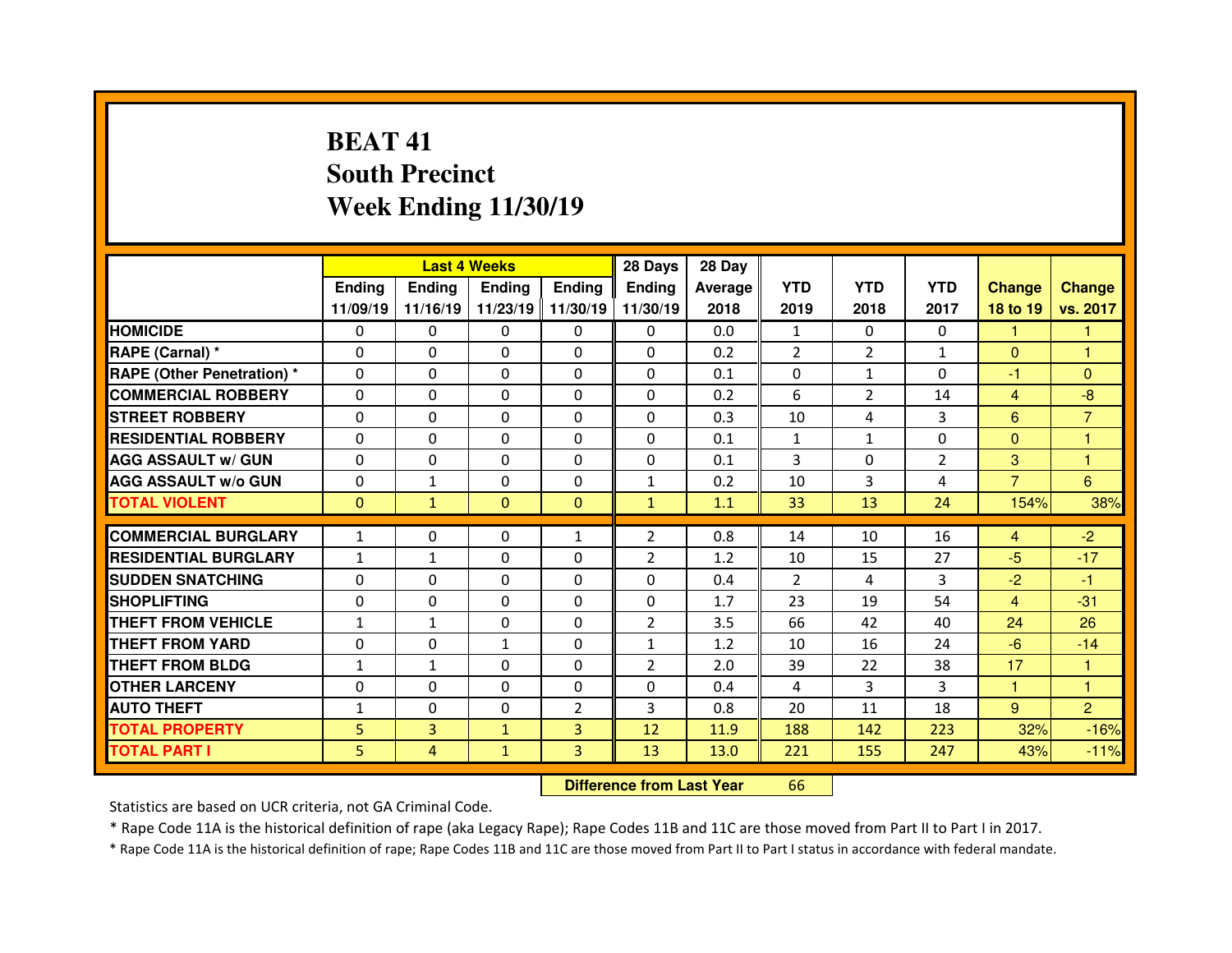## **BEAT 42 South PrecinctWeek Ending 11/30/19**

|                                  |                |               | <b>Last 4 Weeks</b> |                | 28 Days        | 28 Day  |                |                |                |                |                |
|----------------------------------|----------------|---------------|---------------------|----------------|----------------|---------|----------------|----------------|----------------|----------------|----------------|
|                                  | Ending         | <b>Ending</b> | <b>Endina</b>       | <b>Ending</b>  | <b>Ending</b>  | Average | <b>YTD</b>     | <b>YTD</b>     | <b>YTD</b>     | <b>Change</b>  | <b>Change</b>  |
|                                  | 11/09/19       | 11/16/19      | 11/23/19            | 11/30/19       | 11/30/19       | 2018    | 2019           | 2018           | 2017           | 18 to 19       | vs. 2017       |
| <b>HOMICIDE</b>                  | $\Omega$       | 0             | $\mathbf{1}$        | $\Omega$       | $\mathbf{1}$   | 0.0     | $\mathbf{1}$   | $\Omega$       | $\Omega$       | 1              | 1              |
| RAPE (Carnal) *                  | $\Omega$       | $\mathbf{1}$  | $\Omega$            | $\Omega$       | $\mathbf{1}$   | 0.2     | 3              | $\overline{2}$ | $\mathbf{1}$   | $\mathbf{1}$   | $\overline{2}$ |
| <b>RAPE (Other Penetration)*</b> | $\Omega$       | 0             | $\Omega$            | $\mathbf{0}$   | $\Omega$       | 0.2     | $\mathbf{1}$   | 3              | $\mathbf{1}$   | $-2$           | $\Omega$       |
| <b>COMMERCIAL ROBBERY</b>        | $\Omega$       | 0             | $\Omega$            | $\Omega$       | $\Omega$       | 0.3     | 3              | $\overline{2}$ | 5              | 1              | $-2$           |
| <b>STREET ROBBERY</b>            | $\Omega$       | $\mathbf{1}$  | $\Omega$            | $\mathbf{0}$   | $\mathbf{1}$   | 0.4     | 5              | 5              | 4              | $\Omega$       | 1              |
| <b>RESIDENTIAL ROBBERY</b>       | $\Omega$       | 0             | $\Omega$            | $\Omega$       | $\Omega$       | 0.0     | $\mathbf{1}$   | $\Omega$       | $\mathbf{1}$   | $\overline{1}$ | $\Omega$       |
| <b>AGG ASSAULT w/ GUN</b>        | $\Omega$       | 0             | $\Omega$            | $\Omega$       | $\Omega$       | 0.3     | 6              | 4              | 3              | $\overline{2}$ | 3              |
| <b>AGG ASSAULT w/o GUN</b>       | $\Omega$       | $\mathbf{1}$  | $\Omega$            | $\mathbf{0}$   | $\mathbf{1}$   | 0.7     | $\overline{7}$ | 9              | $\overline{2}$ | $-2$           | 5              |
| <b>TOTAL VIOLENT</b>             | $\Omega$       | 3             | $\mathbf{1}$        | $\Omega$       | $\overline{4}$ | 2.1     | 27             | 25             | 17             | 8%             | 59%            |
|                                  |                |               |                     |                |                |         |                |                |                |                |                |
| <b>COMMERCIAL BURGLARY</b>       | 0              | $\mathbf{1}$  | 0                   | 1              | $\overline{2}$ | 1.0     | 11             | 12             | 14             | -1             | $-3$           |
| <b>RESIDENTIAL BURGLARY</b>      | $\Omega$       | 0             | $\Omega$            | $\mathbf{0}$   | $\Omega$       | 0.6     | 9              | $\overline{7}$ | $\overline{7}$ | 2              | 2              |
| <b>SUDDEN SNATCHING</b>          | $\Omega$       | 0             | 0                   | $\Omega$       | $\Omega$       | 0.2     | 2              | $\overline{2}$ | 4              | $\Omega$       | $-2$           |
| <b>SHOPLIFTING</b>               | $\overline{2}$ | 2             | 6                   | 3              | 13             | 27.6    | 223            | 319            | 313            | $-96$          | $-90$          |
| THEFT FROM VEHICLE               | $\mathbf{1}$   | $\mathbf{1}$  | $\Omega$            | $\mathbf{1}$   | 3              | 3.9     | 41             | 48             | 57             | $-7$           | $-16$          |
| <b>THEFT FROM YARD</b>           | $\Omega$       | $\mathbf{1}$  | 0                   | $\Omega$       | $\mathbf{1}$   | 1.0     | $\overline{7}$ | 12             | 12             | $-5$           | $-5$           |
| <b>THEFT FROM BLDG</b>           | 0              | $\mathbf{1}$  | $\mathbf{1}$        | 1              | 3              | 1.8     | 28             | 20             | 37             | 8              | $-9$           |
| <b>OTHER LARCENY</b>             | $\mathbf{1}$   | 0             | 0                   | $\Omega$       | $\mathbf{1}$   | 0.1     | 9              | $\mathbf{1}$   | 5.             | 8              | 4              |
| <b>AUTO THEFT</b>                | $\mathbf{1}$   | 0             | $\mathbf{1}$        | $\mathbf{1}$   | 3              | 1.8     | 25             | 19             | 18             | 6              | $\overline{7}$ |
| <b>TOTAL PROPERTY</b>            | 5              | 6             | 8                   | $\overline{7}$ | 26             | 37.9    | 355            | 440            | 467            | $-19%$         | $-24%$         |
|                                  |                |               |                     |                |                |         |                |                |                |                |                |
| <b>TOTAL PART I</b>              | 5.             | 9             | 9                   | $\overline{7}$ | 30             | 40.0    | 382            | 465            | 484            | $-18%$         | $-21%$         |

 **Difference from Last Year**-83

Statistics are based on UCR criteria, not GA Criminal Code.

\* Rape Code 11A is the historical definition of rape (aka Legacy Rape); Rape Codes 11B and 11C are those moved from Part II to Part I in 2017.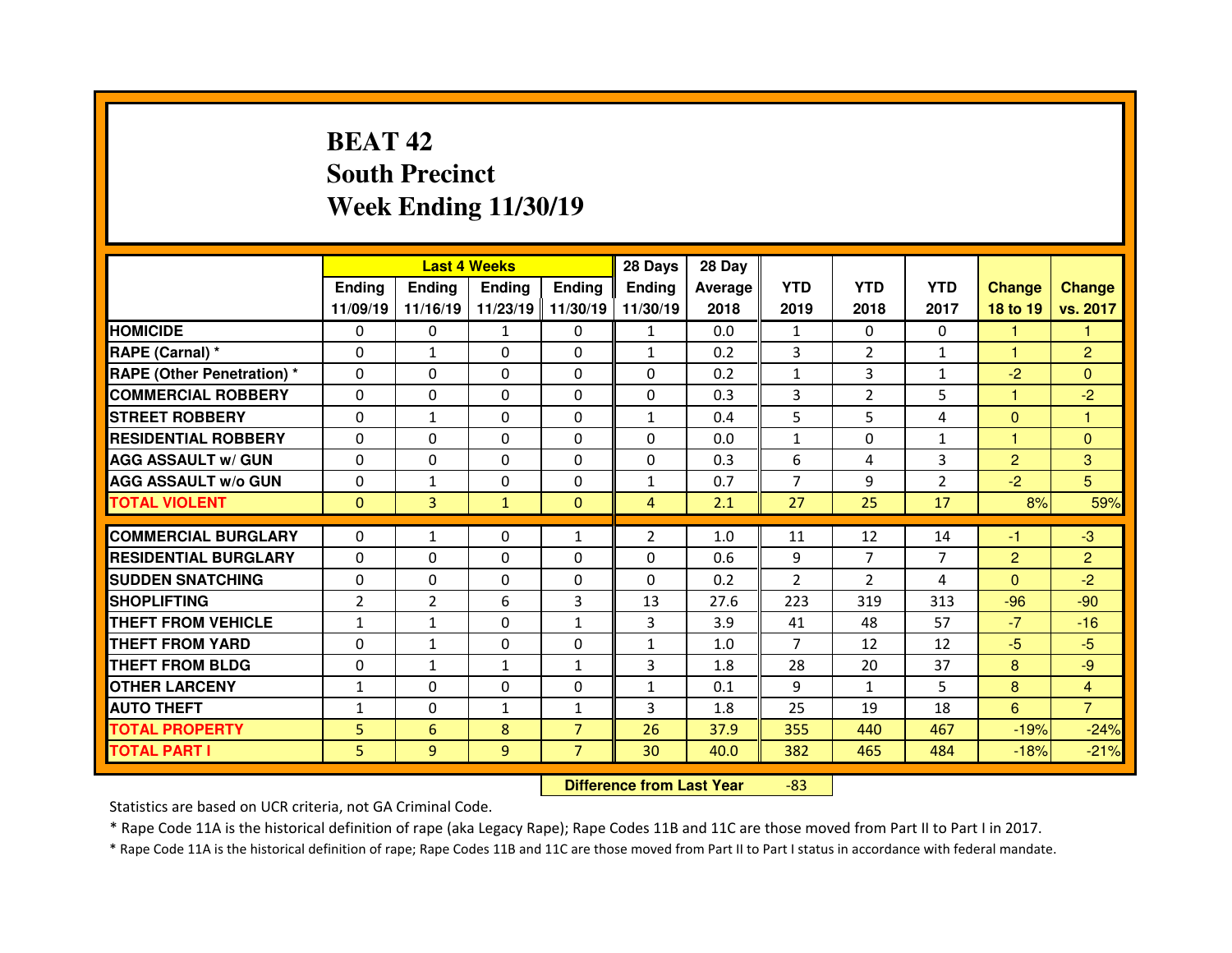## **BEAT 43 South PrecinctWeek Ending 11/30/19**

|                                   |                |                | <b>Last 4 Weeks</b> |                | 28 Days        | 28 Day  |                |                |                |                |                |
|-----------------------------------|----------------|----------------|---------------------|----------------|----------------|---------|----------------|----------------|----------------|----------------|----------------|
|                                   | Ending         | <b>Ending</b>  | <b>Ending</b>       | <b>Ending</b>  | <b>Ending</b>  | Average | <b>YTD</b>     | <b>YTD</b>     | <b>YTD</b>     | <b>Change</b>  | <b>Change</b>  |
|                                   | 11/09/19       | 11/16/19       | 11/23/19            | 11/30/19       | 11/30/19       | 2018    | 2019           | 2018           | 2017           | 18 to 19       | vs. 2017       |
| <b>HOMICIDE</b>                   | $\Omega$       | $\mathbf{1}$   | $\Omega$            | $\Omega$       | $\mathbf{1}$   | 0.1     | 2              | $\mathbf{1}$   | $\Omega$       | 1              | $\overline{2}$ |
| RAPE (Carnal) *                   | $\Omega$       | 0              | $\Omega$            | $\Omega$       | $\Omega$       | 0.2     | $\overline{2}$ | $\overline{2}$ | $\Omega$       | $\mathbf{0}$   | $\overline{2}$ |
| <b>RAPE (Other Penetration) *</b> | $\Omega$       | 0              | $\Omega$            | $\Omega$       | $\Omega$       | 0.0     | $\mathbf{1}$   | $\Omega$       | $\mathbf{1}$   | 1              | $\Omega$       |
| <b>COMMERCIAL ROBBERY</b>         | $\Omega$       | 0              | $\Omega$            | $\Omega$       | $\Omega$       | 0.3     | 3              | 3              | 4              | $\Omega$       | $-1$           |
| <b>STREET ROBBERY</b>             | $\Omega$       | 0              | $\Omega$            | $\Omega$       | $\Omega$       | 0.5     | 5              | $\overline{7}$ | 6              | $-2$           | $-1$           |
| <b>RESIDENTIAL ROBBERY</b>        | $\Omega$       | 0              | $\Omega$            | $\Omega$       | $\Omega$       | 0.3     | $\mathbf{1}$   | 4              | $\mathbf{1}$   | $-3$           | $\Omega$       |
| <b>AGG ASSAULT w/ GUN</b>         | $\Omega$       | 0              | $\Omega$            | $\Omega$       | $\Omega$       | 0.5     | 10             | 5.             | 6              | 5 <sub>5</sub> | 4              |
| <b>AGG ASSAULT w/o GUN</b>        | $\Omega$       | $\mathbf{1}$   | $\Omega$            | $\Omega$       | $\mathbf{1}$   | 0.9     | 16             | 10             | 8              | 6              | 8              |
| <b>TOTAL VIOLENT</b>              | $\mathbf{0}$   | $\overline{2}$ | $\mathbf{0}$        | $\Omega$       | $\overline{2}$ | 2.8     | 40             | 32             | 26             | 25%            | 54%            |
|                                   |                |                |                     |                |                |         |                |                |                |                |                |
| <b>COMMERCIAL BURGLARY</b>        | 0              | 0              | 0                   | $\overline{2}$ | $\overline{2}$ | 1.2     | 14             | 15             | 14             | -1             | $\mathbf{0}$   |
| <b>RESIDENTIAL BURGLARY</b>       | $\Omega$       | 0              | $\Omega$            | $\mathbf{0}$   | $\Omega$       | 2.5     | 24             | 32             | 32             | $-8$           | $-8$           |
| <b>SUDDEN SNATCHING</b>           | $\Omega$       | 0              | 0                   | $\Omega$       | $\Omega$       | 0.3     | 2              | 4              | $\overline{2}$ | $-2$           | $\Omega$       |
| <b>SHOPLIFTING</b>                | $\mathbf{1}$   | $\mathbf{1}$   | $\overline{2}$      | 2              | 6              | 4.7     | 86             | 48             | 54             | 38             | 32             |
| THEFT FROM VEHICLE                | $\mathbf{1}$   | 0              | $\Omega$            | 2              | 3              | 3.8     | 36             | 48             | 62             | $-12$          | $-26$          |
| <b>THEFT FROM YARD</b>            | $\Omega$       | 0              | $\Omega$            | $\Omega$       | $\Omega$       | 1.7     | 14             | 21             | 13             | $-7$           | $\mathbf{1}$   |
| <b>THEFT FROM BLDG</b>            | 0              | 0              | 0                   | $\mathbf{0}$   | $\Omega$       | 2.3     | 26             | 28             | 32             | $-2$           | $-6$           |
| <b>OTHER LARCENY</b>              | $\Omega$       | 0              | 0                   | $\Omega$       | $\Omega$       | 0.2     | 5              | 3              | 3              | $\overline{2}$ | $\overline{2}$ |
| <b>AUTO THEFT</b>                 | 0              | $\mathbf{1}$   | $\mathbf{1}$        | $\mathbf{1}$   | 3              | 2.0     | 19             | 25             | 25             | $-6$           | $-6$           |
| <b>TOTAL PROPERTY</b>             | $\overline{2}$ | $\overline{2}$ | 3                   | $\overline{7}$ | 14             | 18.6    | 226            | 224            | 237            | 1%             | $-5%$          |
| <b>TOTAL PART I</b>               | $\overline{2}$ | $\overline{4}$ | 3                   | $\overline{7}$ | 16             | 21.4    | 266            | 256            | 263            |                | 1%             |
|                                   |                |                |                     |                |                |         |                |                |                | 4%             |                |

 **Difference from Last Year**<sup>10</sup>

Statistics are based on UCR criteria, not GA Criminal Code.

\* Rape Code 11A is the historical definition of rape (aka Legacy Rape); Rape Codes 11B and 11C are those moved from Part II to Part I in 2017.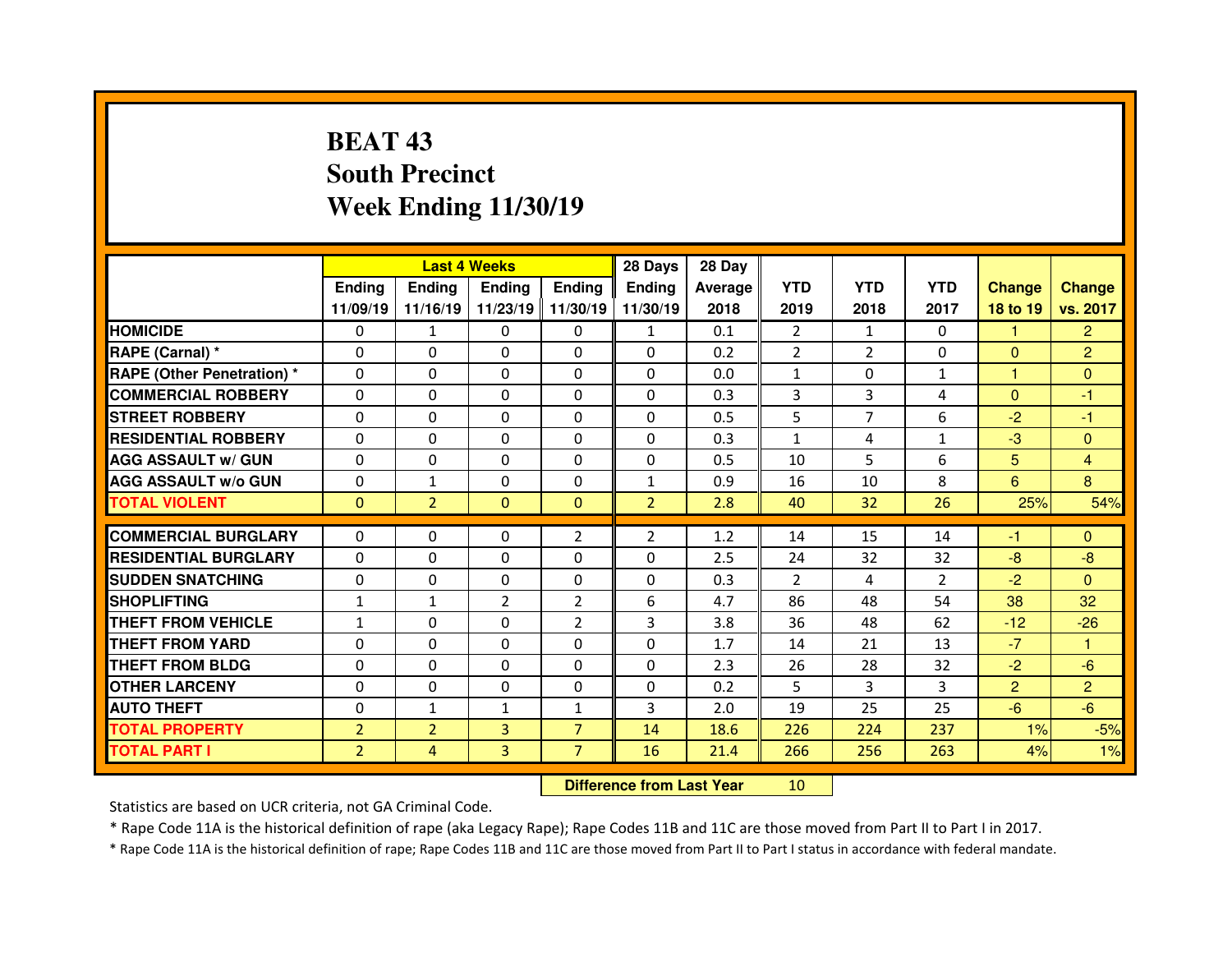## **BEAT 44 South PrecinctWeek Ending 11/30/19**

|                                   |                |               | <b>Last 4 Weeks</b> |               | 28 Days        | 28 Day  |              |                |                |                 |                 |
|-----------------------------------|----------------|---------------|---------------------|---------------|----------------|---------|--------------|----------------|----------------|-----------------|-----------------|
|                                   | Ending         | <b>Ending</b> | <b>Endina</b>       | <b>Ending</b> | <b>Ending</b>  | Average | <b>YTD</b>   | <b>YTD</b>     | <b>YTD</b>     | <b>Change</b>   | <b>Change</b>   |
|                                   | 11/09/19       | 11/16/19      | 11/23/19            | 11/30/19      | 11/30/19       | 2018    | 2019         | 2018           | 2017           | 18 to 19        | vs. 2017        |
| <b>HOMICIDE</b>                   | $\Omega$       | 0             | $\Omega$            | $\Omega$      | $\Omega$       | 0.1     | $\mathbf{1}$ | $\mathbf{1}$   | $\Omega$       | $\mathbf{0}$    | 1               |
| RAPE (Carnal) *                   | $\mathbf{1}$   | 0             | $\Omega$            | $\Omega$      | $\mathbf{1}$   | 0.2     | 3            | $\overline{2}$ | $\mathbf{1}$   | $\mathbf{1}$    | $\overline{2}$  |
| <b>RAPE (Other Penetration) *</b> | $\Omega$       | 0             | $\Omega$            | $\Omega$      | $\Omega$       | 0.2     | $\Omega$     | $\overline{2}$ | $\Omega$       | $-2$            | $\Omega$        |
| <b>COMMERCIAL ROBBERY</b>         | $\Omega$       | 0             | $\Omega$            | $\Omega$      | $\Omega$       | 0.1     | $\Omega$     | $\mathbf{1}$   | $\overline{2}$ | -1              | $-2$            |
| <b>STREET ROBBERY</b>             | $\Omega$       | 0             | $\mathbf{1}$        | $\mathbf{0}$  | $\mathbf{1}$   | 0.4     | 6            | 5              | 6              | $\overline{1}$  | $\Omega$        |
| <b>RESIDENTIAL ROBBERY</b>        | $\Omega$       | 0             | $\Omega$            | $\Omega$      | $\Omega$       | 0.4     | $\Omega$     | 5              | $\Omega$       | $-5$            | $\Omega$        |
| <b>AGG ASSAULT w/ GUN</b>         | $\Omega$       | 0             | $\Omega$            | $\Omega$      | $\Omega$       | 0.7     | 11           | $\overline{7}$ | 8              | $\overline{4}$  | 3               |
| <b>AGG ASSAULT w/o GUN</b>        | $\Omega$       | 0             | $\Omega$            | $\mathbf{0}$  | $\Omega$       | 1.0     | 19           | 11             | 5              | 8               | 14              |
| <b>TOTAL VIOLENT</b>              | $\mathbf{1}$   | $\mathbf{0}$  | $\mathbf{1}$        | $\Omega$      | $\overline{2}$ | 3.0     | 40           | 34             | 22             | 18%             | 82%             |
|                                   |                |               |                     |               |                |         |              |                |                |                 |                 |
| <b>COMMERCIAL BURGLARY</b>        | 0              | $\mathbf{1}$  | 0                   | $\mathbf{0}$  | $\mathbf{1}$   | 0.2     | 11           | $\overline{2}$ | $\mathbf{1}$   | 9               | 10 <sup>°</sup> |
| <b>RESIDENTIAL BURGLARY</b>       | $\Omega$       | $\mathbf{1}$  | $\Omega$            | $\mathbf{0}$  | $\mathbf{1}$   | 2.8     | 19           | 36             | 36             | $-17$           | $-17$           |
| <b>SUDDEN SNATCHING</b>           | $\Omega$       | 0             | 0                   | $\Omega$      | $\Omega$       | 0.0     | 3            | $\Omega$       | $\Omega$       | 3               | 3               |
| <b>SHOPLIFTING</b>                | $\Omega$       | 0             | 0                   | $\mathbf{1}$  | $\mathbf{1}$   | 4.2     | 32           | 55             | 18             | $-23$           | 14              |
| THEFT FROM VEHICLE                |                |               |                     |               |                |         |              |                |                |                 |                 |
|                                   | $\overline{2}$ | 0             | $\mathbf{1}$        | 4             | $\overline{7}$ | 5.5     | 82           | 69             | 70             | 13              | 12              |
| <b>THEFT FROM YARD</b>            | $\Omega$       | 0             | $\Omega$            | $\Omega$      | $\Omega$       | 1.0     | 9            | 13             | 12             | $-4$            | $-3$            |
| <b>THEFT FROM BLDG</b>            | 0              | 0             | 0                   | $\mathbf{0}$  | $\Omega$       | 0.9     | 18           | 11             | 26             | $\overline{7}$  | $-8$            |
| <b>OTHER LARCENY</b>              | $\Omega$       | $\mathbf{1}$  | $\Omega$            | $\Omega$      | $\mathbf{1}$   | 0.5     | 10           | 6              | 4              | $\overline{4}$  | 6               |
| <b>AUTO THEFT</b>                 | $\mathbf{1}$   | 3             | 0                   | $\mathbf{1}$  | 5              | 1.6     | 32           | 20             | 23             | 12 <sub>2</sub> | 9               |
| <b>TOTAL PROPERTY</b>             | 3              | 6             | $\mathbf{1}$        | 6             | 16             | 16.8    | 216          | 212            | 190            | 2%              | 14%             |
| <b>TOTAL PART I</b>               | $\overline{4}$ | 6             | $\overline{2}$      | 6             | 18             | 19.8    | 256          | 246            | 212            | 4%              | 21%             |

 **Difference from Last Year**<sup>10</sup>

Statistics are based on UCR criteria, not GA Criminal Code.

\* Rape Code 11A is the historical definition of rape (aka Legacy Rape); Rape Codes 11B and 11C are those moved from Part II to Part I in 2017.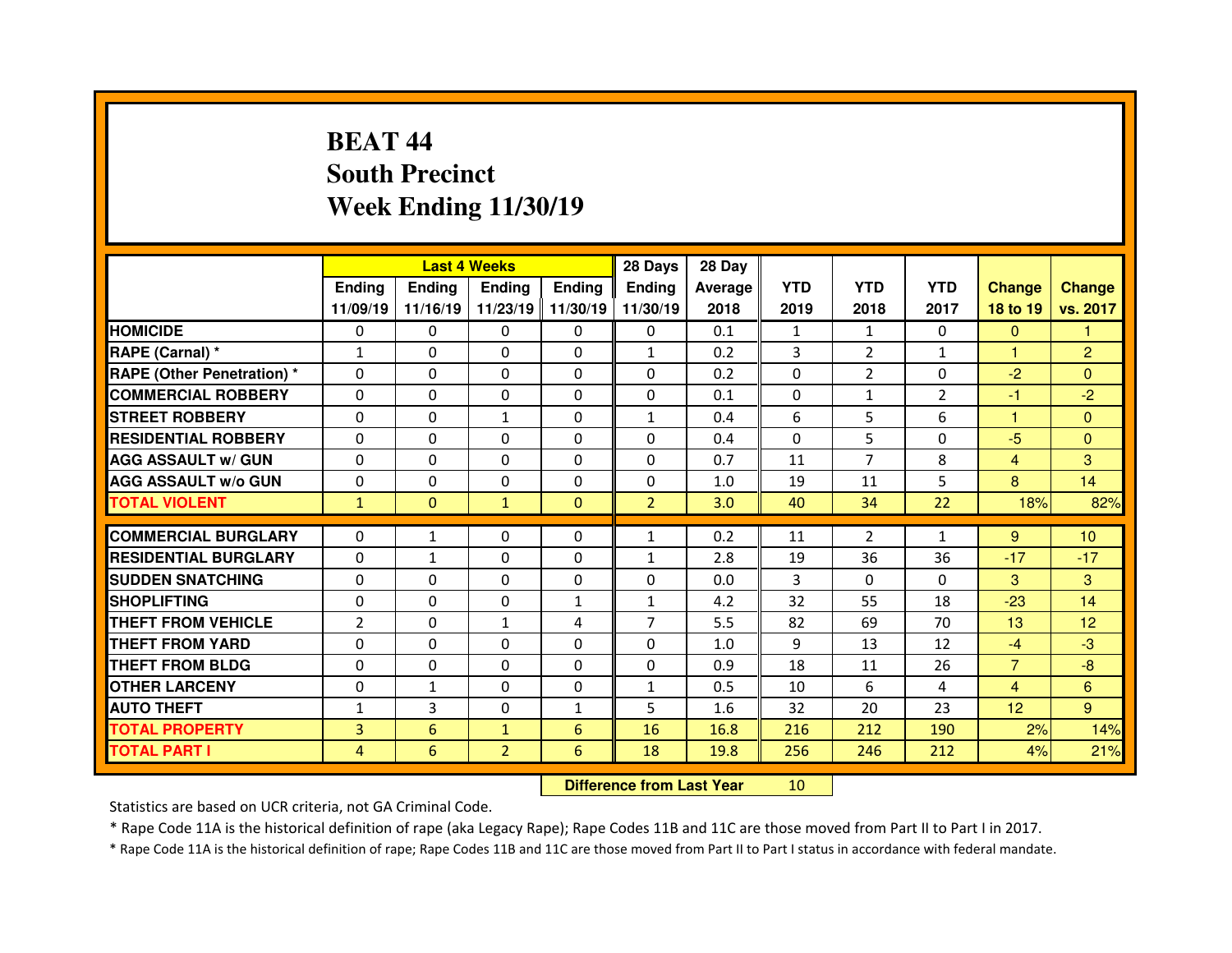## **BEAT 45 South PrecinctWeek Ending 11/30/19**

|                                  |                | <b>Last 4 Weeks</b> |                |                   | 28 Days        | 28 Day  |                |              |                |               |                |
|----------------------------------|----------------|---------------------|----------------|-------------------|----------------|---------|----------------|--------------|----------------|---------------|----------------|
|                                  | Ending         | <b>Endina</b>       | Ending         | <b>Ending</b>     | <b>Ending</b>  | Average | <b>YTD</b>     | <b>YTD</b>   | <b>YTD</b>     | <b>Change</b> | <b>Change</b>  |
|                                  | 11/09/19       | 11/16/19            |                | 11/23/19 11/30/19 | 11/30/19       | 2018    | 2019           | 2018         | 2017           | 18 to 19      | vs. 2017       |
| <b>HOMICIDE</b>                  | 0              | 0                   | $\Omega$       | $\Omega$          | 0              | 0.1     | $\Omega$       | $\mathbf{1}$ | $\mathbf{1}$   | $-1$          | $-1$           |
| RAPE (Carnal) *                  | $\Omega$       | 0                   | 0              | $\mathbf{1}$      | $\mathbf{1}$   | 0.2     | $\mathbf{1}$   | 3            | $\overline{2}$ | $-2$          | $-1$           |
| <b>RAPE (Other Penetration)*</b> | $\Omega$       | 0                   | $\Omega$       | $\Omega$          | $\Omega$       | 0.2     | $\Omega$       | 3            | $\Omega$       | $-3$          | $\Omega$       |
| <b>COMMERCIAL ROBBERY</b>        | $\Omega$       | 0                   | $\Omega$       | $\Omega$          | $\Omega$       | 0.2     | 2              | 3            | 3              | -1            | -1             |
| <b>STREET ROBBERY</b>            | $\Omega$       | 0                   | $\Omega$       | $\Omega$          | $\Omega$       | 0.3     | 3              | 4            | 8              | $-1$          | $-5$           |
| <b>RESIDENTIAL ROBBERY</b>       | $\Omega$       | 0                   | $\Omega$       | $\Omega$          | $\Omega$       | 0.1     | $\mathbf{1}$   | $\Omega$     | $\mathbf{1}$   | 1             | $\Omega$       |
| <b>AGG ASSAULT w/ GUN</b>        | $\overline{2}$ | 0                   | $\mathbf{1}$   | $\Omega$          | 3              | 0.2     | 8              | 3            | 9              | 5             | $-1$           |
| <b>AGG ASSAULT w/o GUN</b>       | $\Omega$       | $\mathbf{1}$        | $\mathbf{1}$   | $\Omega$          | $\overline{2}$ | 0.6     | $\overline{7}$ | 8            | 3              | $-1$          | $\overline{4}$ |
| <b>TOTAL VIOLENT</b>             | $\overline{2}$ | $\mathbf{1}$        | $\overline{2}$ | $\mathbf{1}$      | 6              | 2.0     | 22             | 25           | 27             | $-12%$        | $-19%$         |
|                                  |                |                     |                |                   |                |         |                |              |                |               |                |
| <b>COMMERCIAL BURGLARY</b>       | 0              | 0                   | 0              | $\mathbf{0}$      | $\Omega$       | 0.5     | 2              | 6            | 6              | $-4$          | $-4$           |
| <b>RESIDENTIAL BURGLARY</b>      | $\Omega$       | $\mathbf{1}$        | 0              | 0                 | $\mathbf{1}$   | 2.7     | 13             | 33           | 42             | $-20$         | $-29$          |
| <b>SUDDEN SNATCHING</b>          | 0              | 0                   | 0              | $\mathbf{0}$      | $\Omega$       | 0.2     | $\mathbf{1}$   | $\mathbf{1}$ | $\Omega$       | $\mathbf{0}$  | $\mathbf{1}$   |
| <b>SHOPLIFTING</b>               | $\overline{2}$ | $\overline{2}$      | $\overline{2}$ | $\overline{2}$    | 8              | 5.4     | 103            | 59           | 69             | 44            | 34             |
| THEFT FROM VEHICLE               |                |                     |                |                   |                |         |                |              |                |               | $-37$          |
|                                  | $\Omega$       | 0                   | $\mathbf{1}$   | $\mathbf{1}$      | $\overline{2}$ | 3.6     | 36             | 45           | 73             | $-9$          |                |
| <b>THEFT FROM YARD</b>           | 0              | 0                   | $\Omega$       | 0                 | $\Omega$       | 1.8     | 15             | 22           | 16             | $-7$          | $-1$           |
| <b>THEFT FROM BLDG</b>           | $\Omega$       | 0                   | 0              | $\Omega$          | $\Omega$       | 1.6     | 12             | 17           | 22             | $-5$          | $-10$          |
| <b>OTHER LARCENY</b>             | $\Omega$       | 0                   | $\mathbf{1}$   | $\Omega$          | $\mathbf{1}$   | 0.4     | 6              | 5.           | 8              | 1             | $-2$           |
| <b>AUTO THEFT</b>                | $\mathbf{1}$   | 0                   | 0              | $\mathbf{0}$      | $\mathbf{1}$   | 1.6     | 10             | 18           | 26             | $-8$          | $-16$          |
| <b>TOTAL PROPERTY</b>            | 3              | 3                   | 4              | $\overline{3}$    | 13             | 17.7    | 198            | 206          | 262            | $-4%$         | $-24%$         |
| <b>TOTAL PART I</b>              | 5.             | 4                   | 6              | 4                 | 19             | 19.7    | 220            | 231          | 289            | $-5%$         | $-24%$         |

 **Difference from Last Year**-11

Statistics are based on UCR criteria, not GA Criminal Code.

\* Rape Code 11A is the historical definition of rape (aka Legacy Rape); Rape Codes 11B and 11C are those moved from Part II to Part I in 2017.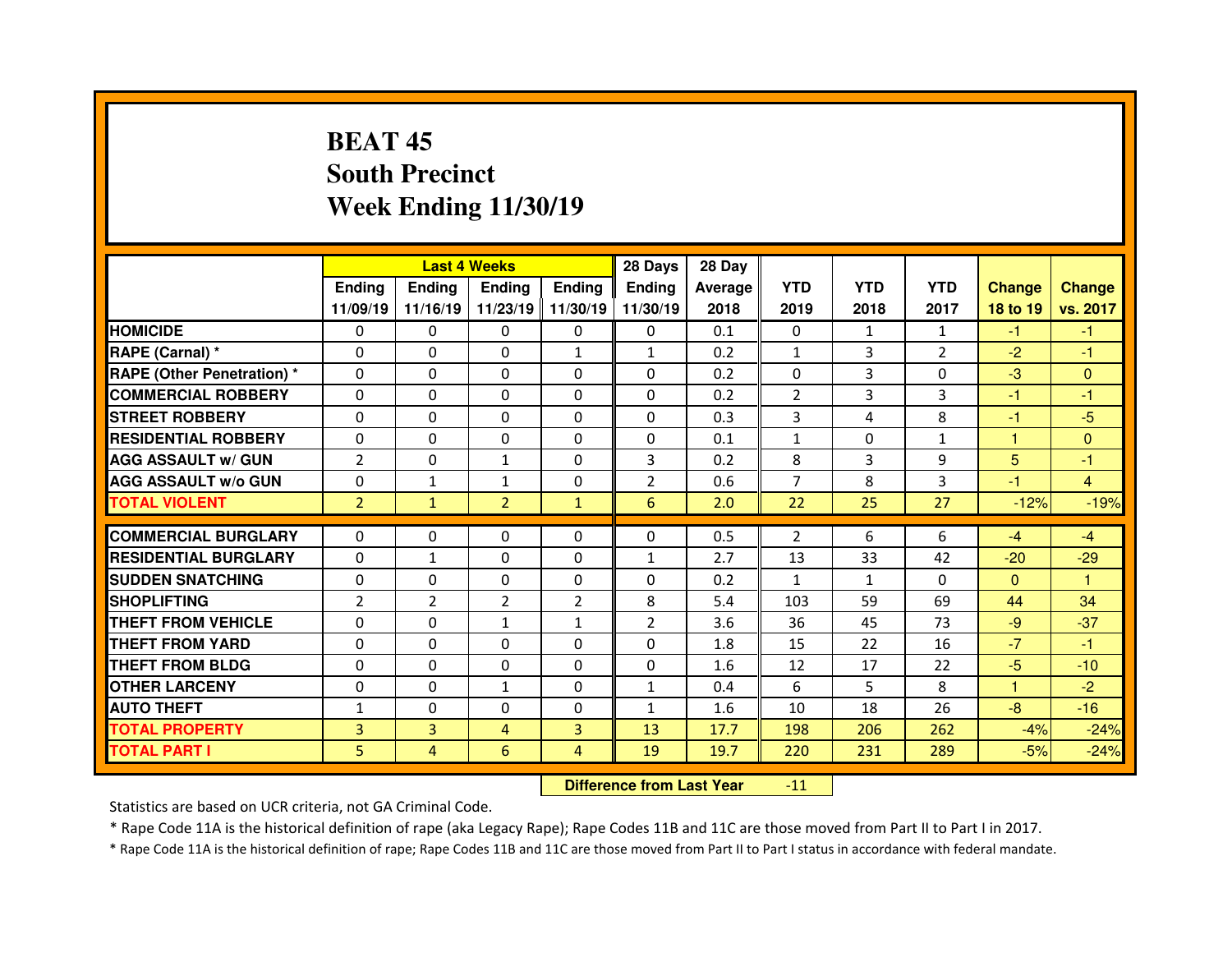## **BEAT 46 South PrecinctWeek Ending 11/30/19**

|                                  |              |                | <b>Last 4 Weeks</b> |                   | 28 Days        | 28 Day  |                |                |                |               |                |
|----------------------------------|--------------|----------------|---------------------|-------------------|----------------|---------|----------------|----------------|----------------|---------------|----------------|
|                                  | Ending       | <b>Ending</b>  | <b>Ending</b>       | <b>Ending</b>     | <b>Ending</b>  | Average | <b>YTD</b>     | <b>YTD</b>     | <b>YTD</b>     | <b>Change</b> | <b>Change</b>  |
|                                  | 11/09/19     | 11/16/19       |                     | 11/23/19 11/30/19 | 11/30/19       | 2018    | 2019           | 2018           | 2017           | 18 to 19      | vs. 2017       |
| <b>HOMICIDE</b>                  | $\Omega$     | 0              | $\Omega$            | $\Omega$          | 0              | 0.1     | 2              | 1              | $\mathcal{P}$  | 1             | $\Omega$       |
| RAPE (Carnal) *                  | 0            | $\Omega$       | $\mathbf{0}$        | $\Omega$          | 0              | 0.1     | 2              | $\mathbf{1}$   | 3              | $\mathbf{1}$  | -1             |
| <b>RAPE (Other Penetration)*</b> | 0            | $\Omega$       | $\Omega$            | $\Omega$          | 0              | 0.2     | 0              | 3              | $\overline{2}$ | $-3$          | $-2$           |
| <b>COMMERCIAL ROBBERY</b>        | $\Omega$     | 0              | $\Omega$            | $\Omega$          | 0              | 0.2     | 2              | 3              | 5              | -1            | $-3$           |
| <b>STREET ROBBERY</b>            | 0            | $\Omega$       | $\mathbf{0}$        | $\Omega$          | 0              | 0.5     | 2              | $\overline{7}$ | 6              | $-5$          | $-4$           |
| <b>RESIDENTIAL ROBBERY</b>       | $\Omega$     | $\Omega$       | $\Omega$            | $\Omega$          | $\Omega$       | 0.0     | $\Omega$       | $\Omega$       | $\mathbf{1}$   | $\mathbf{0}$  | -1             |
| <b>AGG ASSAULT w/ GUN</b>        | 0            | 0              | $\Omega$            | $\Omega$          | 0              | 0.5     | $\overline{7}$ | $\overline{7}$ | 5.             | $\mathbf{0}$  | $\overline{2}$ |
| <b>AGG ASSAULT w/o GUN</b>       | $\Omega$     | $\Omega$       | $\mathbf{0}$        | $\overline{2}$    | $\overline{2}$ | 0.7     | 16             | 10             | 15             | 6             | $\mathbf{1}$   |
| <b>TOTAL VIOLENT</b>             | $\mathbf{0}$ | $\mathbf{0}$   | $\mathbf{0}$        | $\overline{2}$    | 2 <sup>1</sup> | 2.4     | 31             | 32             | 39             | $-3%$         | $-21%$         |
| <b>COMMERCIAL BURGLARY</b>       |              |                |                     |                   |                |         |                |                | $\overline{7}$ |               | 1              |
|                                  | 0            | 0              | 0                   | 0                 | 0              | 1.3     | 8              | 14             |                | $-6$          |                |
| <b>RESIDENTIAL BURGLARY</b>      | $\Omega$     | 0              | $\overline{2}$      | $\Omega$          | 2              | 3.9     | 25             | 48             | 28             | $-23$         | $-3$           |
| <b>SUDDEN SNATCHING</b>          |              |                |                     |                   |                |         |                |                |                |               |                |
|                                  | 0            | $\Omega$       | $\Omega$            | $\Omega$          | 0              | 0.1     | 4              | $\mathbf{1}$   | $\overline{2}$ | 3             | 2              |
| <b>SHOPLIFTING</b>               | $\mathbf{1}$ | $\overline{2}$ | $\overline{2}$      | $\overline{2}$    | $\overline{7}$ | 9.7     | 114            | 116            | 125            | $-2$          | $-11$          |
| <b>THEFT FROM VEHICLE</b>        | 4            | $\mathbf{1}$   | 0                   | $\mathbf{1}$      | 6              | 5.8     | 51             | 69             | 69             | $-18$         | $-18$          |
| <b>THEFT FROM YARD</b>           | 0            | $\Omega$       | 0                   | 1                 | $\mathbf{1}$   | 0.9     | 8              | 11             | 12             | $-3$          | $-4$           |
| <b>THEFT FROM BLDG</b>           | 0            | $\mathbf{1}$   | $\mathbf{0}$        | $\mathbf{1}$      | $\overline{2}$ | 3.0     | 21             | 35             | 30             | $-14$         | $-9$           |
| <b>OTHER LARCENY</b>             | $\mathbf{1}$ | $\mathbf{1}$   | $\Omega$            | $\Omega$          | $\overline{2}$ | 0.3     | 9              | 4              | $\overline{7}$ | 5             | 2              |
| <b>AUTO THEFT</b>                | 0            | $\mathbf{1}$   | 0                   | $\Omega$          | $\mathbf{1}$   | 2.7     | 23             | 34             | 35             | $-11$         | $-12$          |
| <b>TOTAL PROPERTY</b>            | 6            | 6              | 4                   | 5                 | 21             | 27.6    | 263            | 332            | 315            | $-21%$        | $-17%$         |
| <b>TOTAL PART I</b>              | 6            | 6              | 4                   | $\overline{7}$    | 23             | 30.0    | 294            | 364            | 354            | $-19%$        | $-17%$         |

 **Difference from Last Year**-70

Statistics are based on UCR criteria, not GA Criminal Code.

\* Rape Code 11A is the historical definition of rape (aka Legacy Rape); Rape Codes 11B and 11C are those moved from Part II to Part I in 2017.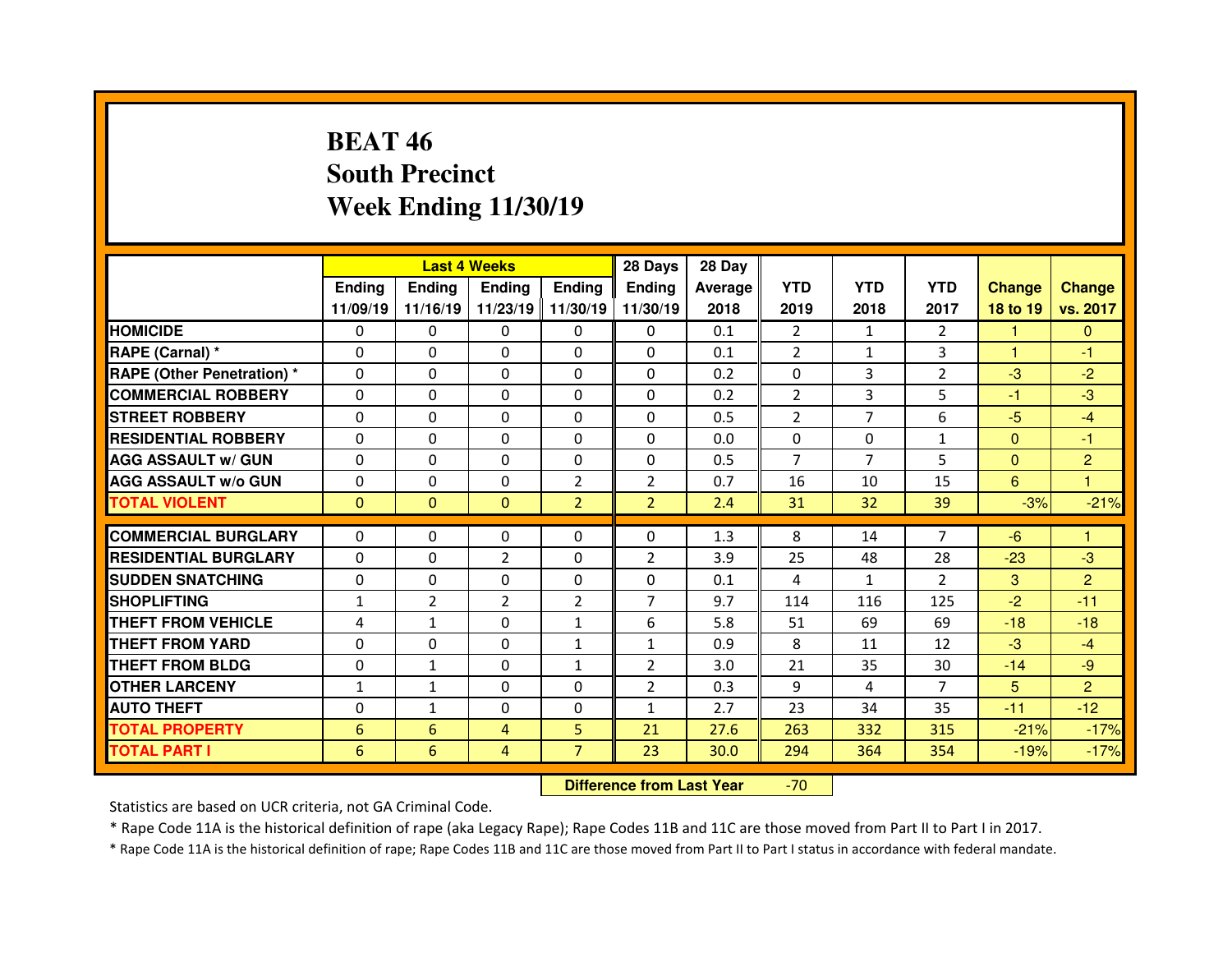## **BEAT 47 South PrecinctWeek Ending 11/30/19**

|                                  |                | <b>Last 4 Weeks</b> |                |                   | 28 Days        | 28 Day  |                |              |                |                 |                      |
|----------------------------------|----------------|---------------------|----------------|-------------------|----------------|---------|----------------|--------------|----------------|-----------------|----------------------|
|                                  | <b>Ending</b>  | Ending              | Ending         | <b>Ending</b>     | Ending         | Average | <b>YTD</b>     | <b>YTD</b>   | <b>YTD</b>     | <b>Change</b>   | <b>Change</b>        |
|                                  | 11/09/19       | 11/16/19            |                | 11/23/19 11/30/19 | 11/30/19       | 2018    | 2019           | 2018         | 2017           | 18 to 19        | vs. 2017             |
| <b>HOMICIDE</b>                  | $\Omega$       | 0                   | 0              | $\Omega$          | $\Omega$       | 0.0     | $\Omega$       | $\Omega$     | $\Omega$       | $\Omega$        | $\Omega$             |
| RAPE (Carnal) *                  | $\mathbf{0}$   | 0                   | $\mathbf{0}$   | $\mathbf{0}$      | $\Omega$       | 0.1     | 0              | $\mathbf{1}$ | $\mathbf{1}$   | -1              | -1                   |
| <b>RAPE (Other Penetration)*</b> | $\Omega$       | $\Omega$            | $\Omega$       | $\Omega$          | $\Omega$       | 0.1     | $\Omega$       | $\mathbf{1}$ | $\Omega$       | $-1$            | $\Omega$             |
| <b>COMMERCIAL ROBBERY</b>        | $\Omega$       | $\Omega$            | $\mathbf{0}$   | $\Omega$          | $\Omega$       | 0.0     | $\Omega$       | $\Omega$     | $\Omega$       | $\mathbf{0}$    | $\mathbf{0}$         |
| <b>STREET ROBBERY</b>            | $\Omega$       | 0                   | $\Omega$       | $\Omega$          | $\Omega$       | 0.1     | $\mathbf{1}$   | $\mathbf{1}$ | $\Omega$       | $\Omega$        | $\overline{1}$       |
| <b>RESIDENTIAL ROBBERY</b>       | $\Omega$       | 0                   | 0              | $\Omega$          | $\Omega$       | 0.0     | $\Omega$       | $\Omega$     | $\Omega$       | $\mathbf{0}$    | $\mathbf{0}$         |
| <b>AGG ASSAULT w/ GUN</b>        | $\Omega$       | $\Omega$            | $\mathbf{1}$   | $\Omega$          | $\mathbf{1}$   | 0.1     | $\overline{4}$ | $\Omega$     | $\overline{2}$ | $\overline{4}$  | $\overline{2}$       |
| <b>AGG ASSAULT w/o GUN</b>       | $\mathbf{1}$   | 0                   | $\mathbf 0$    | $\Omega$          | $\mathbf{1}$   | 0.1     | $\overline{7}$ | $\mathbf{1}$ | 3              | $6\overline{6}$ | $\overline{4}$       |
| <b>TOTAL VIOLENT</b>             | $\mathbf{1}$   | $\mathbf{0}$        | $\mathbf{1}$   | $\Omega$          | $\overline{2}$ | 0.4     | 12             | 4            | 6              | 200%            | 100%                 |
| <b>COMMERCIAL BURGLARY</b>       | 0              |                     |                |                   |                | 0.0     |                | $\Omega$     | 3              | 1               | $-2$                 |
|                                  |                | 0                   | 0              | $\mathbf{0}$      | 0              |         | 1              |              |                |                 |                      |
| <b>RESIDENTIAL BURGLARY</b>      | 0              | $\mathbf{1}$        | $\mathbf{1}$   | $\Omega$          | $\overline{2}$ | 1.7     | 4              | 21           | 8              | $-17$           | $-4$                 |
| <b>SUDDEN SNATCHING</b>          | $\mathbf{0}$   | $\Omega$            | $\Omega$       | $\Omega$          | $\Omega$       | 0.0     | $\Omega$       | $\Omega$     | $\Omega$       | $\mathbf{0}$    | $\Omega$             |
| <b>SHOPLIFTING</b>               | 0              | $\Omega$            | $\Omega$       | $\Omega$          |                |         |                | $\mathbf{1}$ |                |                 | $-8$                 |
|                                  |                |                     |                |                   | 0              | 0.1     | $\mathbf{1}$   |              | 9              | $\overline{0}$  |                      |
| THEFT FROM VEHICLE               | $\mathbf{1}$   | $\Omega$            | $\mathbf{0}$   | $\Omega$          | $\mathbf{1}$   | 1.8     | 15             | 22           | 25             | $-7$            | $-10$                |
| <b>THEFT FROM YARD</b>           | 0              | $\Omega$            | $\Omega$       | $\Omega$          | 0              | 0.4     | 8              | 5            | $\overline{7}$ | 3               | $\blacktriangleleft$ |
| <b>THEFT FROM BLDG</b>           | $\Omega$       | $\Omega$            | $\mathbf{0}$   | $\Omega$          | $\Omega$       | 0.6     | $\overline{7}$ | 8            | 8              | -1              | $-1$                 |
| <b>OTHER LARCENY</b>             | $\mathbf{0}$   | $\Omega$            | $\Omega$       | $\Omega$          | $\Omega$       | 0.4     | 9              | 3            | 3              | 6               | 6                    |
| <b>AUTO THEFT</b>                | $\mathbf{0}$   | 0                   | $\mathbf{0}$   | $\mathbf{0}$      | $\Omega$       | 0.4     | 5              | 5.           | 3              | $\mathbf{0}$    | $\overline{2}$       |
| <b>TOTAL PROPERTY</b>            | $\mathbf{1}$   | $\mathbf{1}$        | $\mathbf{1}$   | $\Omega$          | 3              | 5.3     | 50             | 65           | 66             | $-23%$          | $-24%$               |
| <b>TOTAL PART I</b>              | $\overline{2}$ | $\mathbf{1}$        | $\overline{2}$ | $\mathbf{0}$      | 5              | 5.7     | 62             | 69           | 72             | $-10%$          | $-14%$               |

 **Difference from Last Year**-7

Statistics are based on UCR criteria, not GA Criminal Code.

\* Rape Code 11A is the historical definition of rape (aka Legacy Rape); Rape Codes 11B and 11C are those moved from Part II to Part I in 2017.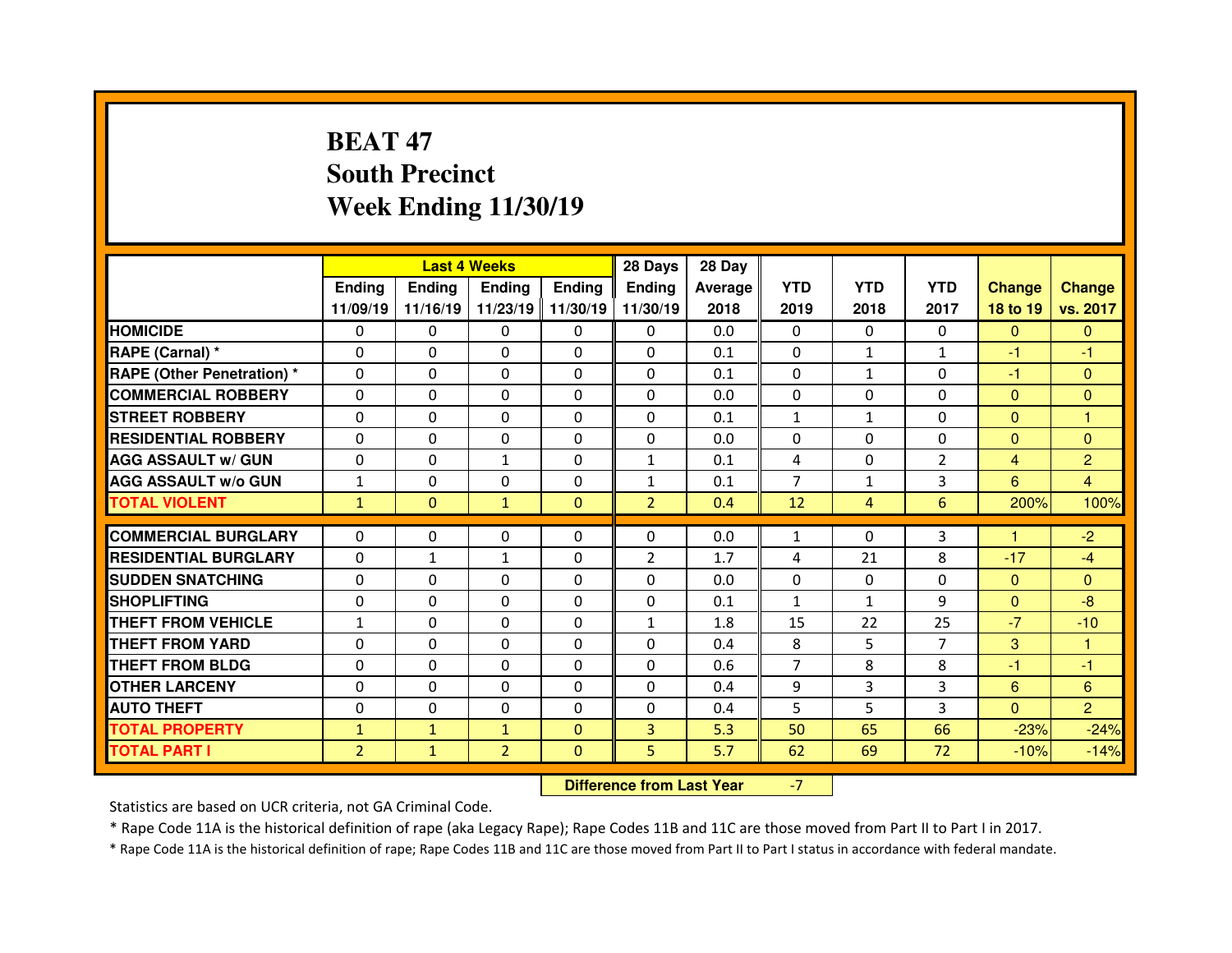## **BEAT 51 East PrecinctWeek Ending 11/30/19**

|                             |                | <b>Last 4 Weeks</b> |                |                   | 28 Days        | 28 Day  |                |                |                |                |                |
|-----------------------------|----------------|---------------------|----------------|-------------------|----------------|---------|----------------|----------------|----------------|----------------|----------------|
|                             | Ending         | <b>Endina</b>       | <b>Endina</b>  | <b>Endina</b>     | <b>Ending</b>  | Average | <b>YTD</b>     | <b>YTD</b>     | <b>YTD</b>     | <b>Change</b>  | <b>Change</b>  |
|                             | 11/09/19       | 11/16/19            |                | 11/23/19 11/30/19 | 11/30/19       | 2018    | 2019           | 2018           | 2017           | 18 to 19       | vs. 2017       |
| <b>HOMICIDE</b>             | $\Omega$       | $\Omega$            | 0              | $\Omega$          | $\Omega$       | 0.2     | $\overline{2}$ | $\overline{2}$ | $\mathcal{P}$  | $\Omega$       | $\Omega$       |
| RAPE (Carnal) *             | $\Omega$       | 0                   | $\Omega$       | $\mathbf{0}$      | $\Omega$       | 0.2     | $\mathbf{1}$   | 3              | $\overline{2}$ | $-2$           | $-1$           |
| RAPE (Other Penetration) *  | $\Omega$       | 0                   | $\Omega$       | $\Omega$          | $\Omega$       | 0.2     | $\mathbf{1}$   | $\overline{2}$ | $\mathcal{P}$  | $-1$           | $-1$           |
| <b>COMMERCIAL ROBBERY</b>   | $\Omega$       | 0                   | $\mathbf{1}$   | $\Omega$          | $\mathbf{1}$   | 0.1     | $\mathbf{1}$   | $\mathbf{1}$   | $\overline{2}$ | $\overline{0}$ | $-1$           |
| <b>STREET ROBBERY</b>       | $\mathbf{1}$   | 0                   | $\Omega$       | $\mathbf{0}$      | $\mathbf{1}$   | 0.5     | 14             | 6              | 11             | 8              | 3              |
| <b>RESIDENTIAL ROBBERY</b>  | $\Omega$       | 0                   | $\Omega$       | $\mathbf{0}$      | $\Omega$       | 0.0     | 2              | $\Omega$       | $\mathbf{1}$   | $\overline{2}$ | $\overline{1}$ |
| <b>AGG ASSAULT w/ GUN</b>   | 1              | $\mathbf{1}$        | $\mathbf{1}$   | $\mathbf{1}$      | 4              | 1.4     | 26             | 18             | 11             | 8              | 15             |
| <b>AGG ASSAULT w/o GUN</b>  | $\Omega$       | $\mathbf{1}$        | 0              | $\mathbf{0}$      | $\mathbf{1}$   | 1.8     | 29             | 22             | 15             | $\overline{7}$ | 14             |
| <b>TOTAL VIOLENT</b>        | $\overline{2}$ | $\overline{2}$      | $\overline{2}$ | $\mathbf{1}$      | $\overline{7}$ | 4.3     | 76             | 54             | 46             | 41%            | 65%            |
| <b>COMMERCIAL BURGLARY</b>  | $\Omega$       | 0                   | $\Omega$       | $\Omega$          | $\Omega$       | 0.3     | 2              | 4              | $\overline{7}$ | $-2$           | $-5$           |
| <b>RESIDENTIAL BURGLARY</b> | $\Omega$       | 0                   | $\Omega$       | $\overline{2}$    | $\overline{2}$ | 2.0     | 33             | 23             | 39             | 10             | $-6$           |
| <b>SUDDEN SNATCHING</b>     | $\Omega$       | 0                   | $\Omega$       | $\Omega$          | $\Omega$       | 0.4     | $\Omega$       | 5              | 5.             | $-5$           | $-5$           |
| <b>SHOPLIFTING</b>          | $\overline{2}$ | $\mathbf{1}$        | $\Omega$       | $\mathbf{0}$      | 3              | 2.0     | 26             | 25             | 34             | 1              | $-8$           |
| THEFT FROM VEHICLE          | $\mathbf{1}$   | 0                   | $\Omega$       | $\mathbf{1}$      | $\overline{2}$ | 5.2     | 26             | 66             | 33             | $-40$          | $-7$           |
| <b>THEFT FROM YARD</b>      | $\Omega$       | 0                   | $\Omega$       | $\Omega$          | $\Omega$       | 1.2     | 16             | 14             | 23             | $\overline{2}$ | $-7$           |
| <b>THEFT FROM BLDG</b>      | $\Omega$       | 0                   | $\Omega$       | $\Omega$          | $\Omega$       | 2.1     | 16             | 26             | 35             | $-10$          | $-19$          |
| <b>OTHER LARCENY</b>        | $\Omega$       | 0                   | $\Omega$       | $\mathbf{0}$      | $\Omega$       | 1.2     | 17             | 14             | 5              | 3              | 12             |
| <b>AUTO THEFT</b>           | $\Omega$       | $\mathbf{1}$        | $\mathbf{1}$   | $\mathbf{0}$      | $\overline{2}$ | 2.4     | 26             | 29             | 25             | $-3$           | 1              |
| <b>TOTAL PROPERTY</b>       | 3              | $\overline{2}$      | $\mathbf{1}$   | 3                 | $\overline{9}$ | 16.7    | 162            | 206            | 206            | $-21%$         | $-21%$         |
| <b>TOTAL PART I</b>         | 5.             | $\overline{4}$      | 3              | 4                 | 16             | 21.0    | 238            | 260            | 252            | $-8%$          | $-6%$          |
|                             |                |                     |                |                   |                |         |                |                |                |                |                |

 **Difference from Last Year**-22

Statistics are based on UCR criteria, not GA Criminal Code.

\* Rape Code 11A is the historical definition of rape (aka Legacy Rape); Rape Codes 11B and 11C are those moved from Part II to Part I in 2017.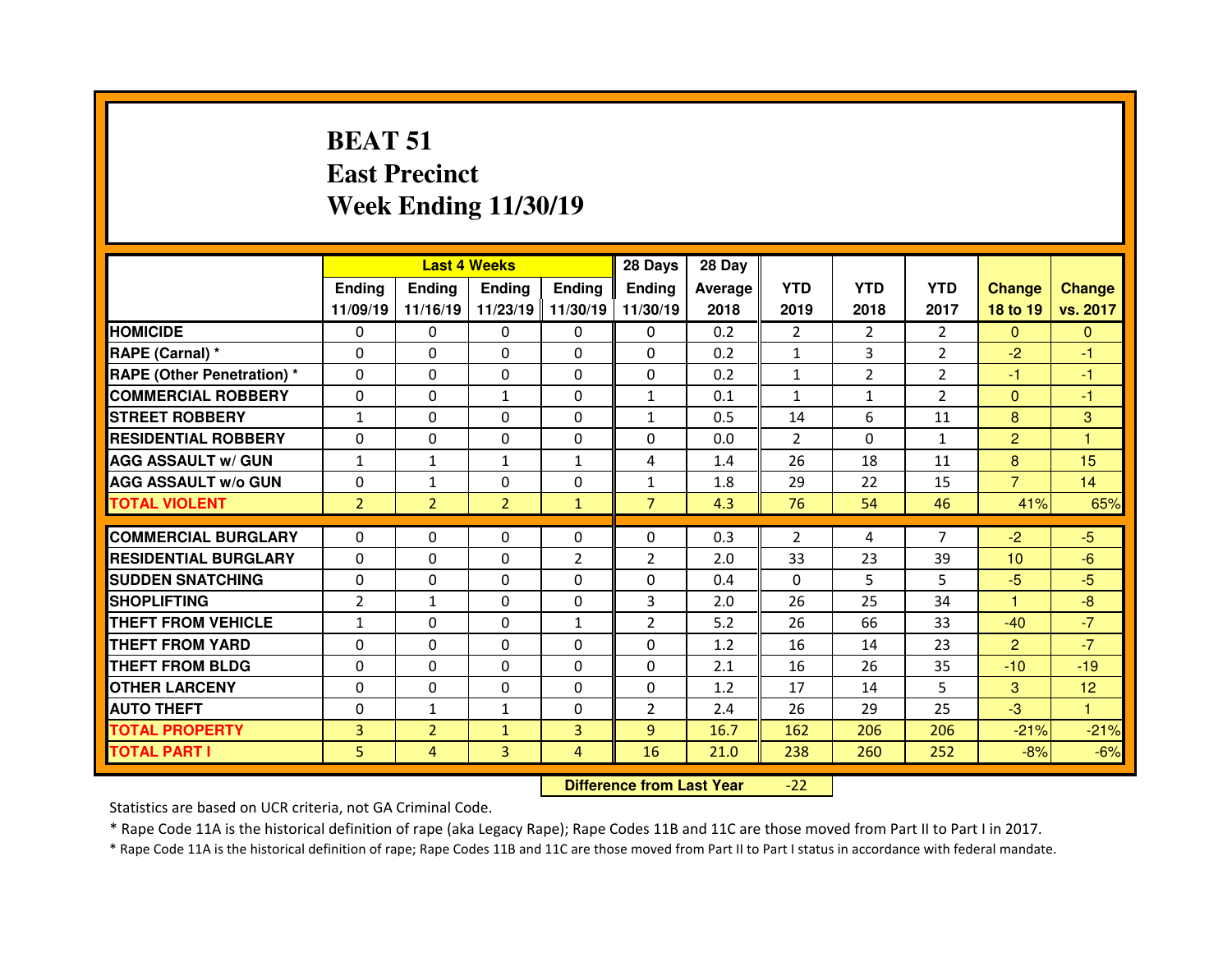### **BEAT 52 East PrecinctWeek Ending 11/30/19**

|                                  |                | <b>Last 4 Weeks</b> |               |                   | 28 Days       | 28 Day         |                |                |                |                        |                 |
|----------------------------------|----------------|---------------------|---------------|-------------------|---------------|----------------|----------------|----------------|----------------|------------------------|-----------------|
|                                  | Ending         | <b>Endina</b>       | <b>Ending</b> | <b>Ending</b>     | <b>Ending</b> | <b>Average</b> | <b>YTD</b>     | <b>YTD</b>     | <b>YTD</b>     | <b>Change</b>          | <b>Change</b>   |
|                                  | 11/09/19       | 11/16/19            |               | 11/23/19 11/30/19 | 11/30/19      | 2018           | 2019           | 2018           | 2017           | 18 to 19               | vs. 2017        |
| <b>HOMICIDE</b>                  | 0              | $\Omega$            | $\Omega$      | $\Omega$          | 0             | 0.1            | $\mathbf{1}$   | $\mathbf{1}$   | $\Omega$       | $\Omega$               | 1               |
| RAPE (Carnal) *                  | $\Omega$       | 0                   | 0             | $\Omega$          | $\Omega$      | 0.2            | 4              | $\overline{2}$ | $\mathbf{1}$   | $\overline{2}$         | 3               |
| <b>RAPE (Other Penetration)*</b> | $\Omega$       | 0                   | 0             | $\Omega$          | $\Omega$      | 0.0            | $\Omega$       | $\Omega$       | $\overline{2}$ | $\mathbf{0}$           | $-2$            |
| <b>COMMERCIAL ROBBERY</b>        | $\Omega$       | 0                   | $\Omega$      | $\mathbf{1}$      | $\mathbf{1}$  | 0.1            | 2              | $\mathbf{1}$   | $\Omega$       | 1                      | $\overline{2}$  |
| <b>STREET ROBBERY</b>            | $\Omega$       | 0                   | $\Omega$      | $\mathbf{1}$      | $\mathbf{1}$  | 0.5            | 11             | 5.             | 13             | 6                      | $-2$            |
| <b>RESIDENTIAL ROBBERY</b>       | $\Omega$       | 0                   | 0             | $\Omega$          | $\Omega$      | 0.0            | $\mathcal{P}$  | $\Omega$       | 4              | $\overline{2}$         | $-2$            |
| <b>AGG ASSAULT w/ GUN</b>        | $\mathbf{1}$   | 0                   | $\Omega$      | $\Omega$          | $\mathbf{1}$  | 1.1            | 15             | 13             | 6              | $\overline{2}$         | 9               |
| <b>AGG ASSAULT W/o GUN</b>       | 0              | 3                   | $\Omega$      | $\mathbf{0}$      | 3             | 1.2            | 20             | 17             | 15             | 3                      | 5               |
| <b>TOTAL VIOLENT</b>             | $\mathbf{1}$   | 3                   | $\mathbf{0}$  | $\overline{2}$    | 6             | 3.1            | 55             | 39             | 41             | 41%                    | 34%             |
| <b>COMMERCIAL BURGLARY</b>       | $\Omega$       |                     |               |                   |               |                |                |                |                |                        |                 |
|                                  |                | 0                   | 0             | 0                 | 0             | 0.3            | $\mathbf{1}$   | 4              | $\overline{2}$ | $-3$<br>$\overline{7}$ | -1              |
| <b>RESIDENTIAL BURGLARY</b>      | $\mathbf{1}$   | $\mathbf{1}$        | 0             | 2                 | 4             | 4.2            | 56             | 49             | 33             |                        | 23              |
| <b>SUDDEN SNATCHING</b>          | $\Omega$       | 0                   | $\Omega$      | $\mathbf{0}$      | $\Omega$      | 0.2            | $\overline{2}$ | $\overline{2}$ | 4              | $\Omega$               | $-2$            |
| <b>SHOPLIFTING</b>               | $\Omega$       | 0                   | $\Omega$      | $\mathbf{0}$      | $\Omega$      | 0.2            | 6              | $\overline{2}$ | 3              | $\overline{4}$         | 3               |
| THEFT FROM VEHICLE               | $\mathbf{1}$   | $\mathbf{1}$        | 0             | 2                 | 4             | 4.6            | 61             | 55             | 90             | 6                      | $-29$           |
| <b>THEFT FROM YARD</b>           | 0              | 0                   | $\Omega$      | $\mathbf{0}$      | $\Omega$      | 1.3            | 32             | 17             | 22             | 15                     | 10 <sup>°</sup> |
| <b>THEFT FROM BLDG</b>           | 0              | 0                   | 0             | $\mathbf{1}$      | $\mathbf{1}$  | 1.5            | 34             | 18             | 15             | 16                     | 19              |
| <b>OTHER LARCENY</b>             | $\mathbf{1}$   | 0                   | $\Omega$      | $\Omega$          | $\mathbf{1}$  | 0.8            | 9              | 11             | 6              | $-2$                   | 3               |
| <b>AUTO THEFT</b>                | 0              | 0                   | 0             | 0                 | $\Omega$      | 2.1            | 23             | 26             | 27             | $-3$                   | $-4$            |
| <b>TOTAL PROPERTY</b>            | $\overline{3}$ | $\overline{2}$      | $\Omega$      | 5                 | 10            | 15.3           | 224            | 184            | 202            | 22%                    | 11%             |
|                                  |                |                     |               |                   |               |                |                |                |                |                        |                 |
| <b>TOTAL PART I</b>              | 4              | 5                   | $\mathbf{0}$  | $\overline{7}$    | 16            | 18.3           | 279            | 223            | 243            | 25%                    | 15%             |

 **Difference from Last Year**<sup>56</sup>

Statistics are based on UCR criteria, not GA Criminal Code.

\* Rape Code 11A is the historical definition of rape (aka Legacy Rape); Rape Codes 11B and 11C are those moved from Part II to Part I in 2017.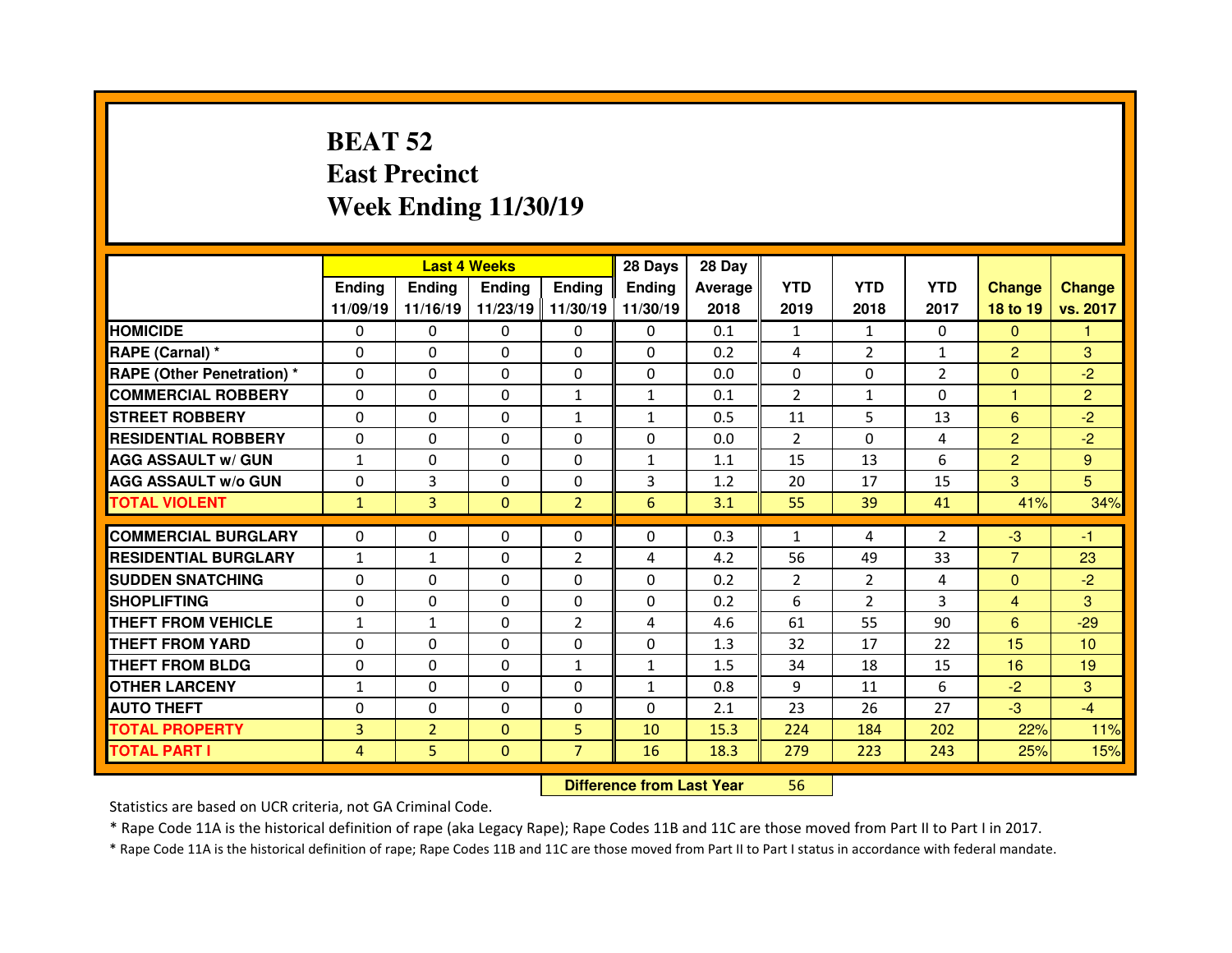### **BEAT 53 East PrecinctWeek Ending 11/30/19**

|                                  |                | <b>Last 4 Weeks</b> |              |               | 28 Days        | 28 Day  |                |                |                |                |                 |
|----------------------------------|----------------|---------------------|--------------|---------------|----------------|---------|----------------|----------------|----------------|----------------|-----------------|
|                                  | Ending         | <b>Endina</b>       | Ending       | <b>Ending</b> | <b>Ending</b>  | Average | <b>YTD</b>     | <b>YTD</b>     | <b>YTD</b>     | <b>Change</b>  | <b>Change</b>   |
|                                  | 11/09/19       | 11/16/19            | 11/23/19     | 11/30/19      | 11/30/19       | 2018    | 2019           | 2018           | 2017           | 18 to 19       | vs. 2017        |
| <b>HOMICIDE</b>                  | 0              | 0                   | $\Omega$     | $\Omega$      | 0              | 0.1     | $\Omega$       | $\mathbf{1}$   | $\overline{7}$ | $-1$           | $-7$            |
| RAPE (Carnal) *                  | $\Omega$       | 0                   | 0            | $\Omega$      | $\Omega$       | 0.2     | $\mathbf{0}$   | $\overline{2}$ | $\mathbf{1}$   | $-2$           | $-1$            |
| <b>RAPE (Other Penetration)*</b> | $\Omega$       | 0                   | $\Omega$     | $\Omega$      | $\Omega$       | 0.0     | $\mathbf{1}$   | $\Omega$       | 3              | 1              | $-2$            |
| <b>COMMERCIAL ROBBERY</b>        | $\Omega$       | 0                   | $\Omega$     | $\Omega$      | $\Omega$       | 0.0     | $\Omega$       | $\Omega$       | $\mathbf{1}$   | $\Omega$       | -1              |
| <b>STREET ROBBERY</b>            | $\Omega$       | 0                   | $\Omega$     | $\Omega$      | $\Omega$       | 0.5     | 8              | 6              | 4              | $\overline{2}$ | 4               |
| <b>RESIDENTIAL ROBBERY</b>       | $\Omega$       | 0                   | $\Omega$     | $\Omega$      | $\Omega$       | 0.1     | $\Omega$       | $\Omega$       | $\overline{2}$ | $\Omega$       | $-2$            |
| <b>AGG ASSAULT w/ GUN</b>        | $\mathbf{1}$   | $\overline{2}$      | $\Omega$     | $\Omega$      | 3              | 1.7     | 18             | 14             | 21             | $\overline{4}$ | $-3$            |
| <b>AGG ASSAULT w/o GUN</b>       | $\mathbf{1}$   | 0                   | 0            | $\Omega$      | $\mathbf{1}$   | 1.2     | 27             | 14             | 16             | 13             | 11              |
| <b>TOTAL VIOLENT</b>             | $\overline{2}$ | $\overline{2}$      | $\mathbf{0}$ | $\mathbf{0}$  | $\overline{4}$ | 3.6     | 54             | 37             | 55             | 46%            | $-2%$           |
|                                  |                |                     |              |               |                |         |                |                |                |                | 1               |
| <b>COMMERCIAL BURGLARY</b>       | 0              | 0                   | 0            | $\Omega$      | $\Omega$       | 0.3     | $\overline{2}$ | 4              | 1              | $-2$           |                 |
| <b>RESIDENTIAL BURGLARY</b>      | $\Omega$       | 0                   | $\Omega$     | 2             | $\overline{2}$ | 4.1     | 47             | 46             | 31             | 1              | 16              |
| <b>SUDDEN SNATCHING</b>          | 0              | 0                   | 0            | $\mathbf{0}$  | $\Omega$       | 0.3     | 3              | 3              | $\overline{2}$ | $\mathbf{0}$   | $\mathbf{1}$    |
| <b>SHOPLIFTING</b>               | $\Omega$       | 0                   | $\Omega$     | $\mathbf{0}$  | $\Omega$       | 0.9     | 4              | 11             | 1              | $-7$           | 3               |
|                                  |                |                     |              |               |                |         |                |                |                |                |                 |
| THEFT FROM VEHICLE               | $\Omega$       | 0                   | 0            | $\Omega$      | $\Omega$       | 4.8     | 46             | 56             | 78             | $-10$          | $-32$           |
| <b>THEFT FROM YARD</b>           | 0              | $\mathbf{1}$        | $\Omega$     | $\mathbf{0}$  | $\mathbf{1}$   | 2.5     | 16             | 32             | 27             | $-16$          | $-11$           |
| <b>THEFT FROM BLDG</b>           | $\Omega$       | $\overline{2}$      | 0            | $\mathbf{0}$  | $\overline{2}$ | 2.6     | 32             | 30             | 55             | $\overline{2}$ | $-23$           |
| <b>OTHER LARCENY</b>             | $\Omega$       | 0                   | $\Omega$     | $\mathbf{1}$  | $\mathbf{1}$   | 1.4     | 14             | 13             | 4              | н              | 10 <sup>°</sup> |
| <b>AUTO THEFT</b>                | $\mathbf{1}$   | 0                   | 0            | $\mathbf{1}$  | $\overline{2}$ | 2.4     | 17             | 29             | 30             | $-12$          | $-13$           |
| <b>TOTAL PROPERTY</b>            | $\mathbf{1}$   | 3                   | $\Omega$     | 4             | 8              | 19.3    | 181            | 224            | 229            | $-19%$         | $-21%$          |
| <b>TOTAL PART I</b>              | 3              | 5                   | $\mathbf{0}$ | 4             | 12             | 22.9    | 235            | 261            | 284            | $-10%$         | $-17%$          |

 **Difference from Last Year**-26

Statistics are based on UCR criteria, not GA Criminal Code.

\* Rape Code 11A is the historical definition of rape (aka Legacy Rape); Rape Codes 11B and 11C are those moved from Part II to Part I in 2017.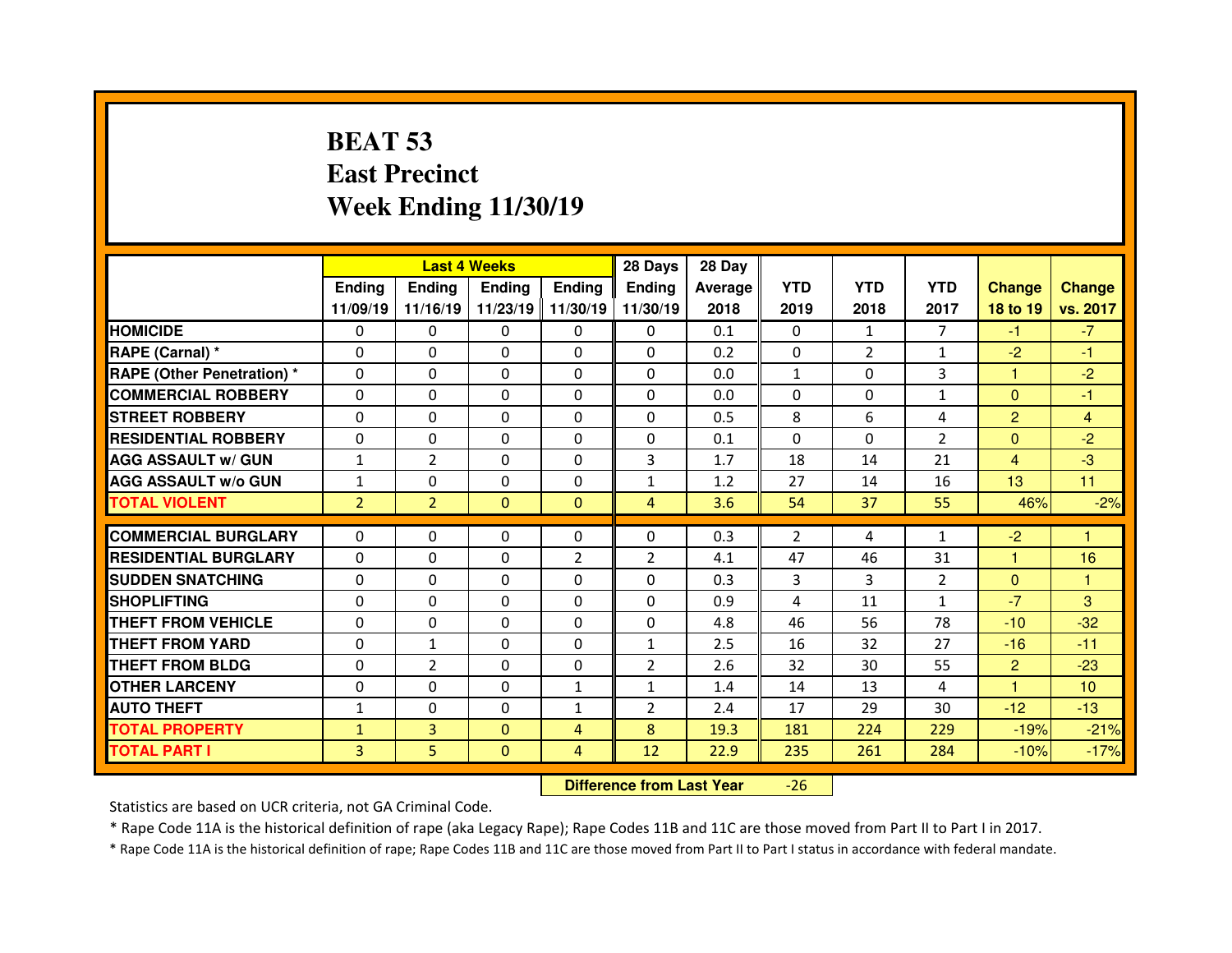## **BEAT 54 East PrecinctWeek Ending 11/30/19**

|                                   |                | <b>Last 4 Weeks</b> |               |                   | 28 Days        | 28 Day  |            |                |              |                |                |
|-----------------------------------|----------------|---------------------|---------------|-------------------|----------------|---------|------------|----------------|--------------|----------------|----------------|
|                                   | Ending         | <b>Endina</b>       | <b>Ending</b> | <b>Ending</b>     | <b>Ending</b>  | Average | <b>YTD</b> | <b>YTD</b>     | <b>YTD</b>   | <b>Change</b>  | <b>Change</b>  |
|                                   | 11/09/19       | 11/16/19            |               | 11/23/19 11/30/19 | 11/30/19       | 2018    | 2019       | 2018           | 2017         | 18 to 19       | vs. 2017       |
| <b>HOMICIDE</b>                   | 0              | $\Omega$            | $\Omega$      | $\Omega$          | 0              | 0.4     | $\Omega$   | 5.             | 3            | $-5$           | $-3$           |
| RAPE (Carnal) *                   | $\Omega$       | 0                   | 0             | $\Omega$          | $\Omega$       | 0.1     | 3          | $\mathbf{1}$   | $\mathbf{1}$ | $\overline{2}$ | $\overline{2}$ |
| <b>RAPE (Other Penetration)</b> * | $\Omega$       | 0                   | 0             | $\Omega$          | $\Omega$       | 0.1     | $\Omega$   | $\mathbf{1}$   | $\mathbf{1}$ | -1             | -1             |
| <b>COMMERCIAL ROBBERY</b>         | $\mathbf{1}$   | 0                   | $\Omega$      | $\Omega$          | $\mathbf{1}$   | 0.3     | 3          | 4              | 14           | -1             | $-11$          |
| <b>STREET ROBBERY</b>             | $\Omega$       | 0                   | $\Omega$      | $\mathbf{1}$      | $\mathbf{1}$   | 1.0     | 9          | 10             | 11           | $-1$           | $-2$           |
| <b>RESIDENTIAL ROBBERY</b>        | $\mathbf{1}$   | 0                   | 0             | $\Omega$          | $\mathbf{1}$   | 0.2     | 2          | $\mathcal{P}$  | 0            | $\Omega$       | $\overline{2}$ |
| <b>AGG ASSAULT w/ GUN</b>         | $\overline{2}$ | 0                   | 0             | $\Omega$          | $\overline{2}$ | 1.3     | 20         | 14             | 15           | 6              | 5              |
| <b>AGG ASSAULT W/o GUN</b>        | $\mathbf{1}$   | $\mathbf{1}$        | $\Omega$      | $\mathbf{0}$      | $\overline{2}$ | 1.3     | 23         | 17             | 14           | 6              | 9              |
| <b>TOTAL VIOLENT</b>              | 5              | $\mathbf{1}$        | $\mathbf{0}$  | $\mathbf{1}$      | $\overline{7}$ | 4.6     | 60         | 54             | 59           | 11%            | 2%             |
| <b>COMMERCIAL BURGLARY</b>        | $\Omega$       |                     |               |                   |                |         |            |                |              |                | $-5$           |
|                                   |                | 0                   | 0             | 0                 | 0              | 0.2     | 4          | $\overline{2}$ | 9            | $\overline{2}$ |                |
| <b>RESIDENTIAL BURGLARY</b>       | 0              | $\mathbf{1}$        | 0             | 0                 | $\mathbf{1}$   | 4.8     | 36         | 54             | 71           | $-18$          | $-35$          |
| <b>SUDDEN SNATCHING</b>           | $\Omega$       | 0                   | $\Omega$      | $\Omega$          | $\Omega$       | 0.0     | 4          | $\Omega$       | $\mathbf{1}$ | $\overline{4}$ | 3              |
| <b>SHOPLIFTING</b>                | $\mathbf{1}$   | $\mathbf{1}$        | $\mathbf{1}$  | $\mathbf{1}$      | 4              | 4.8     | 38         | 58             | 58           | $-20$          | $-20$          |
| THEFT FROM VEHICLE                | 0              | $\mathbf{1}$        | $\mathbf{1}$  | $\mathbf{1}$      | 3              | 5.5     | 81         | 62             | 73           | 19             | 8              |
| <b>THEFT FROM YARD</b>            | 0              | $\overline{2}$      | $\Omega$      | 0                 | $\overline{2}$ | 3.0     | 27         | 35             | 27           | $-8$           | $\Omega$       |
| <b>THEFT FROM BLDG</b>            | $\Omega$       | $\mathbf{1}$        | 0             | $\Omega$          | $\mathbf{1}$   | 2.5     | 26         | 28             | 32           | $-2$           | $-6$           |
| <b>OTHER LARCENY</b>              | $\Omega$       | $\mathbf{1}$        | $\Omega$      | $\Omega$          | $\mathbf{1}$   | 1.3     | 5          | 13             | 4            | $-8$           | 1              |
| <b>AUTO THEFT</b>                 | 0              | 0                   | $\mathbf{1}$  | 0                 | $\mathbf{1}$   | 2.3     | 26         | 30             | 32           | $-4$           | $-6$           |
| <b>TOTAL PROPERTY</b>             | $\mathbf{1}$   | $\overline{7}$      | 3             | $\overline{2}$    | 13             | 24.3    | 247        | 282            | 307          | $-12%$         | $-20%$         |
| <b>TOTAL PART I</b>               | 6              | 8                   | 3             | 3                 | 20             | 28.9    | 307        | 336            | 366          | $-9%$          | $-16%$         |
|                                   |                |                     |               |                   |                |         |            |                |              |                |                |

 **Difference from Last Year**-29

Statistics are based on UCR criteria, not GA Criminal Code.

\* Rape Code 11A is the historical definition of rape (aka Legacy Rape); Rape Codes 11B and 11C are those moved from Part II to Part I in 2017.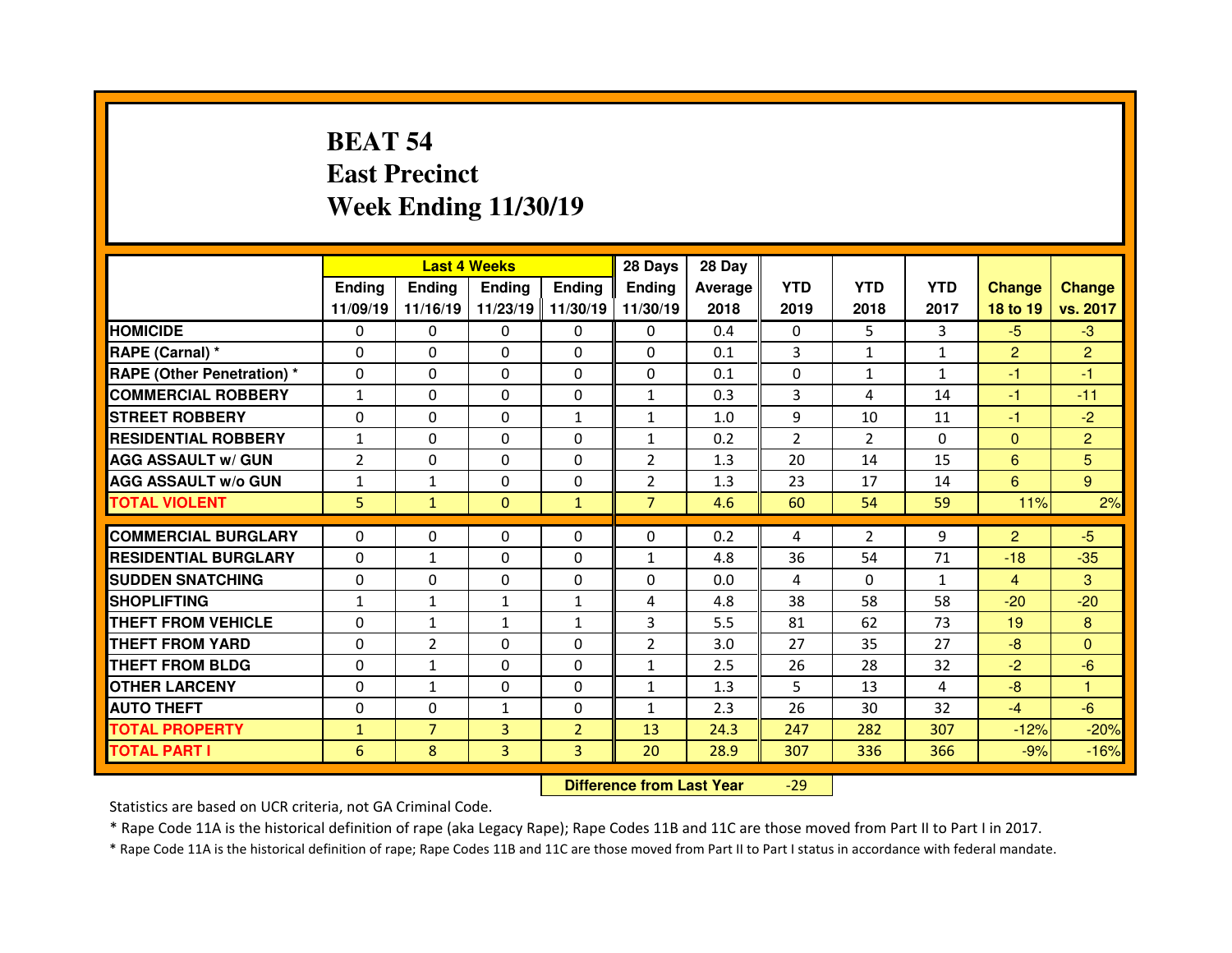### **BEAT 55 East PrecinctWeek Ending 11/30/19**

|                                   |               | <b>Last 4 Weeks</b> |                |                   | 28 Days        | 28 Day  |                |              |                |                |                |
|-----------------------------------|---------------|---------------------|----------------|-------------------|----------------|---------|----------------|--------------|----------------|----------------|----------------|
|                                   | <b>Ending</b> | <b>Endina</b>       | <b>Ending</b>  | <b>Ending</b>     | <b>Endina</b>  | Average | <b>YTD</b>     | <b>YTD</b>   | <b>YTD</b>     | <b>Change</b>  | <b>Change</b>  |
|                                   | 11/09/19      | 11/16/19            |                | 11/23/19 11/30/19 | 11/30/19       | 2018    | 2019           | 2018         | 2017           | 18 to 19       | vs. 2017       |
| <b>HOMICIDE</b>                   | 0             | 0                   | 0              | 0                 | 0              | 0.1     | 0              | 1            | $\Omega$       | $-1$           | $\Omega$       |
| RAPE (Carnal) *                   | $\Omega$      | 0                   | 0              | $\Omega$          | $\Omega$       | 0.0     | 3              | $\Omega$     | $\mathbf{1}$   | 3              | 2              |
| <b>RAPE (Other Penetration) *</b> | $\Omega$      | 0                   | $\Omega$       | $\mathbf{0}$      | $\Omega$       | 0.0     | $\Omega$       | $\Omega$     | $\Omega$       | $\Omega$       | $\Omega$       |
| <b>COMMERCIAL ROBBERY</b>         | 0             | 0                   | 0              | $\mathbf{0}$      | $\Omega$       | 0.1     | $\mathbf{0}$   | $\mathbf{1}$ | 11             | -1             | $-11$          |
| <b>STREET ROBBERY</b>             | 0             | 0                   | $\Omega$       | $\mathbf{0}$      | $\Omega$       | 0.3     | 4              | 4            | $\mathbf{1}$   | $\mathbf{0}$   | 3              |
| <b>RESIDENTIAL ROBBERY</b>        | $\Omega$      | 0                   | 0              | $\Omega$          | $\Omega$       | 0.1     | $\mathbf{1}$   | $\mathbf{1}$ | $\mathbf{1}$   | $\mathbf{0}$   | $\Omega$       |
| <b>AGG ASSAULT w/ GUN</b>         | $\Omega$      | 0                   | $\Omega$       | 0                 | $\Omega$       | 0.9     | $\overline{7}$ | 11           | 5              | $-4$           | $\overline{2}$ |
| <b>AGG ASSAULT w/o GUN</b>        | 0             | 0                   | 0              | $\Omega$          | $\Omega$       | 0.4     | 9              | 4            | $\overline{2}$ | 5 <sup>5</sup> | $\overline{7}$ |
| <b>TOTAL VIOLENT</b>              | $\mathbf{0}$  | $\mathbf{0}$        | $\mathbf{0}$   | $\mathbf{0}$      | $\mathbf{0}$   | 1.8     | 24             | 22           | 21             | 9%             | 14%            |
|                                   |               |                     |                |                   |                |         |                |              |                |                |                |
| <b>COMMERCIAL BURGLARY</b>        | $\Omega$      | 0                   | 0              | 0                 | 0              | 0.3     | $\overline{7}$ | 4            | 4              | 3              | 3              |
| <b>RESIDENTIAL BURGLARY</b>       | 0             | 0                   | $\mathbf{1}$   | $\mathbf{1}$      | $\overline{2}$ | 1.6     | 22             | 19           | 45             | 3              | $-23$          |
| <b>SUDDEN SNATCHING</b>           | 0             | 0                   | $\Omega$       | 0                 | $\Omega$       | 0.2     | $\overline{2}$ | 3            | 4              | -1             | $-2$           |
| <b>SHOPLIFTING</b>                | 4             | 4                   | $\overline{2}$ | 3                 | 13             | 15.0    | 197            | 177          | 186            | 20             | 11             |
| <b>THEFT FROM VEHICLE</b>         | $\Omega$      | 0                   | $\mathbf{1}$   | $\mathbf{1}$      | $\overline{2}$ | 4.3     | 45             | 49           | 49             | $-4$           | $-4$           |
| <b>THEFT FROM YARD</b>            | $\mathbf{1}$  | 0                   | $\Omega$       | $\mathbf{1}$      | $\overline{2}$ | 1.7     | 17             | 20           | 17             | $-3$           | $\Omega$       |
|                                   |               |                     |                |                   |                |         |                |              |                |                |                |
| <b>THEFT FROM BLDG</b>            | $\mathbf{1}$  | $\mathbf{1}$        | $\mathbf{1}$   | $\Omega$          | 3              | 1.4     | 20             | 17           | 17             | 3              | 3              |
| <b>OTHER LARCENY</b>              | 0             | 0                   | $\Omega$       | $\mathbf{0}$      | $\Omega$       | 0.7     | 4              | 9            | $\overline{7}$ | $-5$           | $-3$           |
| <b>AUTO THEFT</b>                 | $\Omega$      | 0                   | $\mathbf{1}$   | $\Omega$          | $\mathbf{1}$   | 1.5     | 10             | 17           | 15             | $-7$           | $-5$           |
| <b>TOTAL PROPERTY</b>             | 6             | 5                   | 6              | 6                 | 23             | 26.7    | 324            | 315          | 344            | 3%             | $-6%$          |
| <b>TOTAL PART I</b>               | 6             | 5                   | 6              | 6                 | 23             | 28.5    | 348            | 337          | 365            | 3%             | $-5%$          |

 **Difference from Last Year**<sup>11</sup>

Statistics are based on UCR criteria, not GA Criminal Code.

\* Rape Code 11A is the historical definition of rape (aka Legacy Rape); Rape Codes 11B and 11C are those moved from Part II to Part I in 2017.